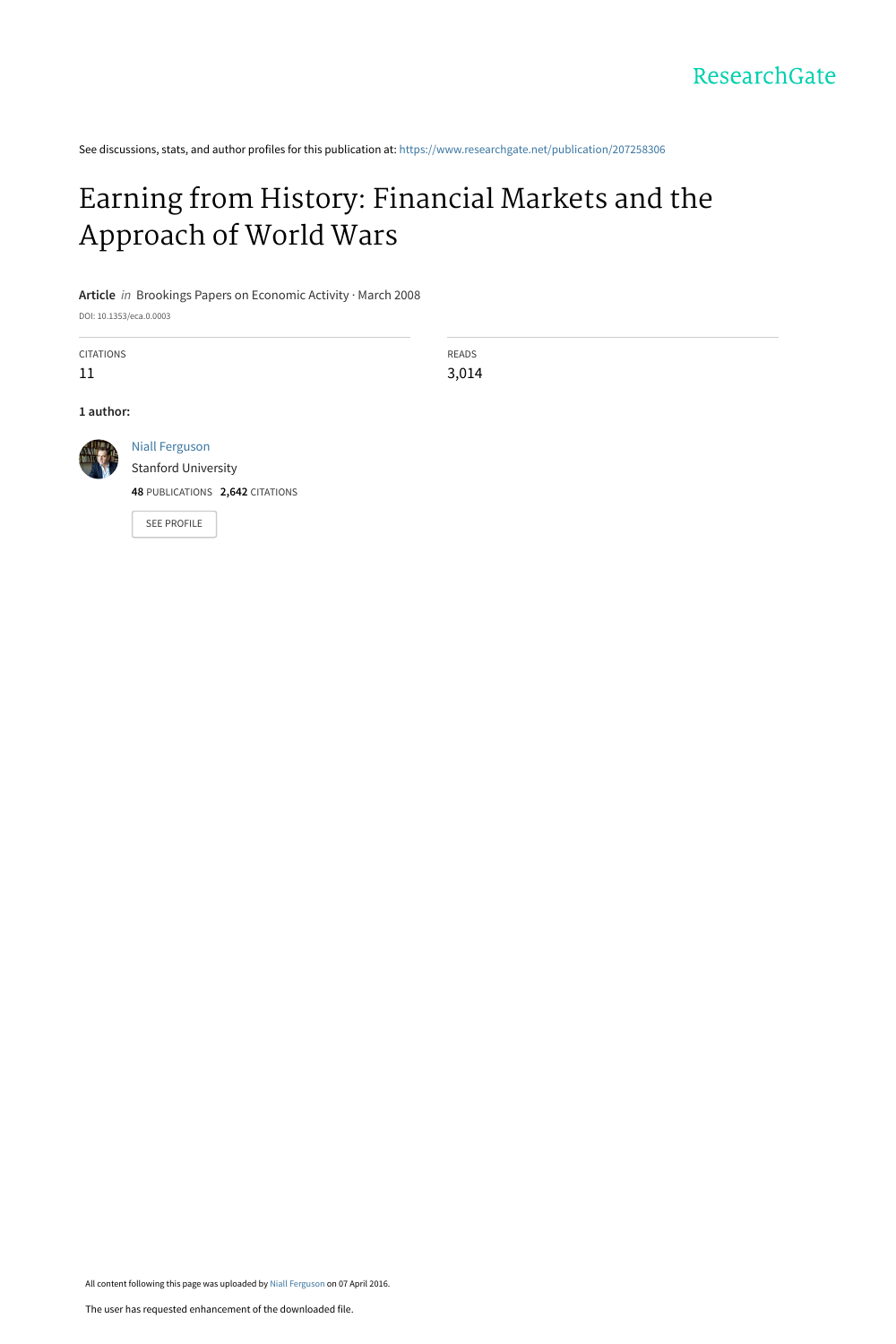# *Earning from History? Financial Markets and the Approach of World Wars*

**ABSTRACT** Are world financial markets paying due heed to geopolitical risk? Despite unchallenged U.S. military supremacy, the financial consequences of a terrorist nuclear strike, or war in the Middle East or the Taiwan Strait—or some totally unforeseen conflict—could still be enormous. That globalization under a powerful hegemon has strengthened linkages among national economies may not rule out another major war: such linkages were also strong on the eve of World War I, which thus caught investors off guard. Investors try to learn from history, but the very different financial impacts of the two world wars and the Cold War reveal the tendency of military technology and regulatory regimes to shift significantly, reducing the relevance of past experience. Any lessons investors might take from the last war could have limited relevance for the next—or be forgotten after a generation of relative peace has led to complacency.

We have been living through a paradox. Since September 11, 2001, according to a number of neoconservative commentators, America has been fighting World War III (or IV, to those who like to give the Cold War a number). For more than six years these commentators have repeatedly drawn parallels between the "War on Terror" that is said to have begun in September 2001 (or earlier) and World War II. Immediately after 9/11, al Qaeda and other radical Islamist groups were branded "Islamofascists." Their attack on the World Trade Center and the Pentagon was said to be this generation's Pearl Harbor. In addition to coveting weapons of mass destruction and covertly sponsoring terrorism, the Iraqi dictator Saddam Hussein was denounced as an Arab Hitler. The fall of Baghdad was supposed to be like the liberation of Paris. Anyone who opposed the policy of preemption was an appeaser. And so on.<sup>1</sup>

<sup>1.</sup> See, for example, Podhoretz (2007).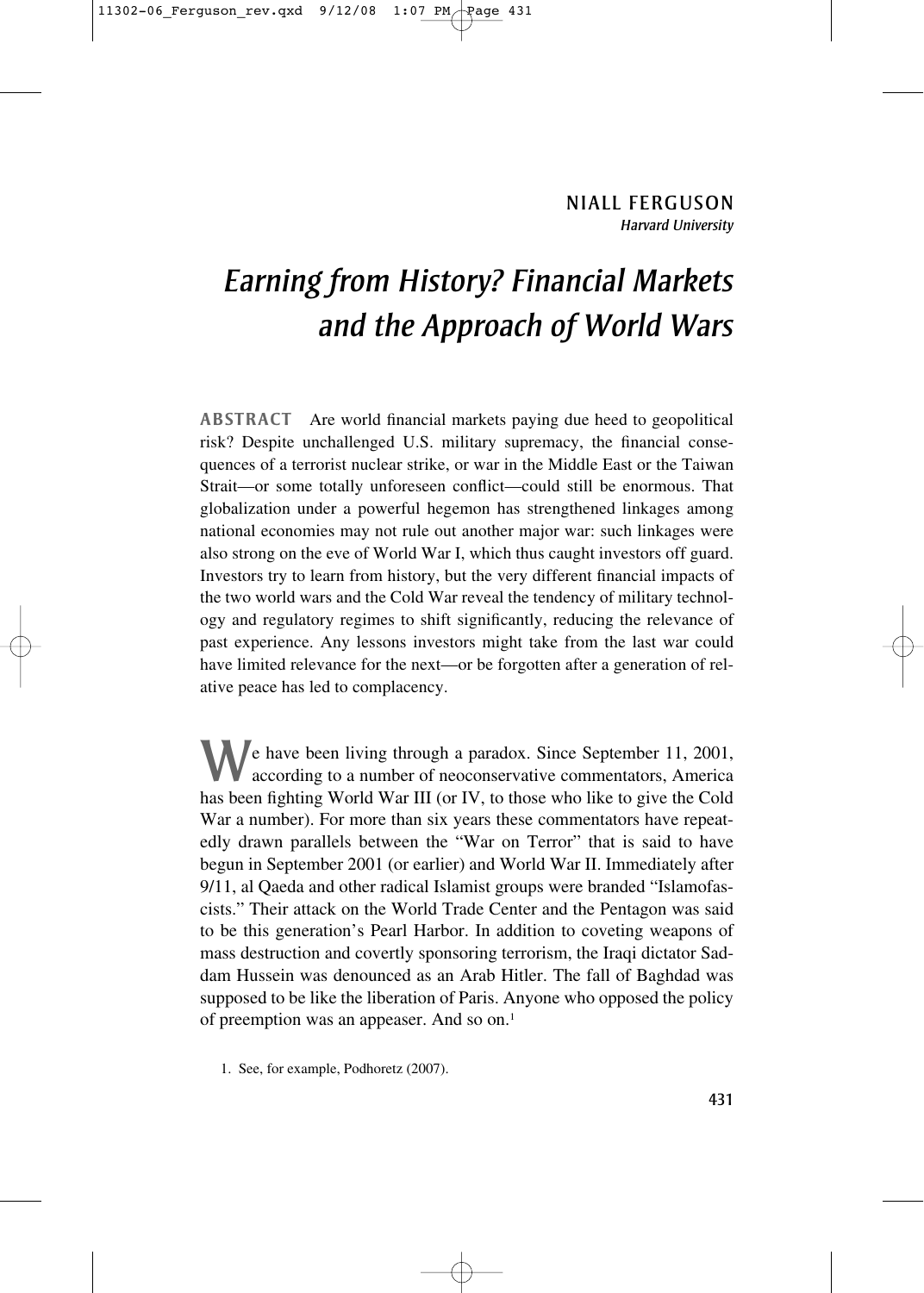Yet throughout this period of heightened terrorist threats and overseas military interventions, financial markets appear to have displayed a remarkable insouciance about political risk. The U.S. stock market was affected only momentarily by the attacks of 9/11. True, between September 10 and September 21, 2001, the Dow Jones Industrial Average declined by as much as 14 percent. Within just over two months, however, the Dow had regained its pre-9/11 level. And although 2002 was a disappointing year for U.S. equity investors, the market surged ahead thereafter, exceeding its previous peak (at the height of the "dot-com" mania) in the fall of 2006. By October 9, 2007, the Dow stood at nearly double the level it had reached in the trough five years before. Nor was the U.S. stock market by any means the outstanding performer in the period after 9/11. In the five years to July 31, 2007, all but two of the world's equity markets delivered double-digit returns on an annualized basis. Among the ten best performers were Egypt (+69 percent a year), Turkey (+44 percent), and Indonesia (+39 percent), all countries with large, overwhelmingly Muslim populations. The United States, with a 9.9 annualized percentage gain, was in fact among the two worst performers, the other being Israel's nondomestic market (9 percent).<sup>2</sup> If, as readers of Samuel Huntington were led to believe, a "clash of civilizations" between Islam and the West was under way during this period,<sup>3</sup> Western investors would have done well to back the other side.

The worldwide boom in asset prices between 2002 and 2007 was not confined to equity markets. Emerging market bonds also rose strongly, driving down spreads over U.S. Treasury bonds to record lows. Real estate markets, especially in the English-speaking world, also saw remarkable capital appreciation. Whether they put their money in commodities, works of art, vintage wine, or exotic asset-backed securities, investors made money. The principal forces at work—above-average global economic growth, a secular redistribution of factor incomes from labor to capital, the liquidity generated by the recycling of Asian savings and petrodollars effectively swamped political concerns.<sup>4</sup> Even the extraordinary quintupling in the price of oil that occurred between September 2001 and the time of this writing (May 2008) can be attributed only partly to geopolitical factors such as instability in Iraq or the risk of war between the United States and Iran. The growth of Asian (and especially Chinese) demand for

<sup>2.</sup> Data are from MSCI Barra (www.mscibarra.com/products/indices/stdindex/ performance.jsp). The Israeli nondomestic index tracks Israeli stocks listed in the United States.

<sup>3.</sup> Huntington (1996).

<sup>4.</sup> On the international recycling of savings, see Ferguson and Schularick (2007). Of course, asset prices might have risen still further in the absence of the war on terror and associated political risks.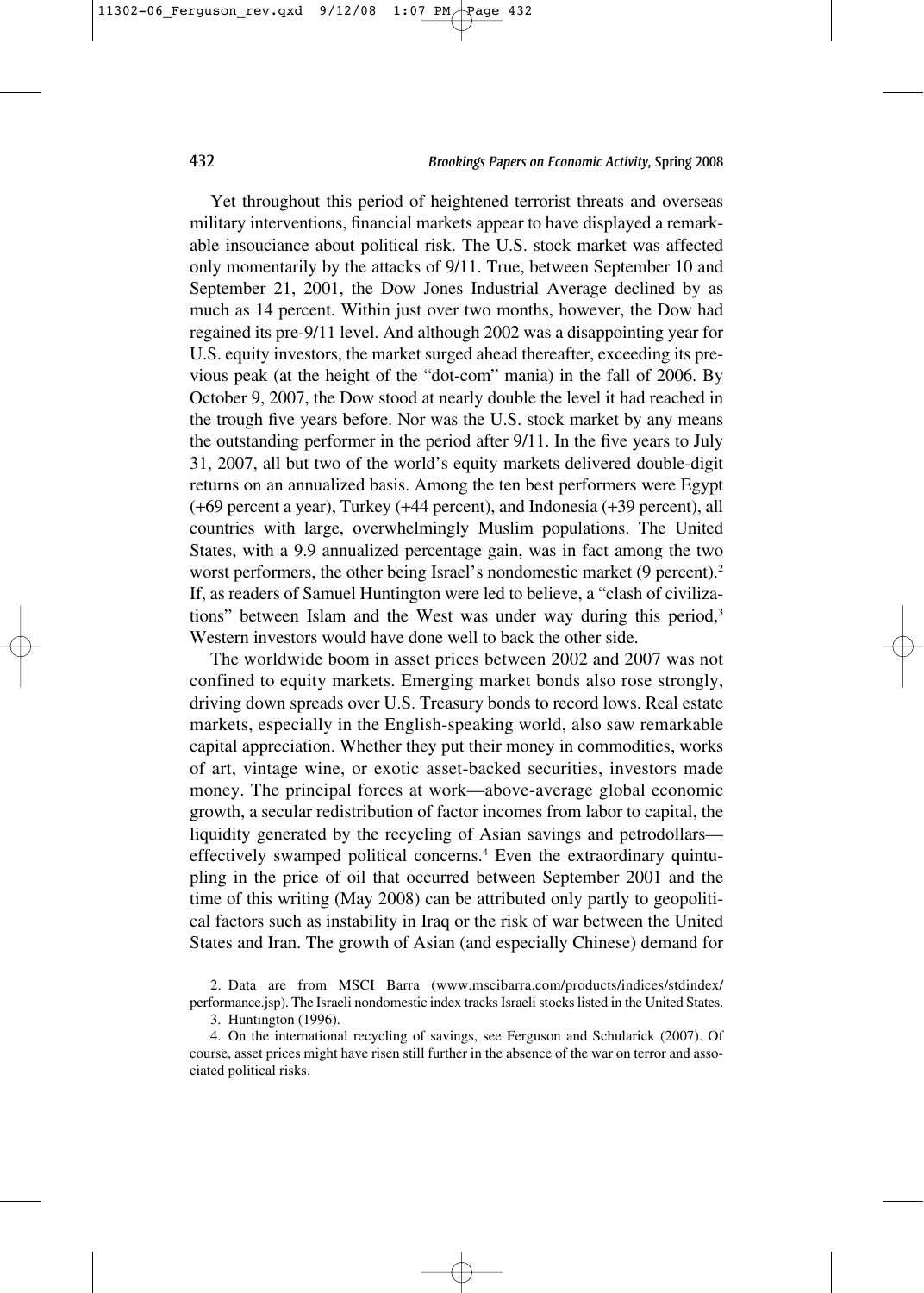oil has been a significantly more important factor, as has the depreciation of the currency in which oil is priced, to say nothing of the limits on global oil refining capacity.

Readers of the news pages of the *New York Times* could be forgiven for thinking that the world was descending into an abyss of strife. Yet readers of the business pages had the impression—until August 2007—that they were living, like Voltaire's Dr. Pangloss, in the best of all possible worlds. While the front section of the paper was a doleful chronicle of death and destruction, the middle section was a euphoric catalogue of CDOs, IPOs, and LBOs. What Charles Dickens said of "the year of Our Lord one thousand seventeen hundred and seventy-five" in *A Tale of Two Cities* seemed also to apply to the six years after 9/11: "It was the best of times, it was the worst of times." In a number of lectures, papers, and newspaper articles, the first of which appeared in 2005, I sought to explain what I called "the paradox of diminishing risk (perception) in a dangerous world."5 I drew a parallel with the period immediately before the First World War, when, I suggested, geopolitical risks had been all too real, but financial markets had been lulled into a false sense of security by bountiful liquidity. A similar point was made in a widely reported speech by Lawrence Summers at the 2007 World Economic Forum in Davos, Switzerland.<sup>6</sup>

A liquidity crisis did indeed strike financial markets shortly after that. But it was due not to an escalation of violence in the Middle East—that had happened in Iraq and Lebanon in 2006, with negligible financial consequences—but to defaults in the U.S. subprime mortgage market and their aftereffects on the markets for asset-backed securities, commercial paper, and interbank loans. Even before JPMorgan Chase and the Federal Reserve stepped in to bail out Bear Stearns' creditors (and to a lesser extent its shareholders) in March of this year, some commentators were suggesting that it was 1907, not 1914, all over again.<sup>7</sup> Political risk, once again, seemed irrelevant.

The possibility nevertheless remains that investors are continuing to ignore a quite separate threat to financial stability. As the 1930s demonstrated, purely financial crises are not the only events deserving of investors' attention; geopolitical crises can be equally devastating to financial markets. In fact, the former may make the latter more likely by creating socioeconomic and political pressures that encourage violent behavior by governments.

6. See, for example, John Fraher, "Summers, Trichet Warn Davos Party-Goers They Underestimate Risk," Bloomberg, January 22, 2007.

7. On the financial panic of 1907, see Bruner and Carr (2007).

<sup>5.</sup> Ferguson (2005a, 2007b).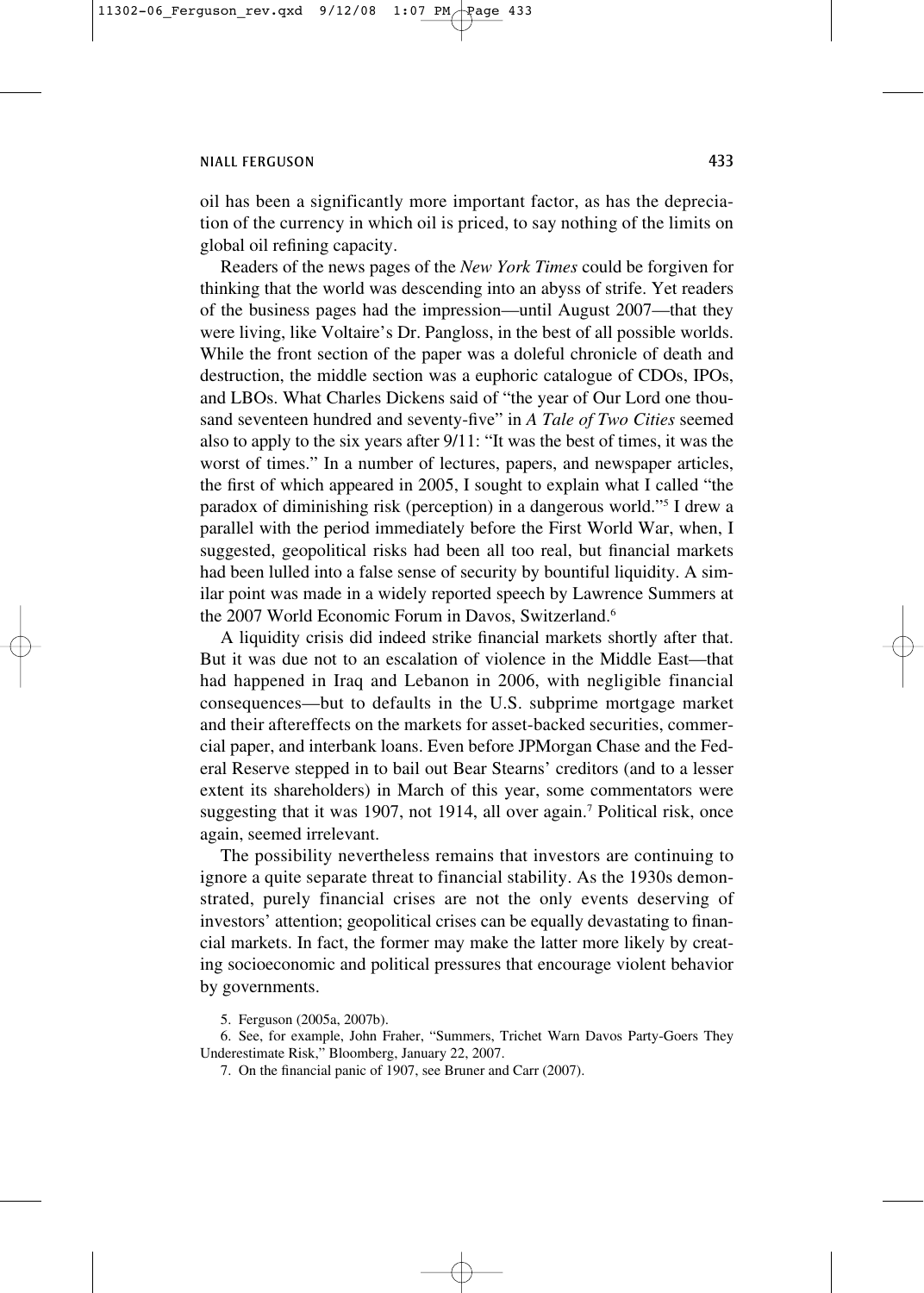One obvious objection to analogies with the world wars is that the geopolitical risks the world currently faces are in fact quite small. Compared with previous world conflicts, "World War IV" has been a fairly trifling affair so far. The radical Islamists have at most thousands rather than the millions of trained warriors that were at the disposal of imperial Germany, the Third Reich, imperial Japan, or the Soviet Union. Their most dangerous weapons are car bombs and rocket-propelled grenade launchers, not tank divisions, aircraft carriers, strategic bombers, or intercontinental ballistic missiles. The total number of American fatalities that can be attributed to the War on Terror is not much more than 7,000 (adding together the 9/11 victims with U.S. passports, the service personnel killed in action to date in Iraq and Afghanistan, and the nonmilitary contractors who have died in Iraq). By contrast, the Axis powers killed around 20,000 Allied soldiers and civilians *a day,* on average, during World War II. Another way of making essentially the same point is to compare the average contemporary American's lifetime risk of death from war (1 in 134,631) with his or her risk of death from a road accident (1 in 84) or cancer (1 in 4.5).8 True, terrorism inflicted economic damage as well as loss of life on September 11, 2001, extending far beyond the destruction of two towers, four aircraft, and a part of the Pentagon. Nevertheless, as measured by insurance claims, the total costs to the United States due to terrorism amounted to at least \$24 billion between 1984 and 2004; the costs attributable to natural disasters in the same period were \$188 billion, nearly eight times as much.<sup>9</sup> Really big cross-border terrorist attacks remain very rare. Between 1968 and 2007, 6 percent of recorded incidents accounted for nearly half (46 percent) of fatalities attributable to international terrorism. In only one month since records began to be kept (September 2001) has international terrorism killed more than 3,000 people. The next most dangerous month (October 2002) claimed just over 500.10 What is more, by some measures at least, war itself is in decline. According to the annual audit of global conflict published by the Center for International Development and Conflict Management at the University of Maryland, the number of wars and the casualties caused by them have declined over the past twenty years.11

Nevertheless, it would be a mistake to conclude from all this that the potential for a major geopolitical shock is nonexistent. The same report

8. See the statistics at "The Odds of Dying from . . . ," www.nsc.org/research/odds.aspx, and at www.cancer.org.

9. "Taking Cover," *The Economist,* June 16, 2005.

10. Author's calculations from data available at www.terrorisminfo.mipt.org/ incidentcalendar.asp.

11. Hewitt, Wilkenfeld, and Gurr (2008).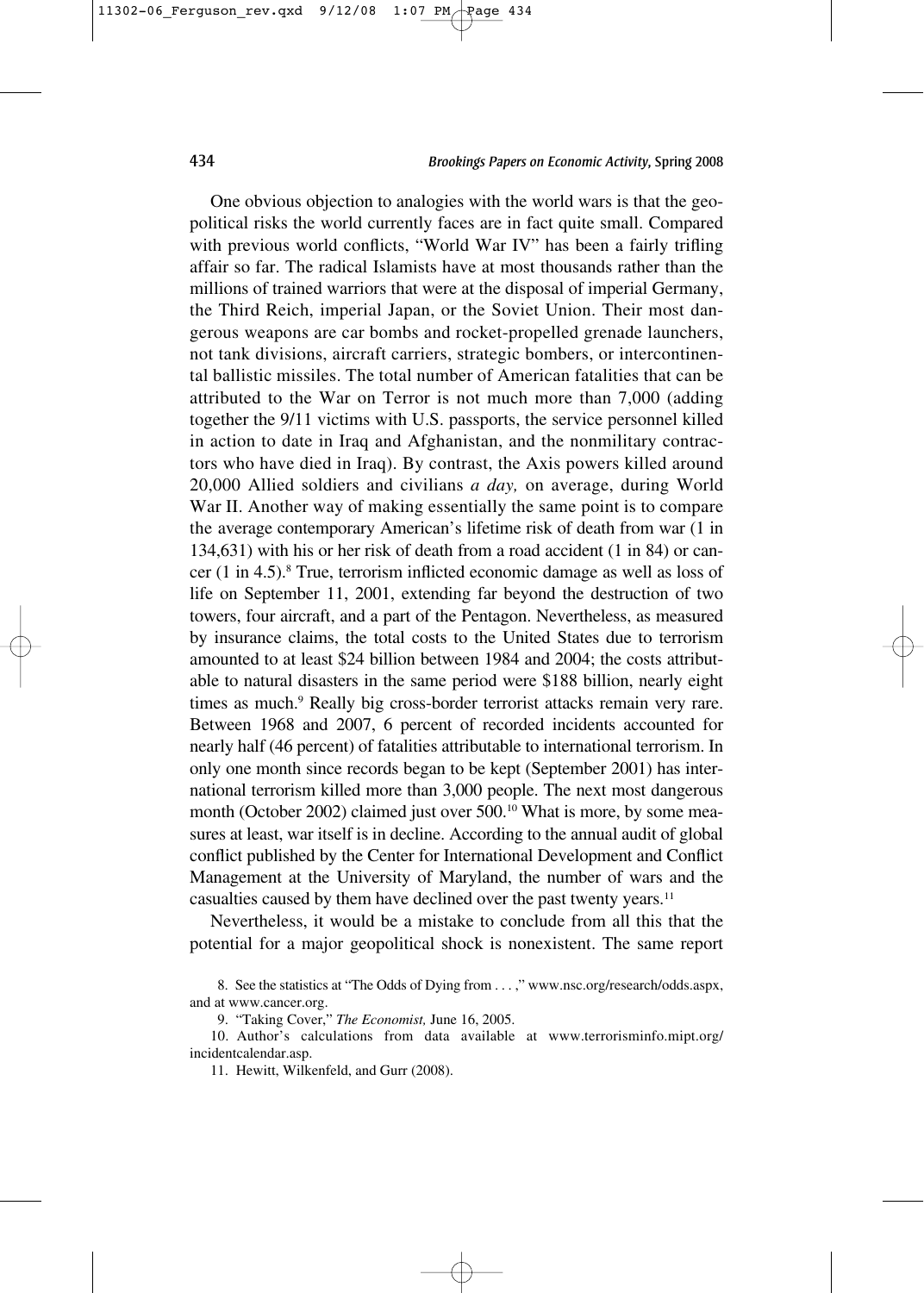goes on to observe that "a larger portion of the global community of states is involved [in war] now than in any other time in the past six decades. And the historic low of 19 ongoing armed conflicts in 2004 was followed by an increase to 25 in 2005. . . . Moreover, an unusually large number of 'new' conflicts began in 2005–2006."12 The most likely theater for a major conflict, the Middle East, is the world's principal source of oil. An escalation and spread of Iraq's internecine strife, or an American confrontation with Iran over the latter's nuclear program, would have a substantial and immediate impact on already stretched energy prices. Likewise, the possibility cannot wholly be ruled out of a military clash between the United States and China over Taiwan, if the People's Republic were to attempt to use force to snuff out Taipei's aspirations to formal independence. Given its present military supremacy, the United States plainly could not lose such a war, but the economic consequences would be highly disruptive, in view of the continuing reliance of many Chinese exporters on the American market, and the continuing benefit derived by the United States from China's accumulation of dollar-denominated bonds and bills in its international reserves. Finally, one unintended geopolitical consequence of globalization has been to enrich a number of states that cannot be regarded as innately friendly to the United States: not only fundamentalist Iran but also Communist China, authoritarian Russia, and populist Venezuela.

In contrast to previous epochs, the United States does not need to confront a military near-equal to suffer serious damage. One nuclear weapon in the hands of a few fanatics could obliterate a city, making the impact of Hurricane Katrina on New Orleans pale into insignificance. The breakdown of the forty-year-old system of nuclear nonproliferation is increasing the risk that terrorists will obtain such a weapon. And given the relatively limited impact of the 2001 attacks, al Qaeda has a strong incentive to attempt a "nuclear 9/11."<sup>13</sup> The organization's spokesmen do not deny this; on the contrary, they openly boast of their ambition "to kill 4 million Americans—2 million of them children—and to exile twice as many and wound and cripple hundreds of thousands."14 This cannot be dismissed as mere rhetoric. According to Graham Allison, "if the US and other governments just keep doing what they are doing today, a nuclear terrorist attack in a major city is more likely than not by 2014."15 In the view of Richard Garwin, one of the designers of

- 14. Suleiman abu Gheith, quoted in Bobbitt (2008, p. 119).
- 15. Allison (2008). See also Allison (2004).

<sup>12.</sup> Hewitt, Wilkenfeld, and Gurr (2008, p. 1).

<sup>13.</sup> For a compelling case that the "War on Terror" poses a much greater threat than past experience would lead one to expect, see Bobbitt (2008, especially pp. 98–179).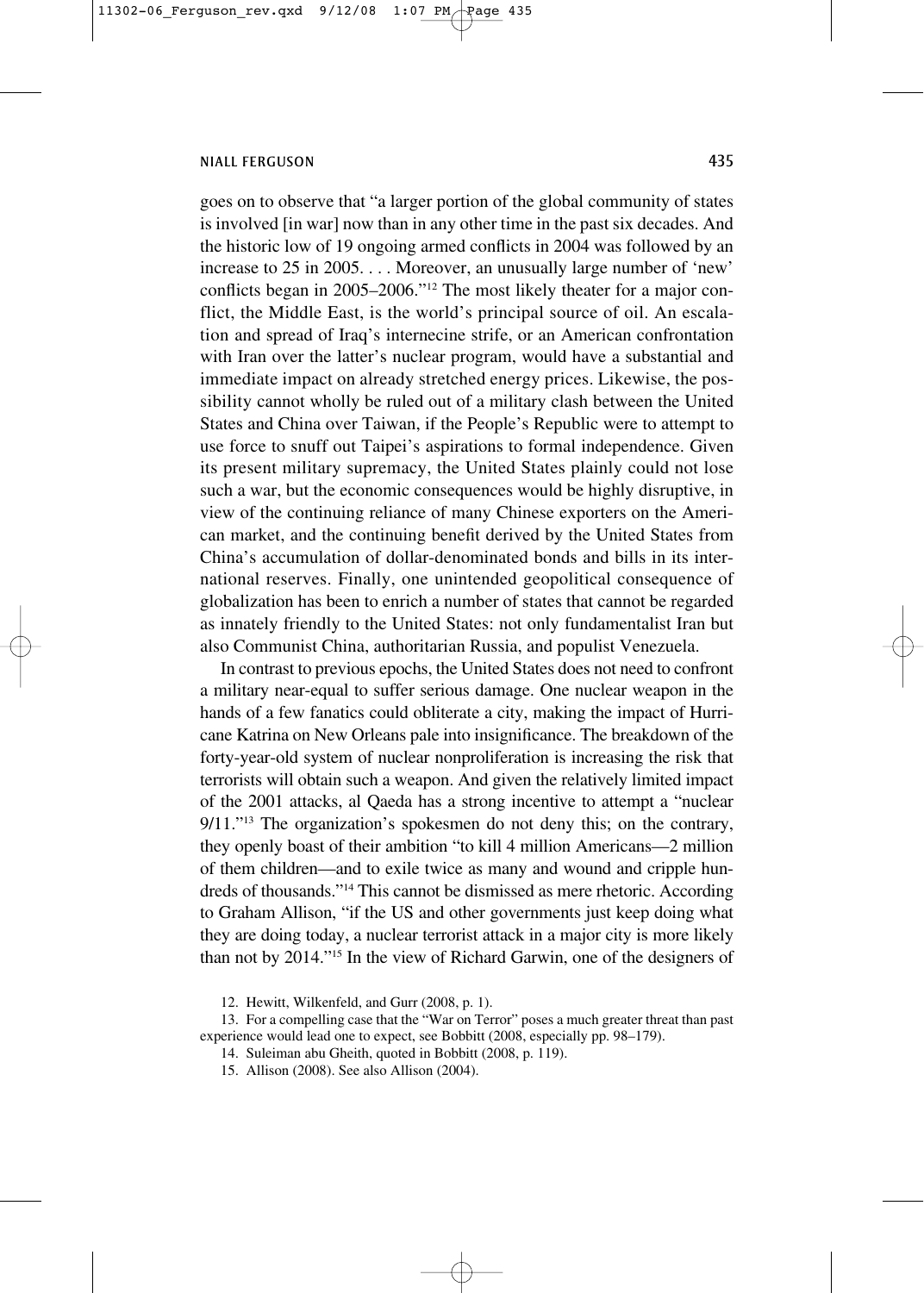the hydrogen bomb, there is already a 20 percent per year probability of a nuclear explosion in an American or a European city. Another estimate, by Matthew Bunn, puts the odds of a nuclear terrorist attack over a ten-year period at 29 percent.16 Even a small, 12.5-kiloton nuclear device would kill up to 80,000 people if detonated in an average American city; a 1.0-megaton hydrogen bomb could kill as many as 1.9 million; a successful biological attack using anthrax spores could be nearly as lethal.17

There is, in short, little prospect of the world's achieving Kant's perpetual peace any time soon. On the contrary, some serious scholars of international security see the United States as more vulnerable to a nuclear attack today than at any time during or since the Cold War, for the simple reason that nongovernmental entities like al Qaeda cannot be deterred in the way that state actors can be. The implication is clear. Easy though it is to ridicule the notion of the "War on Terror" as "World War IV," the parallel is on closer inspection legitimate. The current war really does have the potential to inflict more harm on American civilians and more destruction to property on the American mainland than any previous conflict. And that, in turn, must have economic as well as security implications. To repeat: simply because financial crises frequently occur for nongeopolitical reasons does not mean that political risk can be ignored. The financial crisis of 1907 was a big one, no doubt; 1914, as we shall see, was much bigger.

## **Comparing World Wars**

This paper asks what history can teach us about the impact of big geopolitical shocks on financial markets. It looks mainly at the London and New York markets for bonds, stocks, currencies, and commodities. It does not concern itself with the many small wars that have happened and continue to happen.18 It instead focuses exclusively on three world wars (or rather, two world wars and one near miss): the First World War, the Second World War, and the early Cold War. The rationale is that the economic consequences of big wars remain relatively understudied by comparison with those of big financial crises. The impacts of both kinds of crisis are not normally distributed but appear to obey something like a power law: a plot of the destructiveness of wars against the frequency of their occurrence would look more like a straight line than a bell curve.<sup>19</sup> But whereas

<sup>16.</sup> Both Garwin's and Bunn's estimates are cited in Allison (2008).

<sup>17.</sup> Intriligator and Toukan (2006, table 4.1A).

<sup>18.</sup> On the incidence of war, see the review of the literature in Ferguson (2000, ch. 1).

<sup>19.</sup> See Buchanan (2000).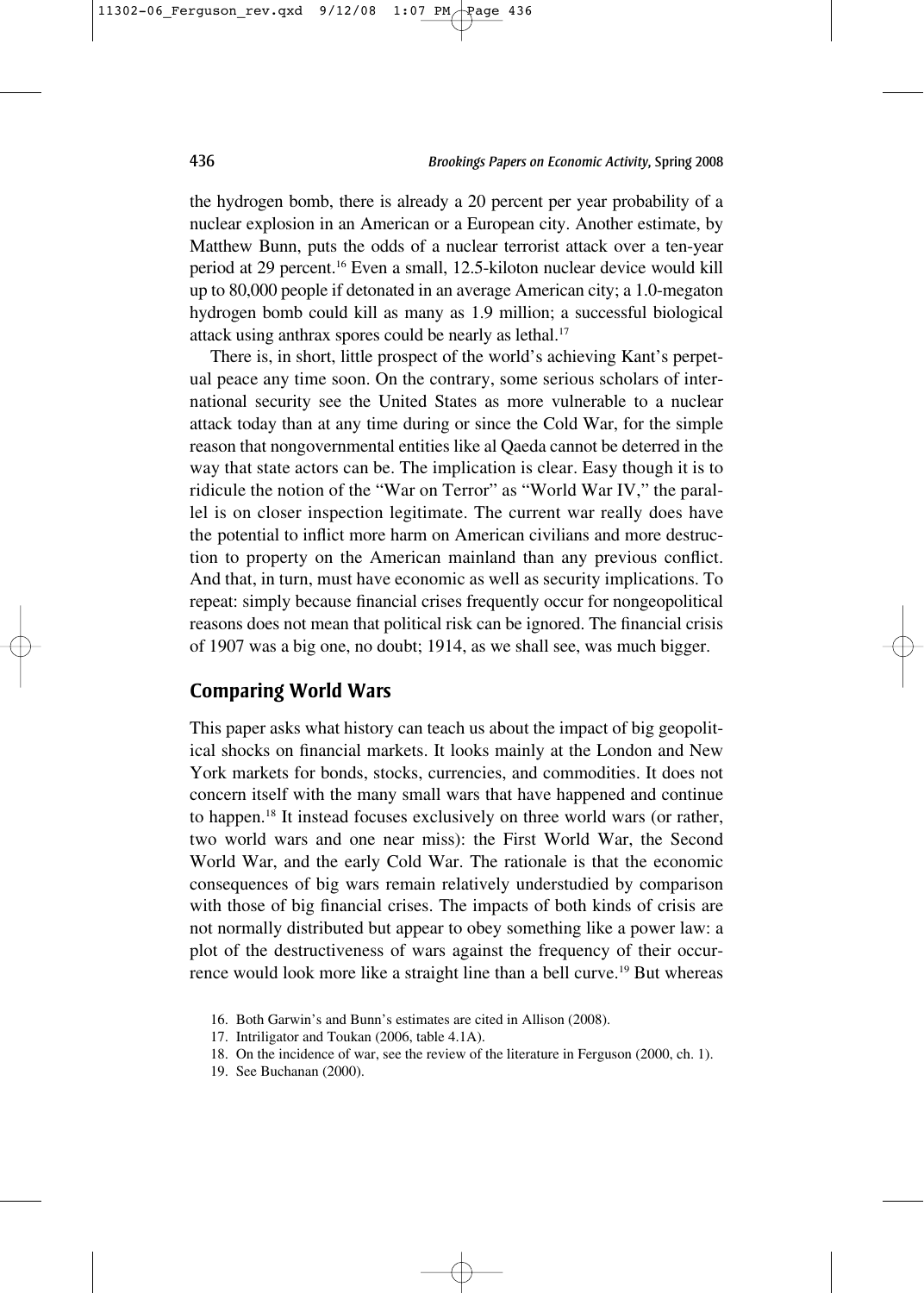there has only been one Great Depression, there has been more than one world war, with comparably devastating losses of output in many of the combatant countries, and comparably large declines in asset prices even in markets far from the fighting.<sup>20</sup> The importance of wars, and especially world wars, is highlighted by the contribution of Robert Barro and José Ursúa to this volume: of the roughly seventy consumption and output "disasters" they identify for OECD countries, about one-third were warrelated, of which a clear majority were world war–related. For non-OECD countries the proportion of war-related disasters is smaller but still significant.21 For the sake of convenience, economists tend to treat wars as "exogenous shocks." From the historian's standpoint, however, there are important differences between the impact of meteors from outer space or lethal pandemics and the impact of wars.<sup>22</sup> War is not exogenous, but the endogenous prime mover of the historical process—"the father of all things," as the philosopher Heraclitus said.

Each of these conflicts was quite distinctive, of course. The First World War was primarily a European (and Middle Eastern) conflict, although many non-Europeans became involved in it. The Second World War was more global in its extent and was roughly five times more destructive in terms of loss of life, not least because both sides systematically targeted civilians. The "Third World War" did not actually happen (other than as a succession of bloody proxy wars, which might be called the Third World's War), although there was ample reason to fear another world war when conflict erupted in Korea in 1950 and, most historians argue, when the Soviets sought to turn Cuba into a nuclear missile base in 1962. There was also considerable variation in the direct threats of destruction posed by these wars to the United Kingdom and the United States. The latter was not threatened in either the First or the Second World War, but it became increasingly vulnerable to Soviet intercontinental ballistic missiles as the Cold War went on and the size and sophistication of the Soviet nuclear arsenal grew. London faced a small risk of air attack in the First World War, was heavily bombed by the German Luftwaffe in the Second World War, and would probably have been a target in an all-out hot war with the Soviet Union.

Direct physical destruction is not, however, the sole threat that a world war poses. Because of the mobilization of manpower and resources neces-

<sup>20.</sup> For example, German occupation reduced GDP in France and the Netherlands to below 60 percent of the 1938 level (Ferguson 2007a). For evidence on the disruption to stock markets due to war, see Jorion and Goetzmann (1999).

<sup>21.</sup> Barro and Ursúa (this volume, table 9).

<sup>22.</sup> Posner (2004, especially pp. 73–84).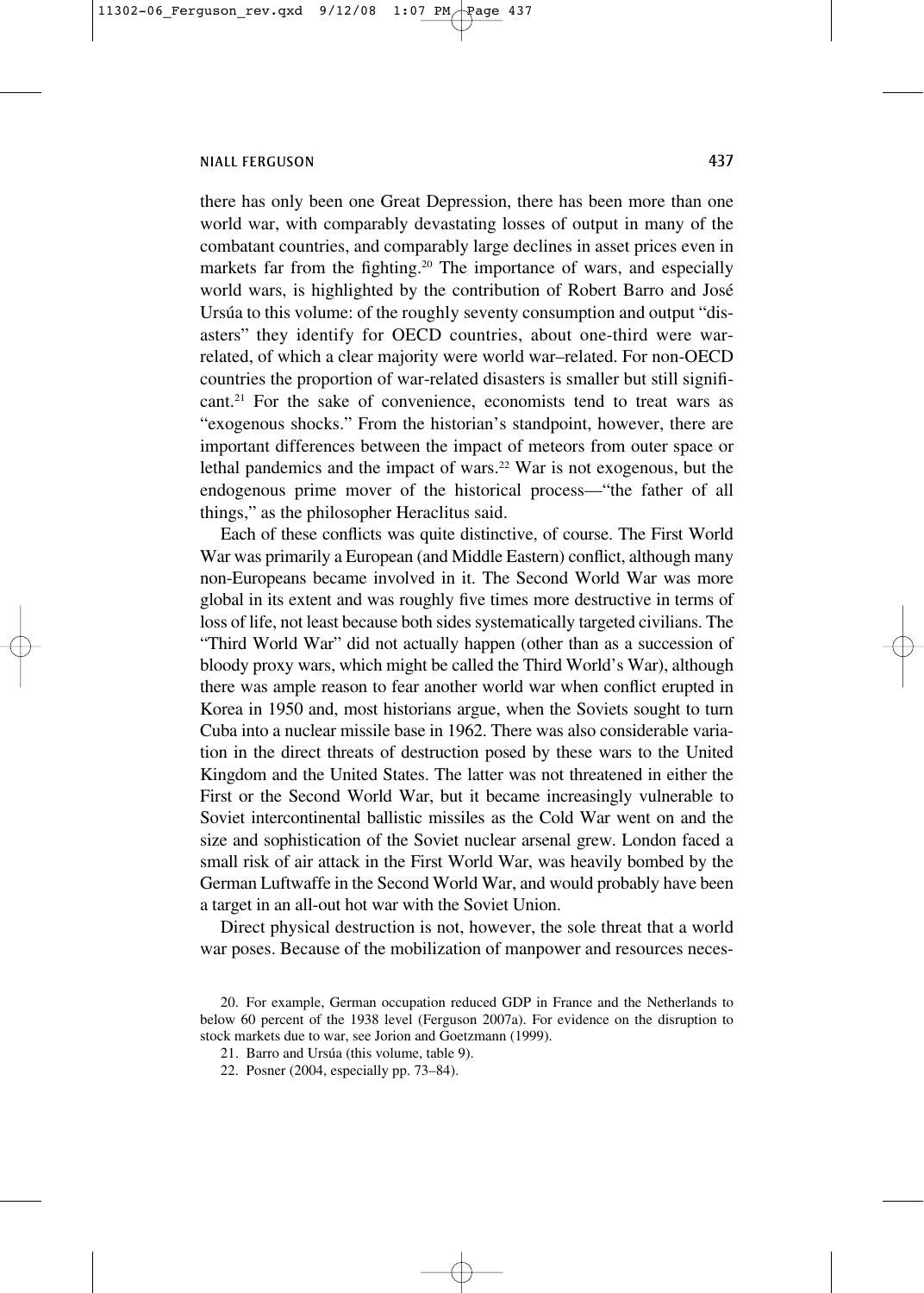sary to wage conventional conflicts in the first half of the century, world war had profound implications even for investors who were themselves far from the battlefields, simply because of its impact on the relative prices of labor, capital, commodities, and manufactures. Similarly, the devastation inflicted on much of continental Europe during the First and especially the Second World War—which would have been exceeded in the event of a nuclear Third World War—had financial implications for any investor or institution with assets in the affected countries.

As the summary data in figure 1 show, the economic and financial effects of these three big conflicts also varied considerably. In terms of output, the First World War had the most deleterious effect on the British economy, and the Second World War the most positive effect on the American economy. British consumer prices rose by approximately the same amount in all three wars, although inflation was more volatile in the first; the United States experienced much higher inflation in the aftermath of the First World War, followed (as in Britain) by a sharp deflation. Government controls on the capital market explain the relatively modest rise in British long-term interest rates in the First World War and the decline that occurred in the Second World War. U.S. longterm rates were also artificially depressed, following a course similar to that of British rates in the First World War, but remaining lower in both the Second World War and the Korean War.

Figure 2 summarizes total returns on government bonds and equities for Britain and the United States as well as for Germany over the same three periods. In each case the data are expressed in inflation-adjusted sterling terms, to capture the vantage point of the average London investor who, for most of the past hundred years, has typically been more international in outlook than his or her American counterpart. British government bonds produced disappointing returns in the First World War and the Korean War, but moderately good returns in the Second World War. Holding U.S. government bonds was a progressively worse strategy in each successive war. Holding German government bonds in wartime was disastrous in three cases out of three, although the failure of the Korean War to become a world war (which would have devastated Germany) meant that investors recouped their losses in the last case.<sup>23</sup> German equities did more or less as badly in the

23. Losses on German assets after the First World War were not as total as figure 2 suggests. In 1923 Reichsmark-denominated assets were indeed worthless, because hyperinflation had destroyed the German currency, but the currency reform of 1924 and subsequent revaluation legislation partly restored the value of (for example) bonds issued before the war, and most companies that survived the 1923 crisis published "goldmark"-denominated balance sheets that to varying degrees restored the capital of equity- and bondholders.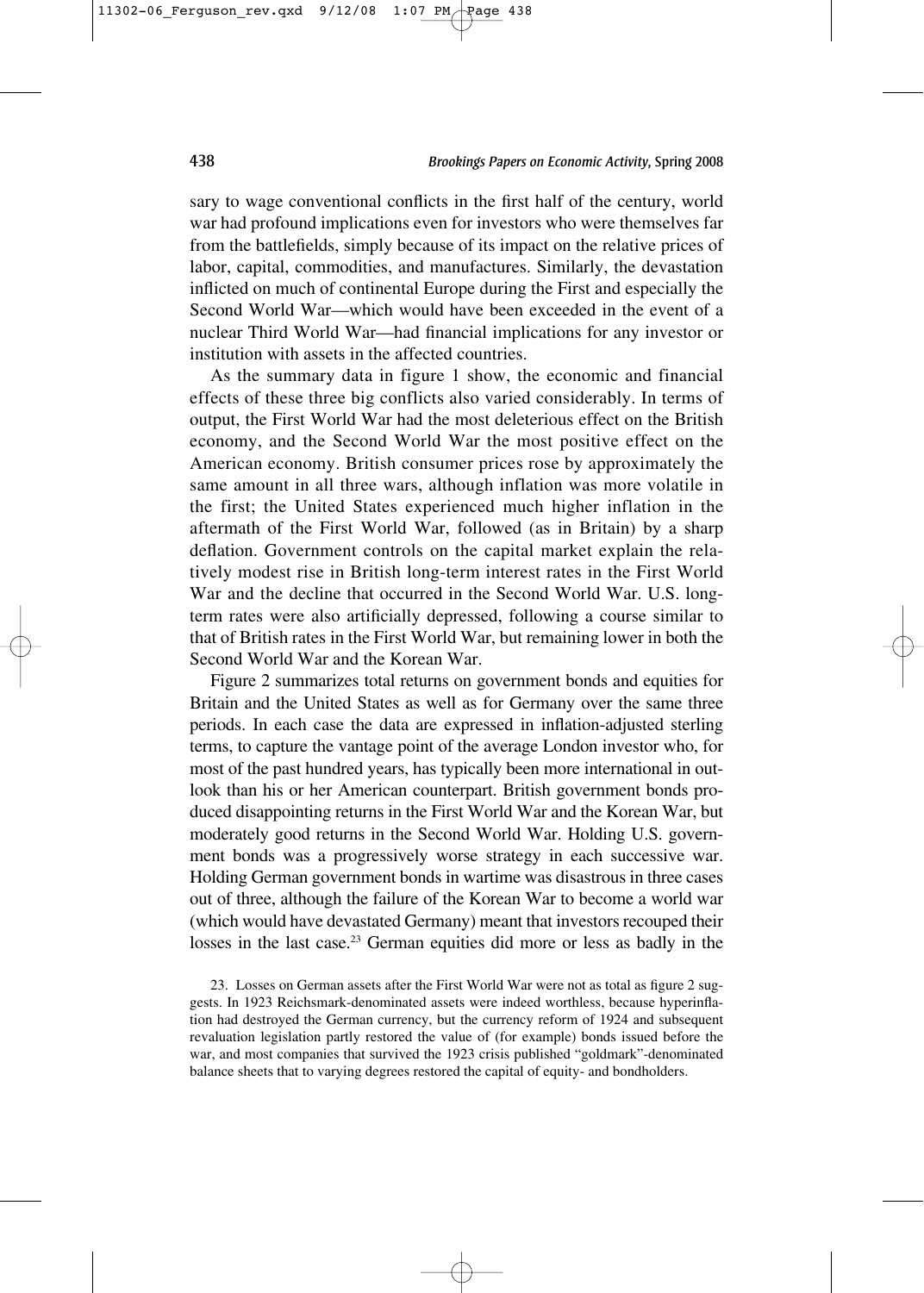#### **Figure 1.** U.K. and U.S. GDP, Consumer Prices, and Long-Term Bond Yields in Three World Wars



Sources: Bank of England; Carter and others (2006, table Ca9-19); Federal Reserve Bank of St. Louis; Homer and Sylla (1996).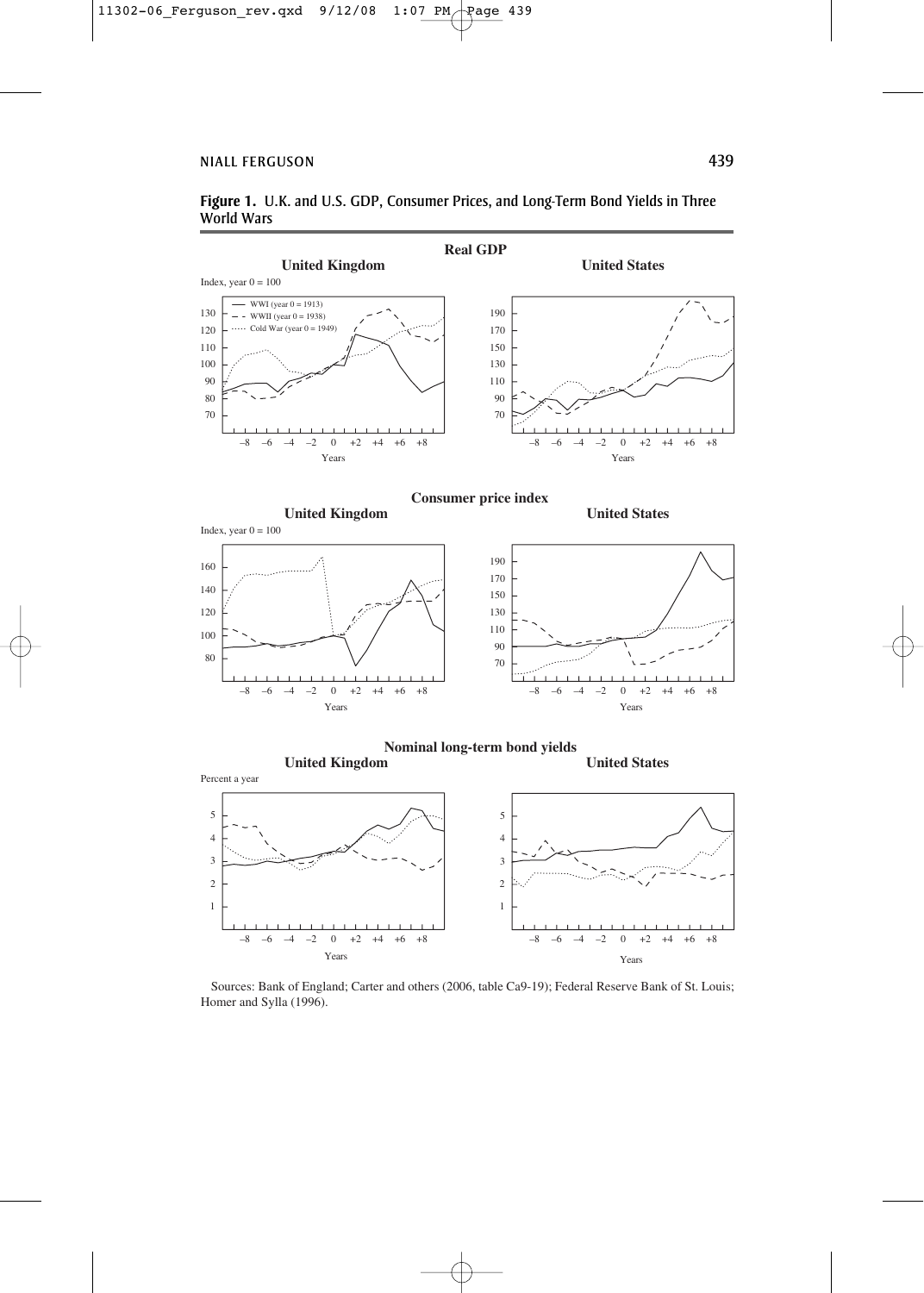

#### **Figure 2.** Real Performance of U.K., U.S., and German Government Bonds and Equities in Three World Wars<sup>a</sup>

Source: Global Financial Data.

a. All indexes reflect total returns in sterling terms, adjusted for consumer price inflation.

b. Index is for the German domestic market and reflects the limited choice open to German investors because of capital controls and restrictions on new equity issues.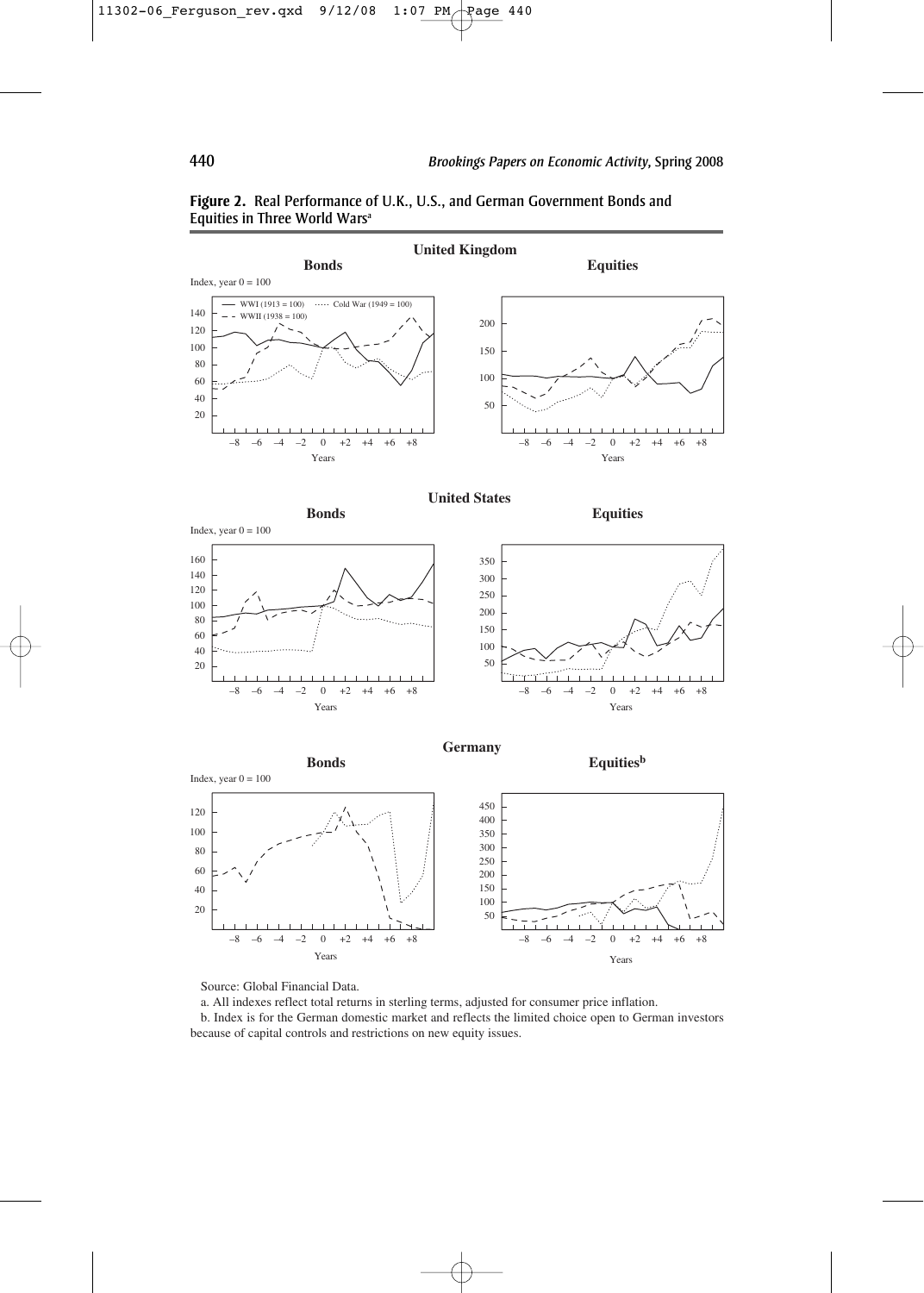world wars, but they outperformed British and American equities in the post–Korean War years. (However, it was next to impossible for a British investor in the 1930s to trade into or out of the German stock market.) British equities performed poorly in the First World War but produced higher real returns in the Second World War and the Korean War. The U.S. market performed better than the British market in the First World War and much better in the Korean War but—surprisingly—worse in the Second World War.

In short, there is no simple recurrent pattern. U.S. stocks and bonds produced the best returns in the First World War relative to British and German assets. U.K. stocks, followed by U.S. stocks, produced the best returns in the Second World War. But German stocks, which had been a disastrous investment in both world wars, ended up outperforming those of the other two countries in the wake of the Korean War.

The core argument of this paper is that, having been taken by surprise in 1914, investors did try to learn from history in the late 1930s, but (to borrow a phrase from the British historian A. J. P. Taylor) they mainly learned how to make new mistakes, since the lessons of the previous war proved to have only limited relevance to the next one. Something similar happened in 1950. A more tentative suggestion is that investors tended to learn only from relatively recent history. After a world war had receded by more than about twenty-five years, it ceased to affect behavior.

The organization of the rest of the paper is chronological. The next section shows how the majority of investors in London, then the world's biggest capital market, were caught unaware by the escalation of the conflict in the Balkans in July 1914—so much so that a very severe liquidity crisis occurred in most financial centers even before war had broken out. The second section argues that the origins of the First World War have been revealed only with the benefit of hindsight; at the time, they were largely invisible. The same, however, cannot be said of the Second World War, discussed in the third section. Investors had learned from the searing experiences of 1914–23, which had seen a wide range of European currencies and securities drastically reduced in value as a result of inflation and outright default. They therefore sought to adjust their portfolios defensively as soon as they saw a renewed risk of world war. If 1914 was a bolt from the blue, 1939 seemed long overdue. The fourth section asks if any general lesson can be drawn from this history, given the uncertain character of events like major wars, and then goes on to consider the way investors responded to the possibility of a Third World War during and after the crisis in Korea in 1950. The paper concludes with some reflections about the threat of large-scale conflict in our own time.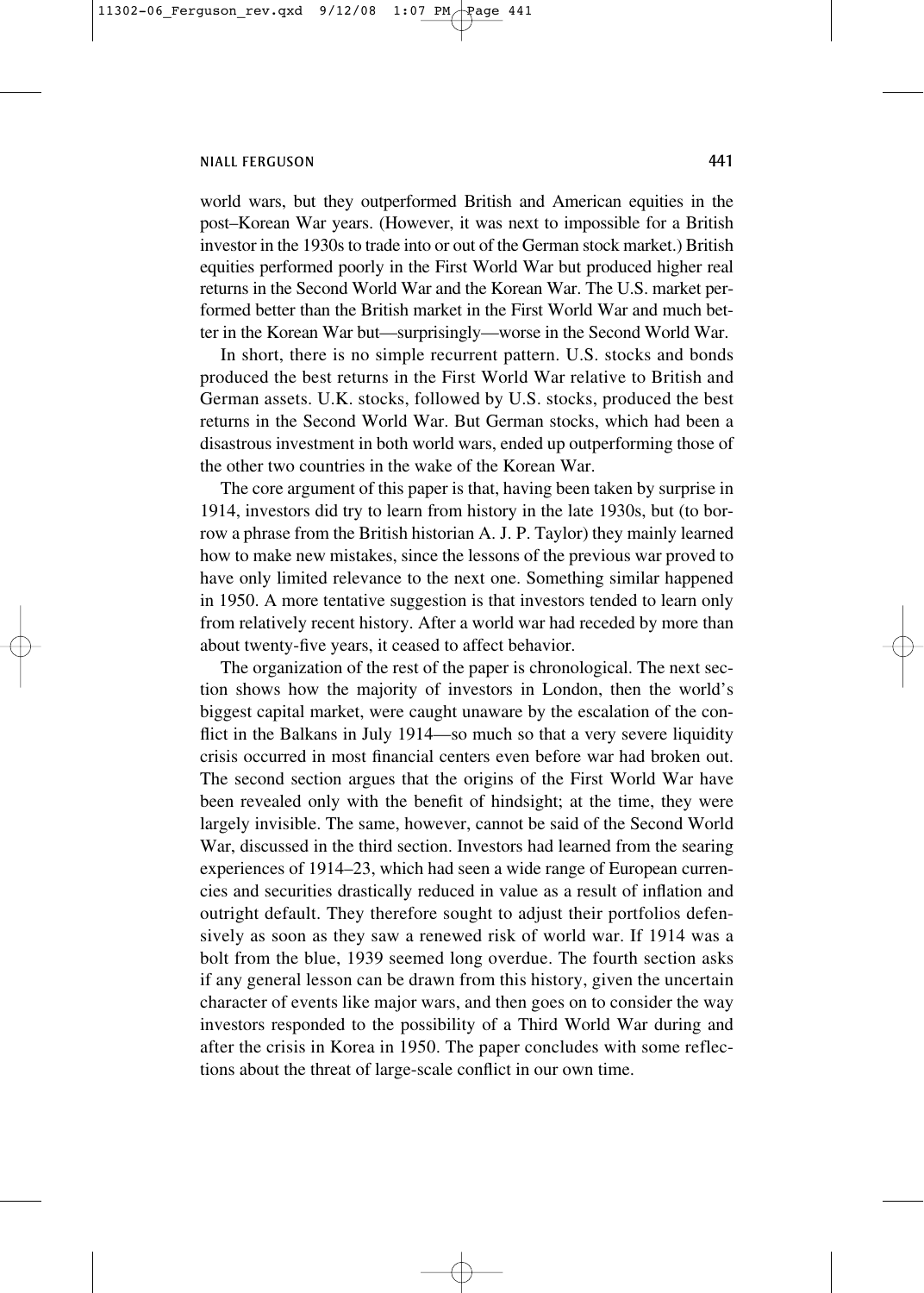# **1914: A Bolt from the Blue**

The world of 2008 is not the world of 1914, but in economic terms it may have more in common with that time than with the world in any intervening year. Then, as now, the world economy was highly integrated, with international flows of labor, goods, and capital reaching levels in relation to total world output not subsequently matched until the 1990s. Yet this "globalized" world was, like today's, afflicted with various forms of political fragmentation. The rise of radical anticapitalist ideologies and terrorist movements (al Qaeda today, Bolsheviks and anarchists then) posed a threat to the established political order in key emerging markets (the Middle East today, Russia then). The existence of rogue regimes willing to sponsor terrorism (Iran today, Serbia then) increased the chances that assassins and bombers would hit their targets. Meanwhile the possibility existed that the great powers or empires might come into conflict over minor states (Taiwan today, Belgium then). And the Anglophone empire that had underwritten the global economic order (the United States today, the United Kingdom then) was finding itself increasingly overstretched.

Of course, there are differences between the two ages of globalization. Today, thanks to technological advances in communications, free trade prevails in many services as well as in commodities and manufactures. Much mass migration today is to Europe, not from it. Capital movements today are not wholly free, so long as China prevents its citizens from investing abroad. The international monetary system today is made up of fiat currencies, with central bankers using as much discretion as rules to determine policy. In marked contrast to the era of the gold standard, some exchange rates float freely, while others are pegged more or less firmly to an anchor that is no longer made of metal. Deflation in recent years has affected the price of manufactures (textiles and electronic goods, for example), whereas from the mid-1870s until the mid-1890s it was agricultural prices that were depressed. Today's American empire is a colossal debtor, not "the world's banker" like the British Empire before it. Financial innovations—securitization, derivatives—have allowed much higher levels of leverage, not least for ordinary households, than was thought possible a century ago, when consumer debt was minimal and banks maintained much higher capital ratios. Asia is on the rise today, whereas a hundred years ago only Japan had eluded direct or indirect European domination, and growth in India and China was, respectively, negligible and negative. Democratic institutions are more widely spread in our time: the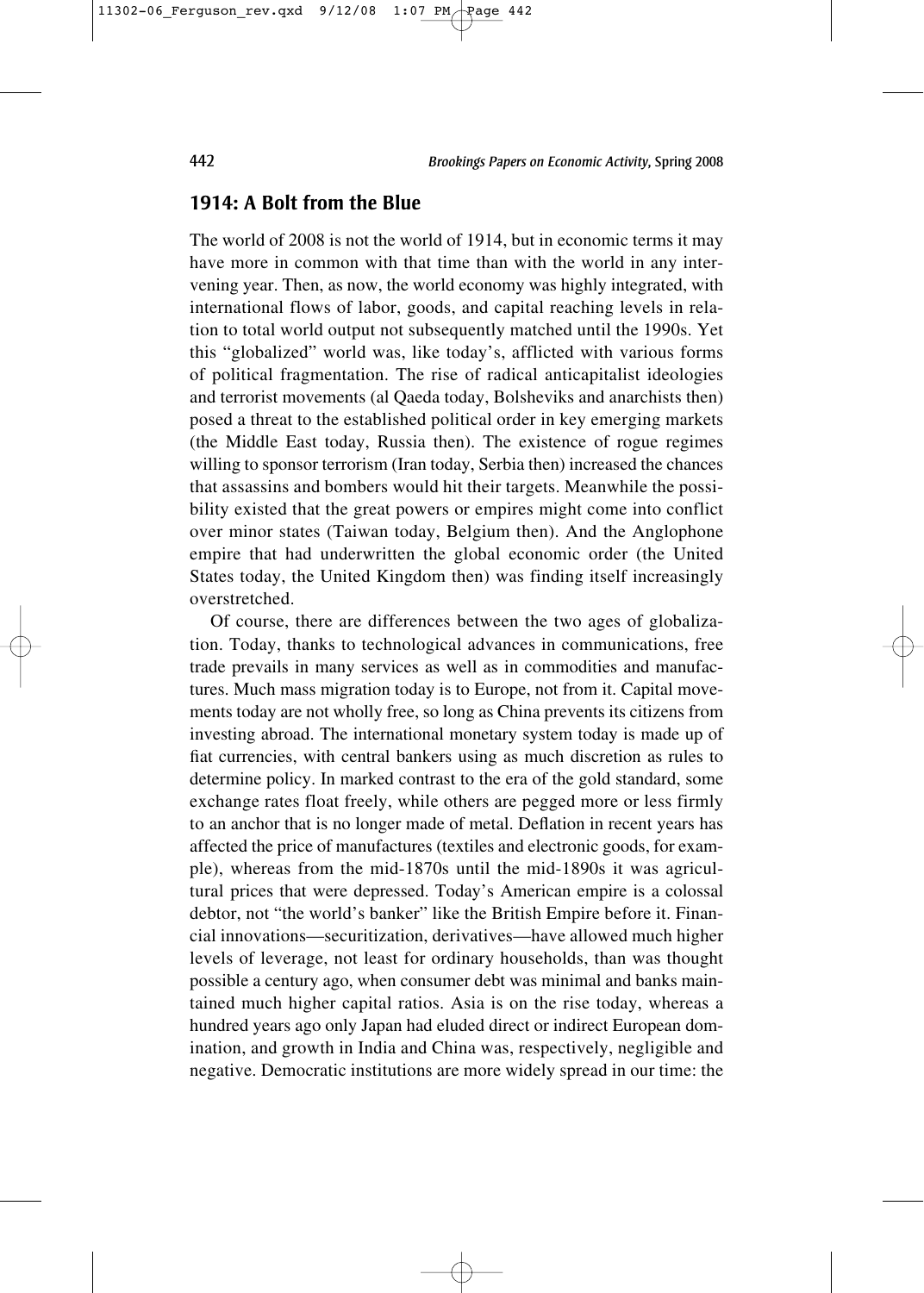empires of 1914 have nearly all declined and fallen, replaced by a multitude of great and small nation states.

Nevertheless, these differences do not entirely spoil the analogy. In 1914 as today, substantial pools of private capital operated with minimal regulation. In 1899, for example, the banks owned and managed by the Rothschild family had a combined capital of £41 million, which exceeded that of the five biggest German joint-stock banks put together.<sup>24</sup> Such firms essentially existed to manage the vast wealth of the partners and their relatives. The three decades before 1914 were golden years for this financial elite. Inflation expectations were securely anchored. Europe's central banks had nearly all committed themselves to the gold standard by 1908, which meant that nearly all had to target their gold reserves, raising rates (or otherwise intervening) if they experienced a specie outflow.25 Longterm interest rates were low. Although the yield on the benchmark British consol rose by over 100 basis points between 1897 and 1914, that was from an all-time nadir of 2.25 percent. What we would now call "emerging market" spreads narrowed dramatically, despite major episodes of debt default in the 1870s and 1890s. With the exception of those of Greece and Nicaragua, none of the sovereign or colonial bonds trading in London in 1913 yielded more than 200 basis points above consols, and most paid considerably less.26 The yields on the bonds of the other great powers, which accounted for about half the foreign sovereign debt quoted in London, declined steadily after 1880, suggesting that political risk premiums were also falling. Before 1880, Austrian, French, German, and Russian bonds had tended to fluctuate quite violently in response to political news; but the various crises of the decade before 1914—such as those over Morocco and the Balkans—caused scarcely a tremor in the London bond market. Although the major stock markets did not perform spectacularly— Britain's essentially flat-lined after the 1895–1900 "Kaffir" (gold mine) bubble burst, and the Dow Jones failed to recover its January 1906 high in the aftermath of the 1907 panic—the volatility of returns trended downward. There is at least some evidence to connect these trends with a secular upward shift in liquidity, due partly to increased gold production and, more importantly, to financial innovation, as joint-stock banks expanded

24. See the appendix to Ferguson (1998).

25. Such a targeting regime might have been expected to produce high volatility in short-term interest rates. However, it is clear that not all banks played strictly by the rules of the game. Even the Bank of England made significantly fewer changes to its discount rate with every passing decade from the 1870s, when the Bank rate was altered 113 times, to the 1900s, when it changed just 49 times.

26. Ferguson and Schularick (2006).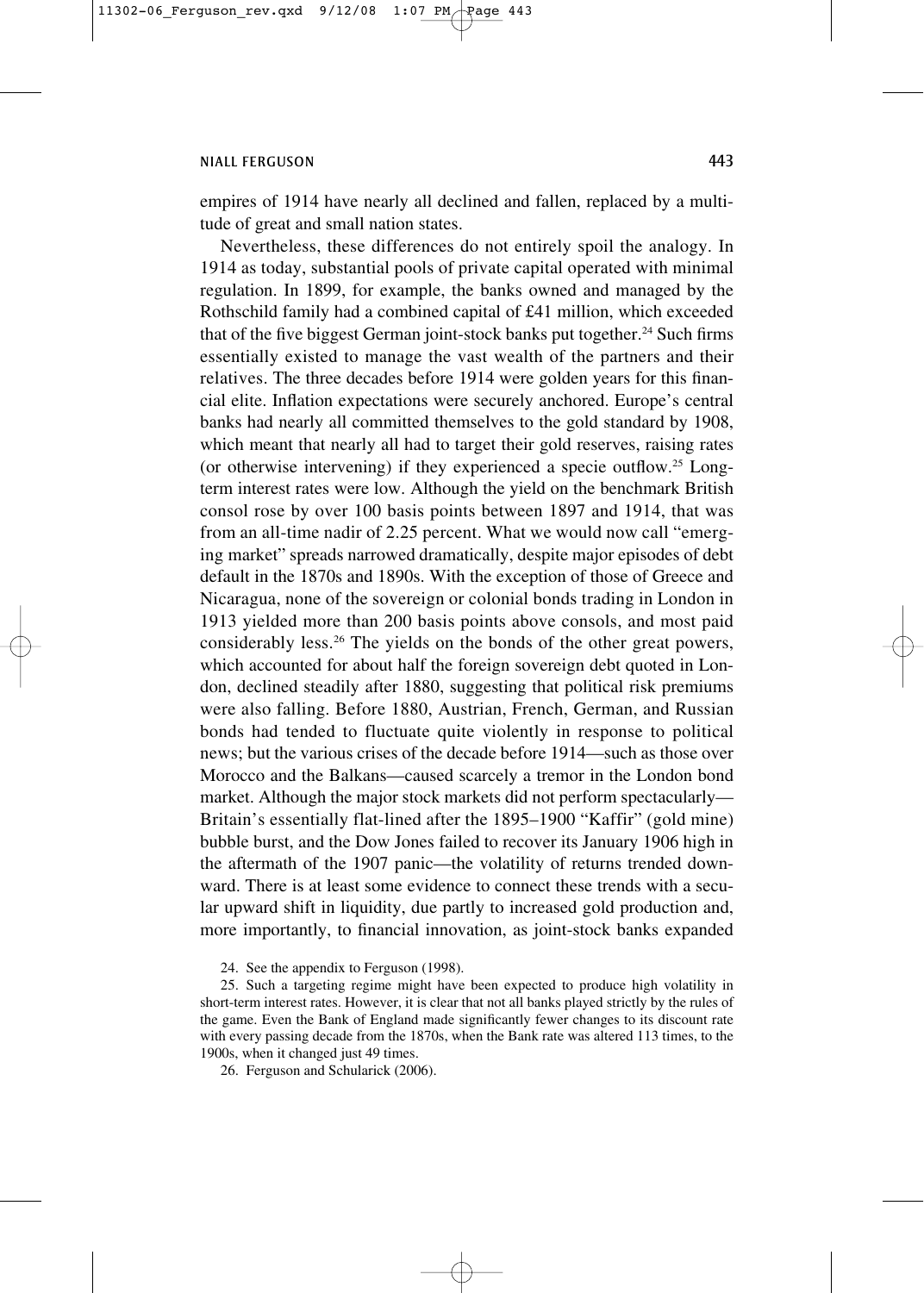their balance sheets relative to their reserves, and savings banks successfully mobilized the assets of middle- and lower-class investors.<sup>27</sup>

All these benign economic trends encouraged optimism. To many businessmen—from Ivan Bloch in tsarist Russia to Andrew Carnegie in the United States—it was self-evident that a major war would be catastrophic for the capitalist system. In 1898 Bloch published a massive six-volume work titled *The Future of War,* which argued that because of recent technological advances in the destructiveness of weaponry, war essentially had no future. Any attempt to wage it on a large scale would end in "the bankruptcy of nations."28 In 1910—the same year that Carnegie established his Endowment for International Peace—the left-leaning British journalist Norman Angell published *The Great Illusion,* in which he argued that a war between the great powers had become an economic impossibility precisely because of "the delicate interdependence of international finance."29 In the spring of 1914 an international commission published its report into the "outrages" committed during the Balkan wars of 1912–13. Despite the evidence he and his colleagues confronted of wars waged *à l'outrance* between entire populations, the commission's chairman noted in his introduction to the report that the great powers of Europe (unlike the petty Balkan states) had "discovered the obvious truth that the richest country has the most to lose by war, and each country wishes for peace above all things."30 One of the British members of the commission, Henry Noel Brailsford—a staunch supporter of the Independent Labour Party and author of a fierce critique of the arms industry (*The War of Steel and Gold*)—declared:

In Europe the epoch of conquest is over and save in the Balkans and perhaps on the fringes of the Austrian and Russian empires, it is as certain as anything in politics that the frontiers of our national states are finally drawn. My own belief is that there will be no more wars among the six great powers.<sup>31</sup>

Yet within just a few weeks of the assassination of the Austro-Hungarian Archduke Franz Ferdinand by the Bosnian Serb Gavrilo Princip—which happened on June 28, 1914—all this optimism was confounded. The first age of globalization came to an end with a bang, $32$  closely followed

- 27. For a full discussion of this point, see Ferguson (2006a).
- 28. Bloch (1899, p. xvii).
- 29. Angell (1910, p. 49).
- 30. Quoted in Sheehan (2008, p. 56).
- 31. Quoted in Sheehan (2008, p. 56).
- 32. Ferguson (2005b).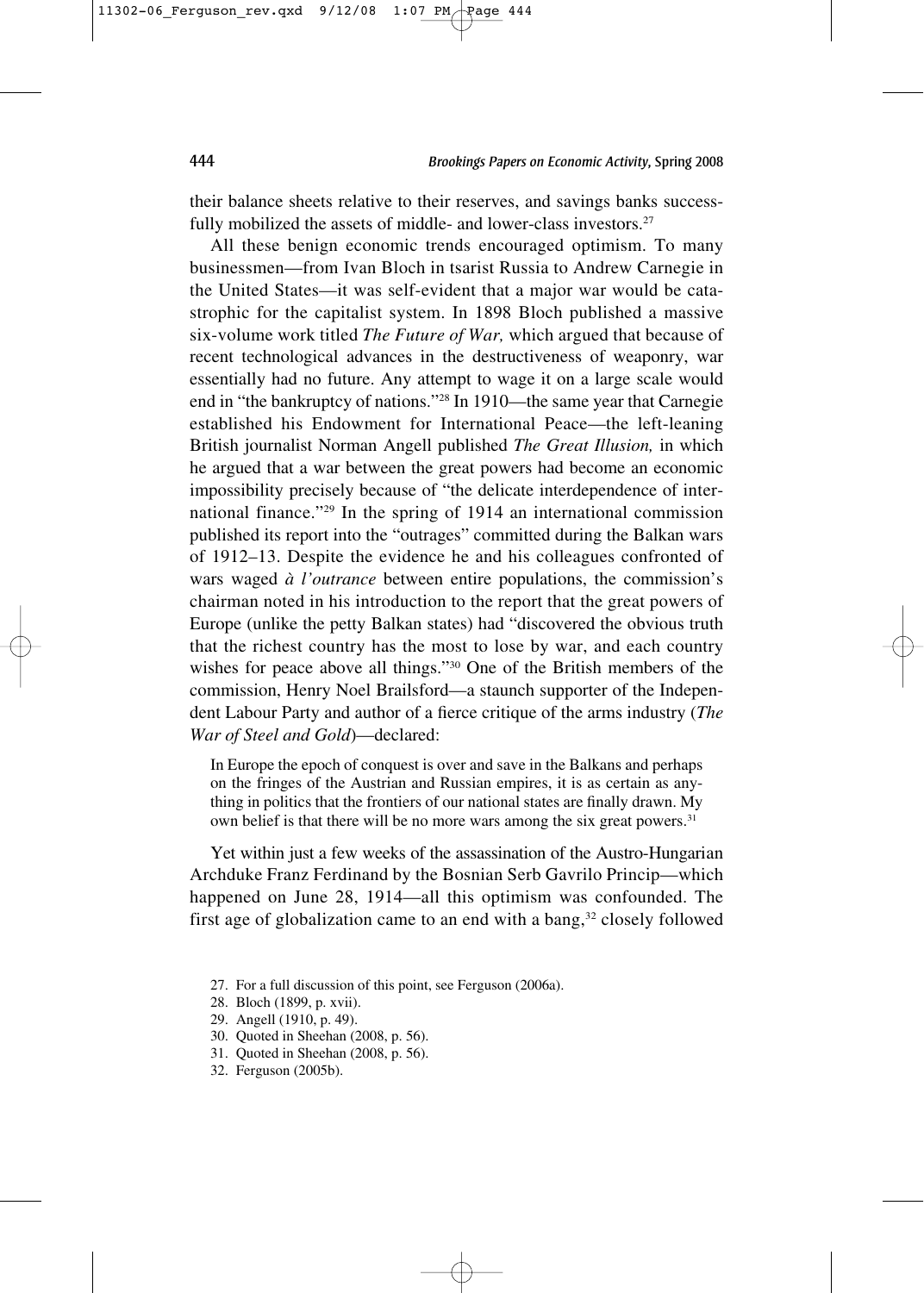by the sucking sound of liquidity draining with astounding speed out of the global financial system. On July 22 the *Times* of London made the first English-language allusion that I have been able to trace to the possibility that the crisis in the Balkans precipitated by the archduke's assassination might have negative financial consequences. The report appeared on page 19 and read as follows:

#### STOCK EXCHANGE DEPRESSED BY FOREIGN POLITICAL NEWS LATE RALLY IN AMERICANS

Stock markets at the opening were entirely overshadowed by the news that the relations between Austria-Hungary and Servia [sic] are daily growing more strained. . . . Owing to the increasing gravity of the situation in the Near East the attention of members [of the Stock Exchange] has for the moment appeared to be diverted from the Ulster crisis [caused by Protestant opponents of Irish Home Rule] . . . there being a general disinclination to increase commitments in view of the obscurity of the outlook both at home and abroad <sup>33</sup>

Considering the vast body of literature that has been written about the origins of the First World War—tracing these back as far as the 1870s, or at least the 1900s—it is remarkable that from the vantage point of contemporary financial journalism the war had virtually no origins at all. Other evidence strongly supports the proposition that to investors, who were among the best-informed people in the world at that time, the war came as a complete surprise. As late as August 1, the headline on the front page of the *New York Times* was the wildly optimistic "CZAR, KAISER AND KING MAY YET ARRANGE PEACE."<sup>34</sup> But that same day saw the following stark headline on the lead financial page of the London *Times:*

# STOCK EXCHANGE CLOSED UNTIL FURTHER NOTICE SETTLEMENTS POSTPONED35

As the *Economist* observed in its leading article:

On Sunday [July 26] . . . Europe was suddenly confronted with the fear of a great war on a scale of unprecedented magnitude. . . . The world . . . seems to be returning to a basis of cash and barter . . . and unless a proclamation

33. *The Times* (London), July 22, 1914, p. 19.

34. Austria had declared war on Serbia on July 28. On July 31 Russia had begun general mobilization. Germany declared war on Russia on August 1 and on France on August 3. Britain entered the war on the 4th.

35. *The Times* (London), August 1, 1914, p. 13.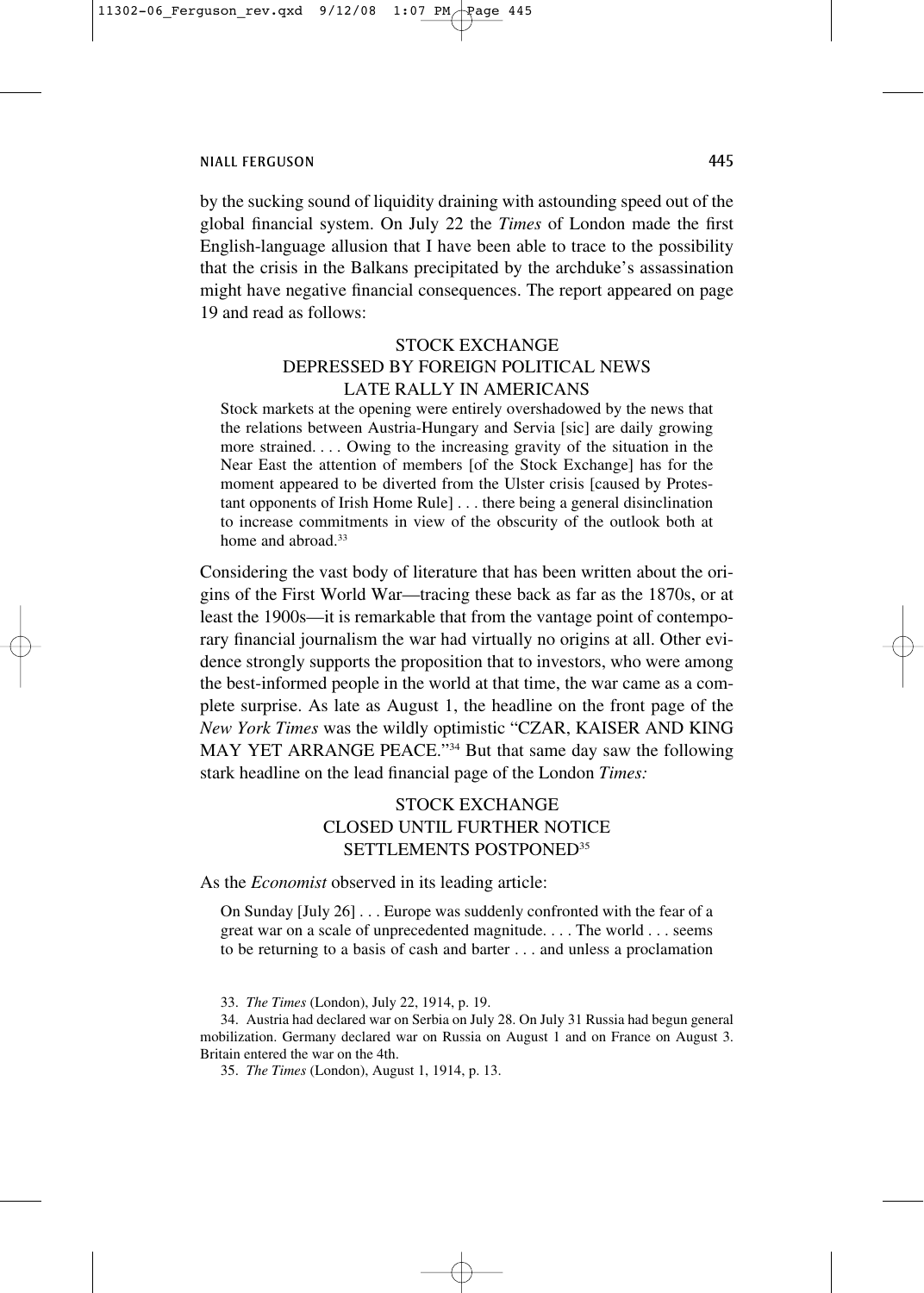of neutrality relieves the strain worse may ensue. . . . *The City* [of London] *has seen in a flash the meaning of war.*<sup>36</sup>

Table 1 shows how little the crisis was anticipated. Apart from an upward movement in Austrian bond yields, there were no significant shifts on either the bond market, the money market, or the foreign exchange markets until the final week before war broke out.

The earliest symptom of the crisis was a rise in shipping insurance premiums in the wake of the Austrian ultimatum.37 Bond and stock prices began to slip as prudent investors sought to increase the liquidity of their positions. Exchange rates shifted dramatically as a result of efforts by cross-border creditors to repatriate their money: sterling and the franc surged, while the ruble and the dollar slumped.<sup>38</sup> By July 30 panic reigned.39 The first firms to come under liquidity pressure in London were the jobbers on the Stock Exchange, who relied heavily on borrowed money to finance their holdings of equities. As sell orders flooded in, the value of their stocks plunged below the value of their debts, forcing a number into bankruptcy. Also under pressure were the commercial bill brokers in London, many of whom were owed substantial sums by continental counterparties that were now unable or unwilling to remit funds. Their difficulties in turn affected the acceptance houses (the elite merchant banks), who were first in line if the foreigners defaulted, since they had "accepted" the bills. If the acceptance houses went bust, the bill brokers would go down with them, and possibly also the larger joint-stock banks, which lent millions every day on call to the discount market. The joint-stock banks' decision to call in loans deepened what we would now call the credit crunch.40 As everyone scrambled to sell assets, stock prices fell, compromising brokers and others who had borrowed using shares as collateral. Domestic customers began to fear a banking crisis. Queues formed as people sought to exchange banknotes for gold coins at the Bank of England.<sup>41</sup> The effective suspension of London's role as the hub of international credit helped spread the crisis from Europe to the rest of the world.

Perhaps the most remarkable feature of the crisis of 1914 was the closure of the world's major stock markets for periods of up to five months. The Vienna market was the first to close, on July 27. By July 30 all the

41. Morgan (1952, pp. 3–11).

<sup>36.</sup> *The Economist,* August 1, 1914, p. 218. Emphasis added.

<sup>37.</sup> This part of the discussion draws extensively on Ferguson (2008).

<sup>38.</sup> Sprague (1915, pp. 505ff).

<sup>39.</sup> Brown (1988, pp. 1–34).

<sup>40.</sup> Keynes (1914).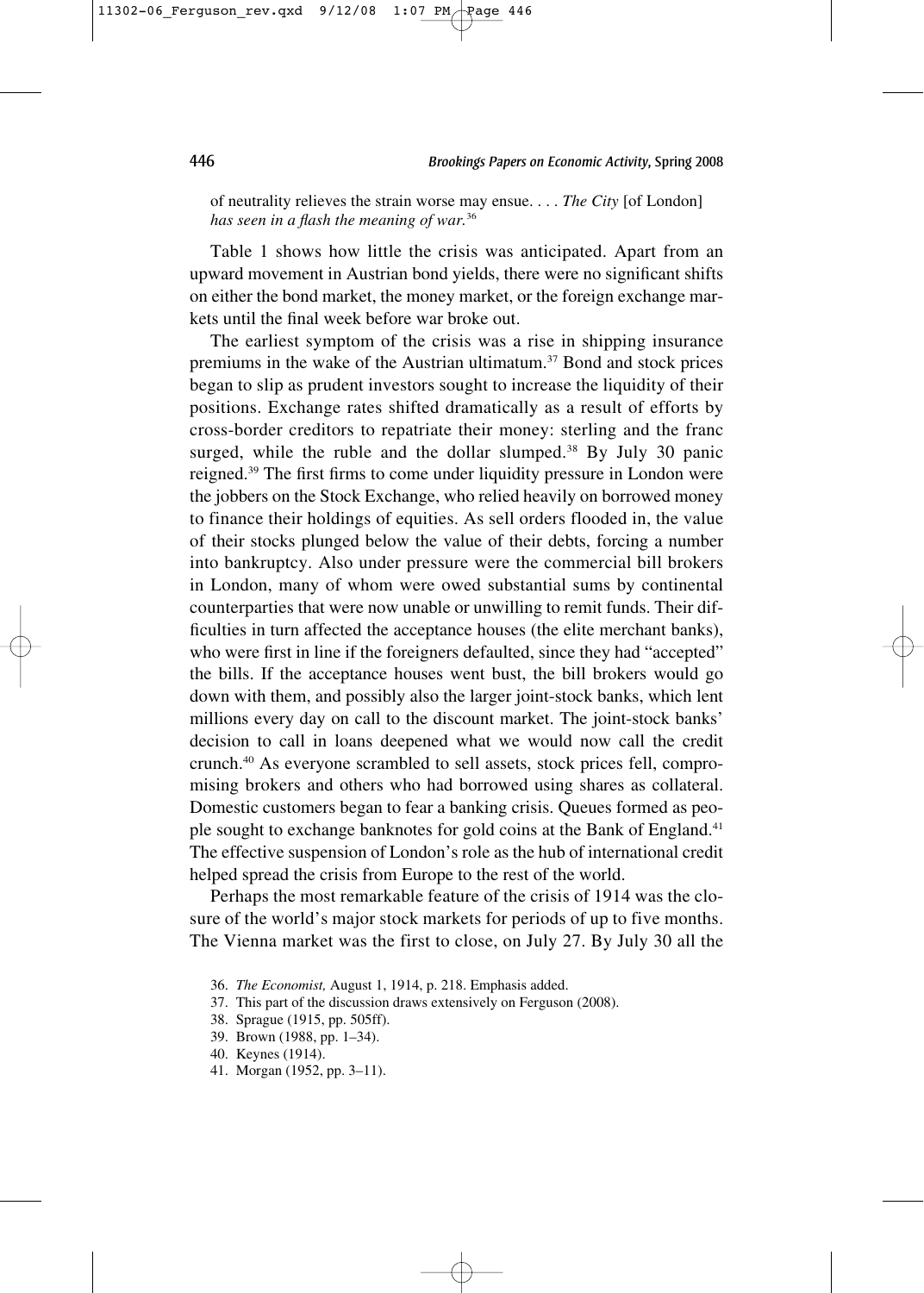|                                                                         |                                                                                                                       |                                                                          |                          | Government bond yields (percent a year) |                                           | nterest on<br>ommercia                                  |                                                                          | Invee-month-forward exchange rates (currency units                       |                                                                    |                                                                                        |                                                    |
|-------------------------------------------------------------------------|-----------------------------------------------------------------------------------------------------------------------|--------------------------------------------------------------------------|--------------------------|-----------------------------------------|-------------------------------------------|---------------------------------------------------------|--------------------------------------------------------------------------|--------------------------------------------------------------------------|--------------------------------------------------------------------|----------------------------------------------------------------------------------------|----------------------------------------------------|
|                                                                         |                                                                                                                       |                                                                          |                          |                                         |                                           | ills, first                                             |                                                                          | er pound sterling, January $7 = 100$                                     |                                                                    |                                                                                        |                                                    |
| Date                                                                    | $\genfrac{}{}{0pt}{}{\begin{array}{l} \displaystyle{V.K.}\\ \displaystyle{2.5\%}\\ \displaystyle{onsols}\end{array}}$ | 'rance,<br>entes<br>3%                                                   | lussia,<br>5% of<br>1822 | ustria,<br>4%                           | emany<br>$\frac{160}{1891}$               | (percent<br>$a$ year <sup><math>)</math></sup><br>class | Paris                                                                    | <b>Petersburg</b><br>St.                                                 | 'ienna                                                             | <b>Berlin</b>                                                                          | New<br>York                                        |
|                                                                         |                                                                                                                       |                                                                          |                          |                                         | 90,                                       |                                                         |                                                                          |                                                                          |                                                                    |                                                                                        |                                                    |
| June 5<br>June 12<br>June 19<br>July 3<br>July 17<br>July 24<br>July 24 | 80 9 4 6 5 6 9 6 70 70<br>6 6 7 6 7 6 7 6 7 8 70 70<br>6 7 7 8 7 8 9 70 8 70 8 70                                     | न से फ फ फ फ ट ट ट<br>से से फ फ फ फ ट ट ट ट<br>से से फ से से से से से से |                          | 1<br>122516640513<br>44444446613        |                                           |                                                         | 100.01<br>100.03 88 89 89 50<br>100.03 89 89 50 51<br>100.03 89 50 50 51 | 101.23<br>101.23<br>101.29 00.90<br>100.95<br>100.40<br>100.40<br>101.47 | 100.10<br>100.10<br>100.13<br>100.23<br>100.15<br>100.15<br>100.15 | 101.21<br>101.18<br>101.14<br>101.15<br>101.15<br>101.16<br>101.16<br>101.23<br>101.23 | 00.41<br>00.54<br>00.58<br>00.72<br>00.71<br>00.71 |
|                                                                         |                                                                                                                       |                                                                          |                          |                                         | 0<br>0,0,0,0,0,0,0,0,1<br>0,0,0,0,0,0,0,1 |                                                         |                                                                          |                                                                          |                                                                    |                                                                                        |                                                    |
|                                                                         |                                                                                                                       |                                                                          |                          |                                         |                                           |                                                         |                                                                          |                                                                          |                                                                    |                                                                                        |                                                    |
|                                                                         |                                                                                                                       |                                                                          |                          |                                         |                                           |                                                         |                                                                          |                                                                          |                                                                    |                                                                                        |                                                    |
|                                                                         |                                                                                                                       |                                                                          |                          |                                         |                                           | ี ผ ลั ลั๊ ห                                            |                                                                          |                                                                          |                                                                    |                                                                                        |                                                    |
|                                                                         |                                                                                                                       |                                                                          |                          |                                         |                                           |                                                         |                                                                          |                                                                          |                                                                    |                                                                                        |                                                    |
|                                                                         |                                                                                                                       |                                                                          |                          |                                         |                                           |                                                         |                                                                          |                                                                          |                                                                    |                                                                                        |                                                    |
|                                                                         |                                                                                                                       |                                                                          |                          |                                         |                                           |                                                         |                                                                          |                                                                          |                                                                    |                                                                                        | n.a.                                               |

 $\begin{array}{l} 100.41 \\ 100.49 \\ 100.54 \\ 100.39 \\ 100.72 \\ 100.71 \\ 100.21 \\ 100.21 \\ 100.31 \\ 100.31 \\ 100.31 \\ 100.31 \\ 100.31 \\ 100.31 \\ 100.31 \\ 100.32 \\ 100.33 \\ 100.33 \\ 100.33 \\ 100.33 \\ 100.33 \\ 100.33 \\ 100.33 \\ 100.33 \\ 100.33 \\ 100.33 \\ 100.$ 

| ֖֖֖֖֖֧ׅ֖֖֧֖֧֚֚֚֚֚֚֚֚֚֚֚֚֚֚֚֚֚֚֚֚֚֚֚֚֚֚֚֚֚֬֝֝֝֓֞֬<br>֧֦֧֦֧֦֧֦֧֦֧֦֧֪֦֧֦֧֦֧֦֧֦֧֧֦֧֦֧֧֧֦֧֧֧֦֧֝֟֟֘֝֝֝֜֜֜֜֓ |
|-------------------------------------------------------------------------------------------------------|
| $\frac{1}{2}$<br>$\frac{1}{2}$                                                                        |
| -----<br>l                                                                                            |
| č                                                                                                     |
| l                                                                                                     |

Source: The Economist. Source: *The Economist.*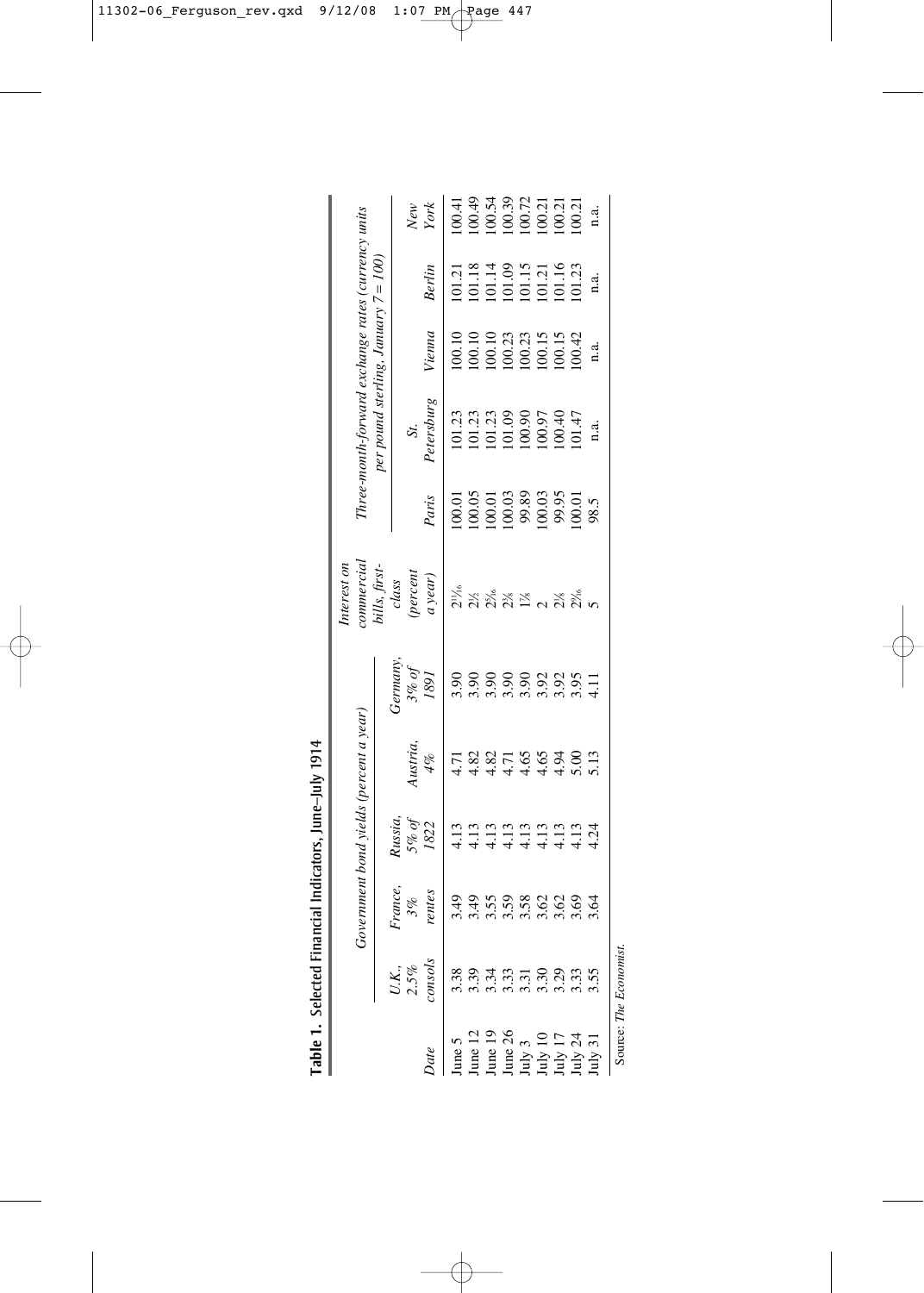continental European exchanges had shut their doors. The next day London and New York felt compelled to do the same. Although a belated settlement day went ahead smoothly on November 18, the London Stock Exchange did not reopen until January 4, 1915. Nothing like this had happened since its founding in 1773.<sup>42</sup> The New York market reopened for limited trading (bonds for cash only) on November 28, and something like normal service resumed the following month, but wholly unrestricted trading did not resume until April 1, 1915.43 Nor were stock exchanges the only markets to close in the crisis. Most U.S. commodity markets had to suspend trading, as did most European foreign exchange markets. The London Royal Exchange, for example, remained closed until September 17.44 It seems likely that had the markets not closed, the collapse in prices would have been as extreme as in 1929, if not worse.

To be sure, the existence of the gold standard tended to exacerbate the liquidity crisis in a way very different from what has been seen since August 2007. Some central banks (notably the Bank of England) actually raised their discount rates in the initial phase of the crisis, in a vain attempt to deter foreigners from repatriating their capital and thereby draining gold reserves. The adequacy of gold reserves in the event of an emergency had been hotly debated before the war; indeed, these debates are almost the only evidence that the financial world had given any thought whatever to the trouble that might lie ahead.<sup>45</sup> However, the gold standard was no more rigidly binding than today's informal dollar pegs in Asia, the Middle East, and Latin America; in the emergency of war, a number of countries, beginning with Russia, simply suspended the gold convertibility of their currencies. In both Britain and the United States, formal convertibility was maintained, but it could have been suspended if that had been thought necessary. (The Bank of England requested and was granted suspension of the 1844 Bank Act, which imposed a fixed relationship between the Bank's reserves and note issue, but this was not equivalent to suspending specie payments.) In each case the crisis prompted the issue of emergency paper money by the national treasury: in Britain, £1 and 10 shilling Treasury notes, and in the United States, the emergency notes that banks were authorized to issue under the Aldrich-Vreeland Act of 1908.<sup>46</sup> Then, as now, the authorities reacted to a liquidity crisis by printing money.

- 43. Sprague (1915, p. 532).
- 44. Morgan (1952, p. 19).
- 45. Seabourne (1986, pp. 80ff).
- 46. See, most recently, Silber (2007).

<sup>42.</sup> Morgan (1952, p. 27). See also Seabourne (1986, pp. 78, 88–89).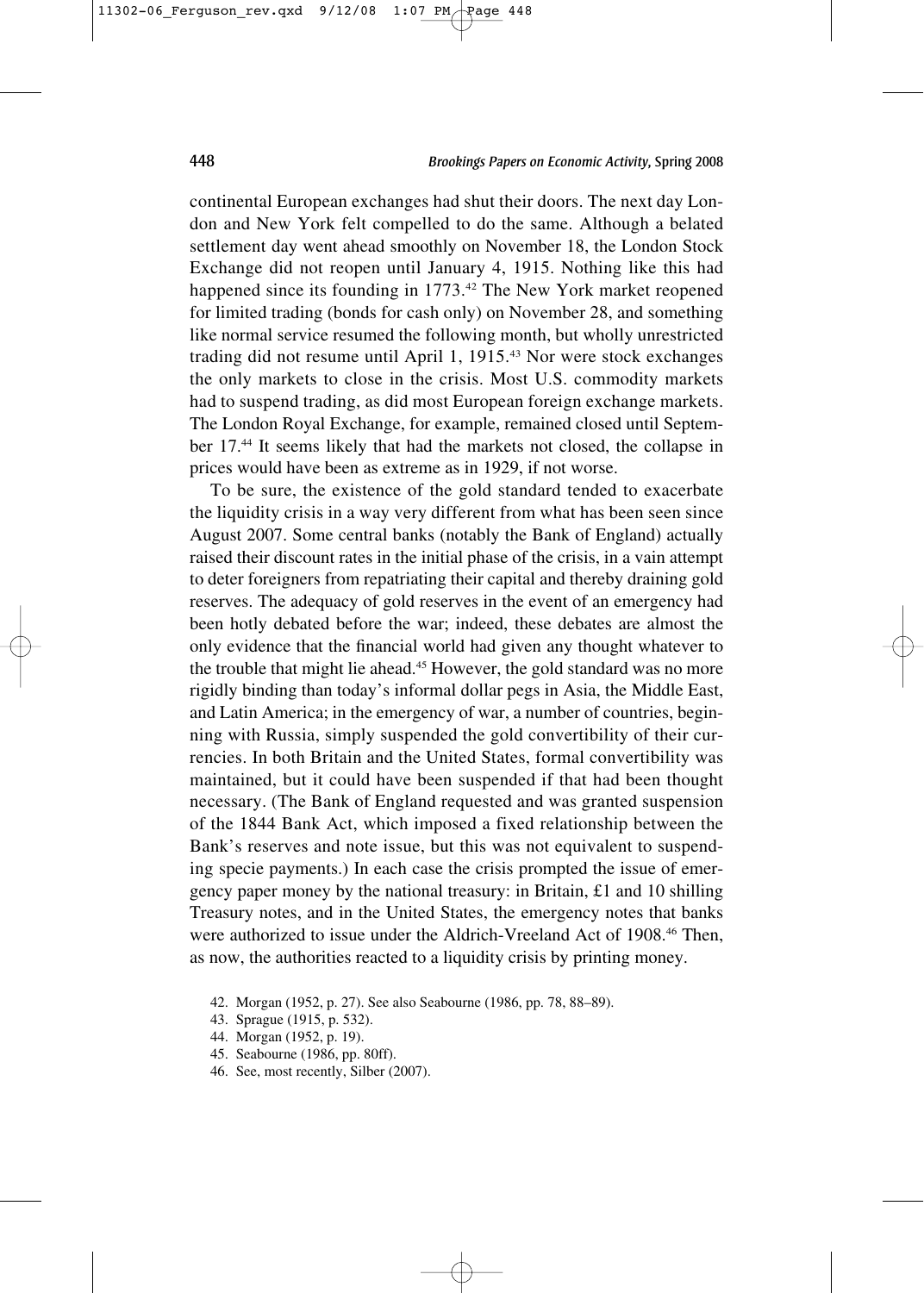Nor were these the only measures deemed necessary. In London the bank holiday of Monday, August 3, was extended until Thursday the 6th. Payments due on bills of exchange were postponed for a month by royal proclamation. A month-long moratorium on all other payments due (except wages, taxes, pensions, and the like) was rushed onto the statute books. (These moratoria were later extended until, respectively, October 19 and November 4.) On August 13 the chancellor of the exchequer gave the Bank of England a guarantee that if the Bank discounted all approved bills accepted before August 4 "without recourse against the holders," then the Treasury would bear the cost of any loss the Bank might incur. This amounted to a government rescue of the discount houses; it opened the door for a massive expansion of the monetary base, as bills poured into the Bank to be discounted. On September 5 assistance was also extended to the acceptance houses.47 Arrangements varied from country to country, but the expedients were broadly similar and quite unprecedented in their scope: temporary closure of markets; moratoria on debts; emergency money issued by governments; bailouts for the most vulnerable institutions. In all these respects the authorities were prepared to go much further than they had previously gone in purely financial crises. As had happened during the previous "world war" (against revolutionary and then Napoleonic France more than a century before), the war of 1914 was understood to be a special kind of emergency, justifying measures that would have been inconceivable in peacetime, including (as one Conservative peer put it) "the release of the bankers . . . from all liability."48

The closure of the stock market and the intervention of the authorities to supply liquidity almost certainly averted a catastrophic fire sale of assets. The London stock market was already down 7 percent on the year when trading was suspended—and that was before the fighting had even begun. Fragmentary data on bond transactions (conducted literally in the street during the period of stock market closure) give a sense of the losses investors had to contemplate, despite the authorities' efforts. By the end of 1914, Russian government bonds were down 8.8 percent, British consols 9.3 percent, French *rentes* 13.2 percent, and Austrian government

<sup>47.</sup> The Bank agreed to advance funds to the acceptors to allow them to repay premoratorium bills on maturity and to defer repayment of the funds until one year after the end of the war (Morgan 1952, pp. 12–23). For other government measures designed to assist the nonbanking sector and exporters, see Seabourne (1986, p. 108).

<sup>48.</sup> Kynaston (1999, p. 5).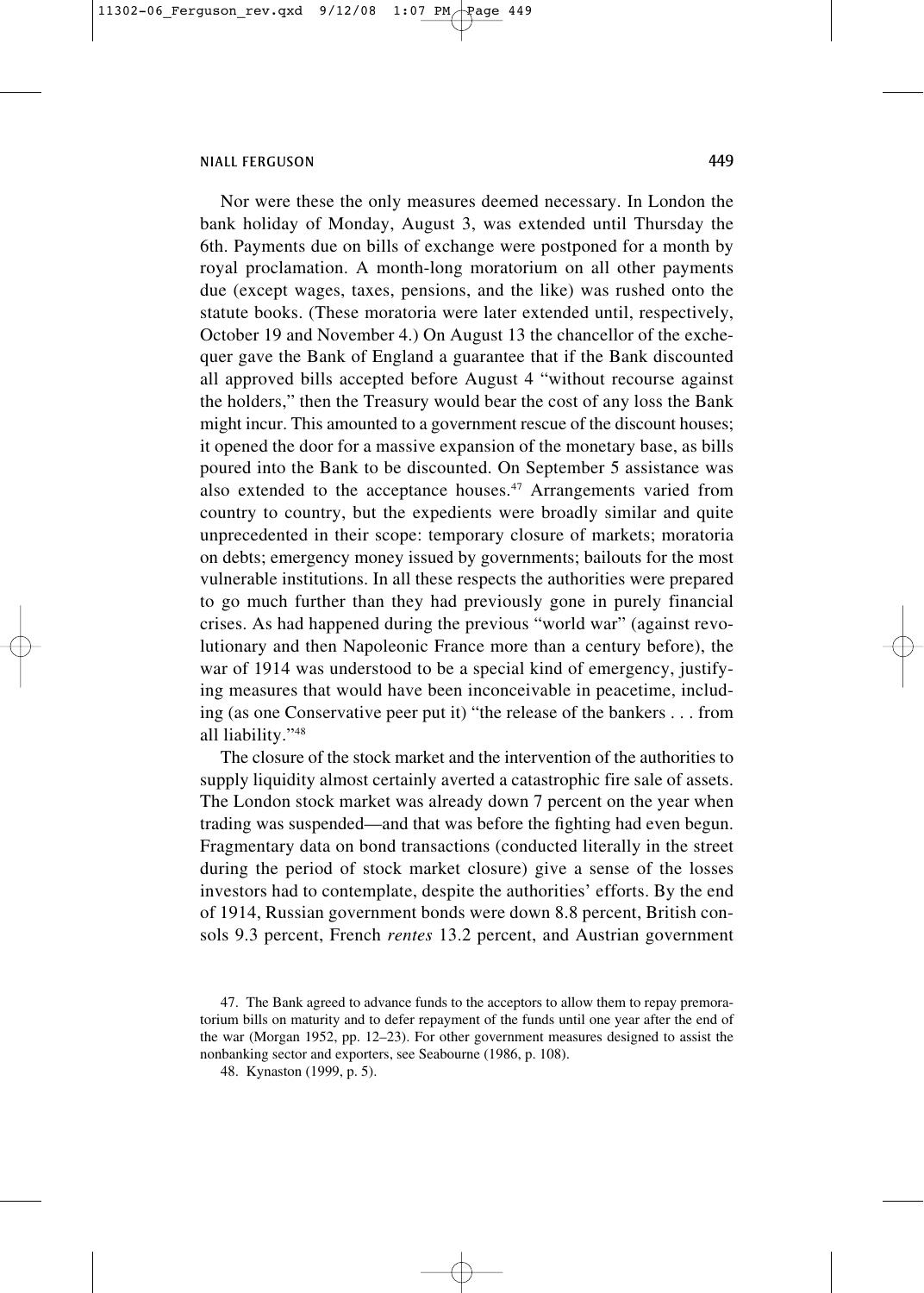bonds 23 percent.<sup>49</sup> In the words of Patrick Shaw-Stewart of Barings, it was "one of the most terrific things London [had] been up against since finance existed."50 This, however, was merely the beginning. Contrary to the "short war illusion" (which was more widespread in financial than in military circles), another four years of carnage were still to come, and an even longer period of financial losses. Any investor unwise (or patriotic) enough to hang on to U.K. government bonds (whether consols or the new U.K. War Loans) would have seen the index of real returns decline by 46 percent by 1920. The index of real returns on British equities declined by 27 percent (figure 3). A better strategy in this simple contest would have been to put one's money in gold, which not only retained its capital value during the war but appreciated significantly in sterling terms afterward: it had risen 37 percent above its 1913 level by 1920, although that was down to 12 percent by 1923.

Gold was thus a good hedge against wartime inflation, but it was not the best asset for a British investor to hold. Since the dollar remained on the gold standard during and after the war, holding dollars would have been equally good. By contrast, exposure to continental currencies would have been either bad or disastrous. Inflation in France and hyperinflation in Germany inflicted severe punishment on anyone rash enough to maintain large franc or Reichsmark balances. Those with substantial holdings of Austrian, Hungarian, Ottoman, or Russian bonds also lost heavily—even when these were gold-denominated—as the Habsburg, Ottoman, and Romanov empires fell apart under the strains and stresses of total war. The losses were especially sudden and severe in the case of Russian bonds, on which the Bolshevik regime defaulted in February 1918. By the time this happened, Russian 5 percent bonds of the 1906 vintage were trading below 45 percent of their face value. Hopes of some kind of settlement with foreign creditors lingered on throughout the 1920s, by which time the bonds were trading at around 20 percent of par. By the 1930s they were all but worthless.<sup>51</sup> By contrast, an investor could simultaneously enjoy the benefit of the gold hedge against sterling depreciation and earn additional returns by investing in U.S. stocks. A British investor who had converted his entire portfolio into a selection of blue-chip American stocks on the eve

<sup>49.</sup> Calculated from isolated prices quoted in the *Times* (London) between August and December 1914. Note that the decline is not captured in the annual inflation-adjusted figures presented in figure 3.

<sup>50.</sup> Kynaston (1999, p. 5).

<sup>51.</sup> See Moore and Kaluzny (2005).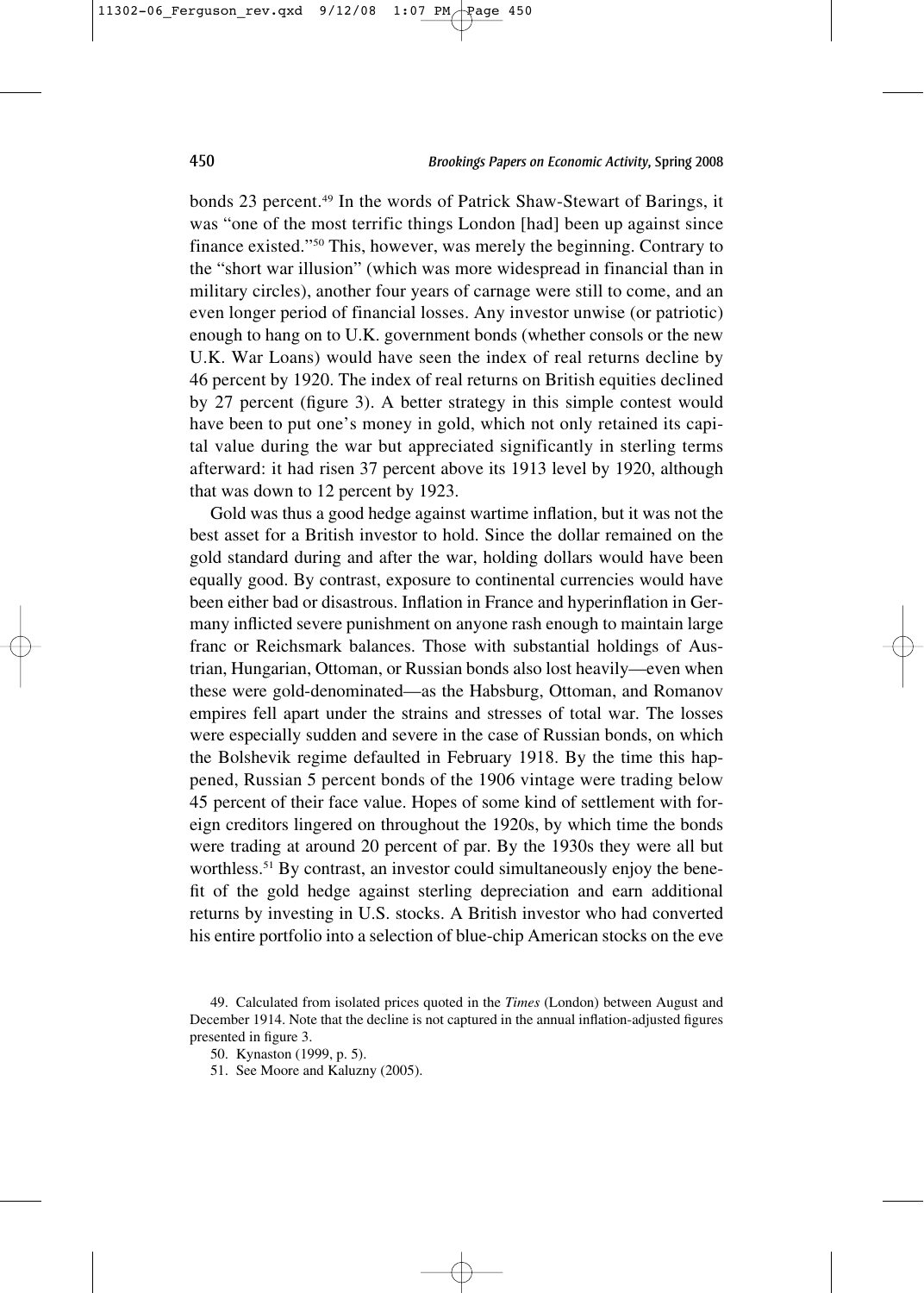#### **Figure 3.** Inflation-Adjusted Total Returns for U.K., U.S., and German Securities before and after the First World War





Source: Global Financial Data.

of the war would have seen the index of real returns rise by, on average, 47 percent between 1914 and 1923. Yet there is little evidence to suggest that many London-based investors adopted this strategy. Net foreign assets in the United States had declined by \$234 million between 1913 and 1914.52 The onset of the diplomatic crisis of July 1914 saw capital flowing in the opposite direction as liquidity-constrained Europeans liquidated their American portfolios and repatriated the funds to London. This can be seen in the sharp depreciation of the dollar that began on July 23  $(f1 = $4.88)$  and reached its peak on August 4  $(f1 = $6.25;$  figure 4).

The First World War not only played havoc with the prices of securities and currencies. It also caused huge volatility in commodity prices. Most food prices had doubled or tripled by 1919–20, and the price of sugar soared to nearly six times its prewar price in 1920, the year after the war ended. The tripling in the price of aluminum, by contrast, happened during

<sup>52.</sup> Carter and others (2006, table Ee1–21).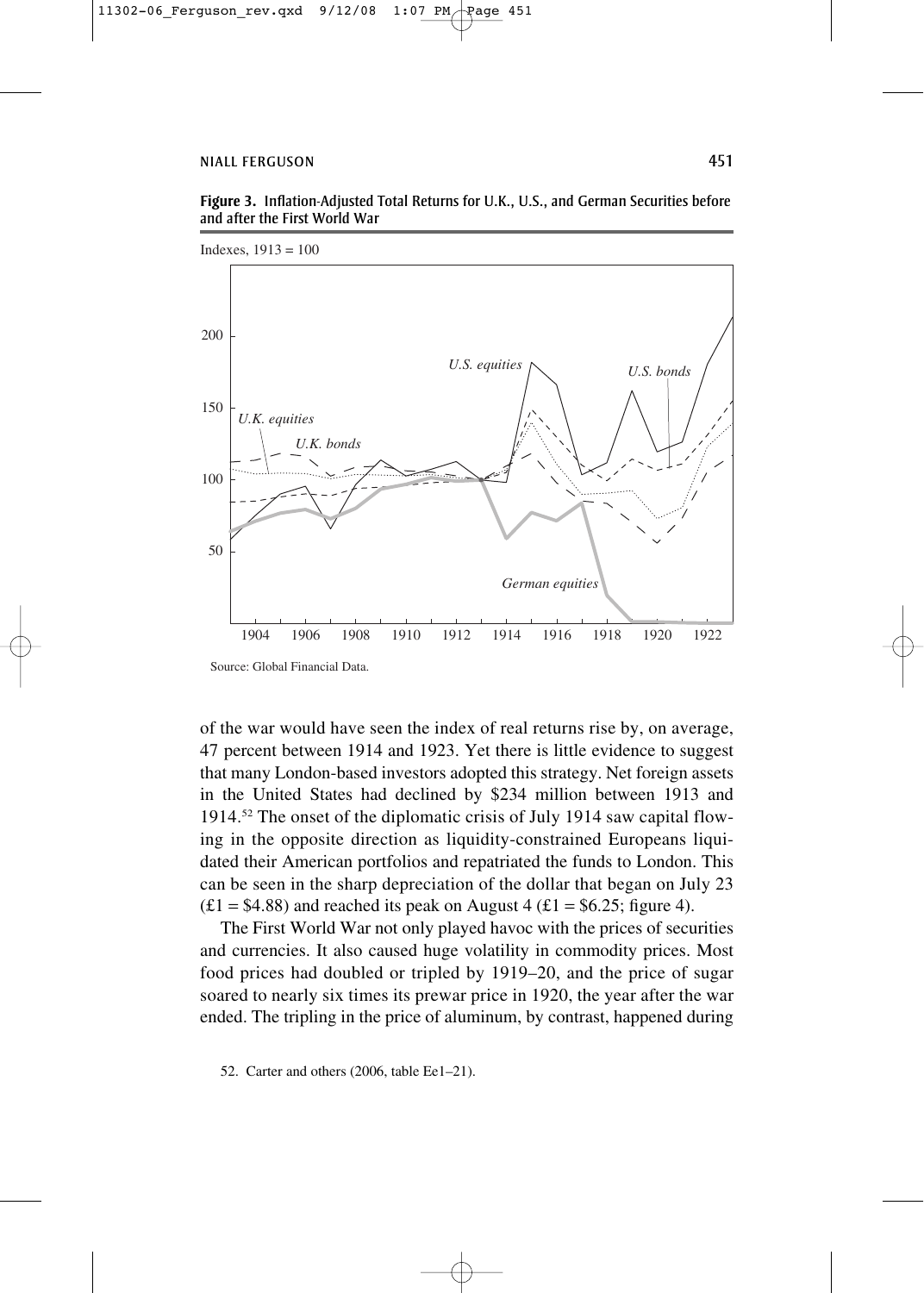

**Figure 4.** U.K.-U.S. Exchange Rate, 1913–14

Source: Global Financial Data.

the war and was reversed before the war's end as a result of government intervention. Gold, because the United States genuinely maintained convertibility throughout the war, did not vary in price in New York as it did in London. Figure 5 makes clear that, as a hedge against inflation in the United States, gold was not the optimal commodity to buy in 1914. Again, however, there was no detectable prewar move to invest in strategic commodities as a hedge against war risk.

The stakes for investors had thus been very high in the summer of 1914, although few of them seem to have known it before the storm broke. The impact of the war was very far from uniform on the various asset classes open to a typical capitalist of the prewar years. John Maynard Keynes's archetypal prewar rentier, sipping his tea and playing the global markets from the comfort of his London boudoir, had little suspected what havoc would be wrought by "the projects and politics of militarism and imperialism, of racial and cultural rivalries, of monopolies, restrictions, and exclusion."53 These forces were indeed the serpent in the paradise of pre-1914 globalization. But the serpent's bite was more fatal to some portfolios than to others.

53. Keynes (1919, ch. 2).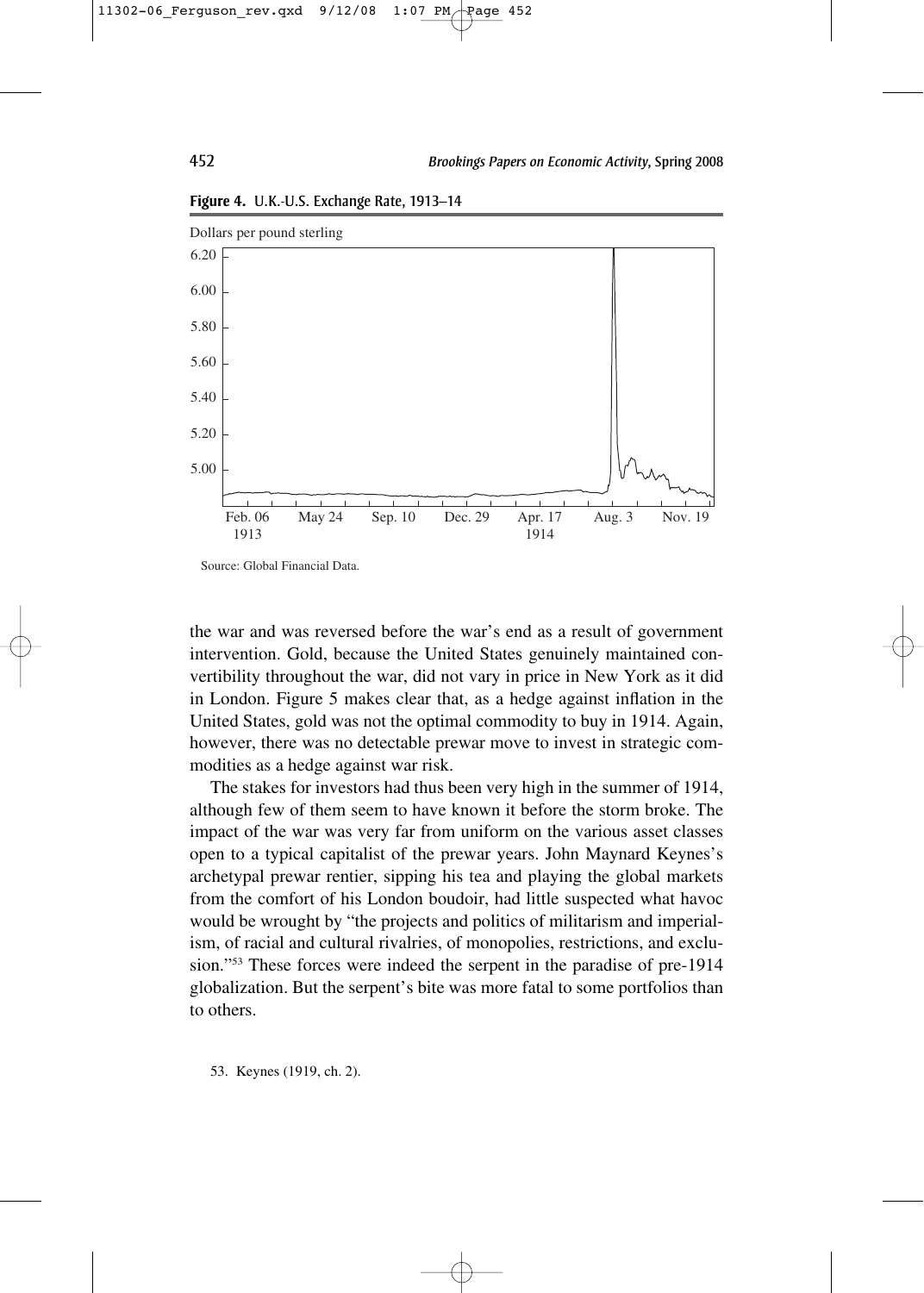

Figure 5. Selected Commodity Prices before and after the First World War<sup>a</sup>

Source: Global Financial Data.

a. Figure uses U.S. data, which are more readily available than U.K. data.

#### **History and Uncertainty**

For ninety years, historians have been industrious in devising ex post facto explanations for the First World War. Many have sought to heap blame on Germany, arguing that the leaders of the *Kaiserreich* embarked on a reckless "bid for world power" that was as much a product of domestic political conflicts within Germany as of any rational grand strategy. Some British historians have identified a failure in London effectively to deter Germany with a credible military commitment to the continent. But for the weariness of the British titan, in this view, the German gamble on war might never have been attempted. In truth the war arose because each of the European empires felt threatened in some way or other. Without the desire of the elites in Vienna and Budapest to reckon with Serbia's "South Slav" pretensions to Balkan hegemony, the war could not have happened. Without the almost frivolous readiness of the tsar's ministers to wager his crown on a confrontation with the German powers—less than ten years after Russia's humiliation at the hands of Japan—the war might have been localized in the Balkans. Imperial insecurities were exacerbated by the tantalizing advantages that seemed within reach—if only one's army could be enlarged still further, if only one's ally could be bound still closer. Domestic political factors were important, too. It was the rise of an organized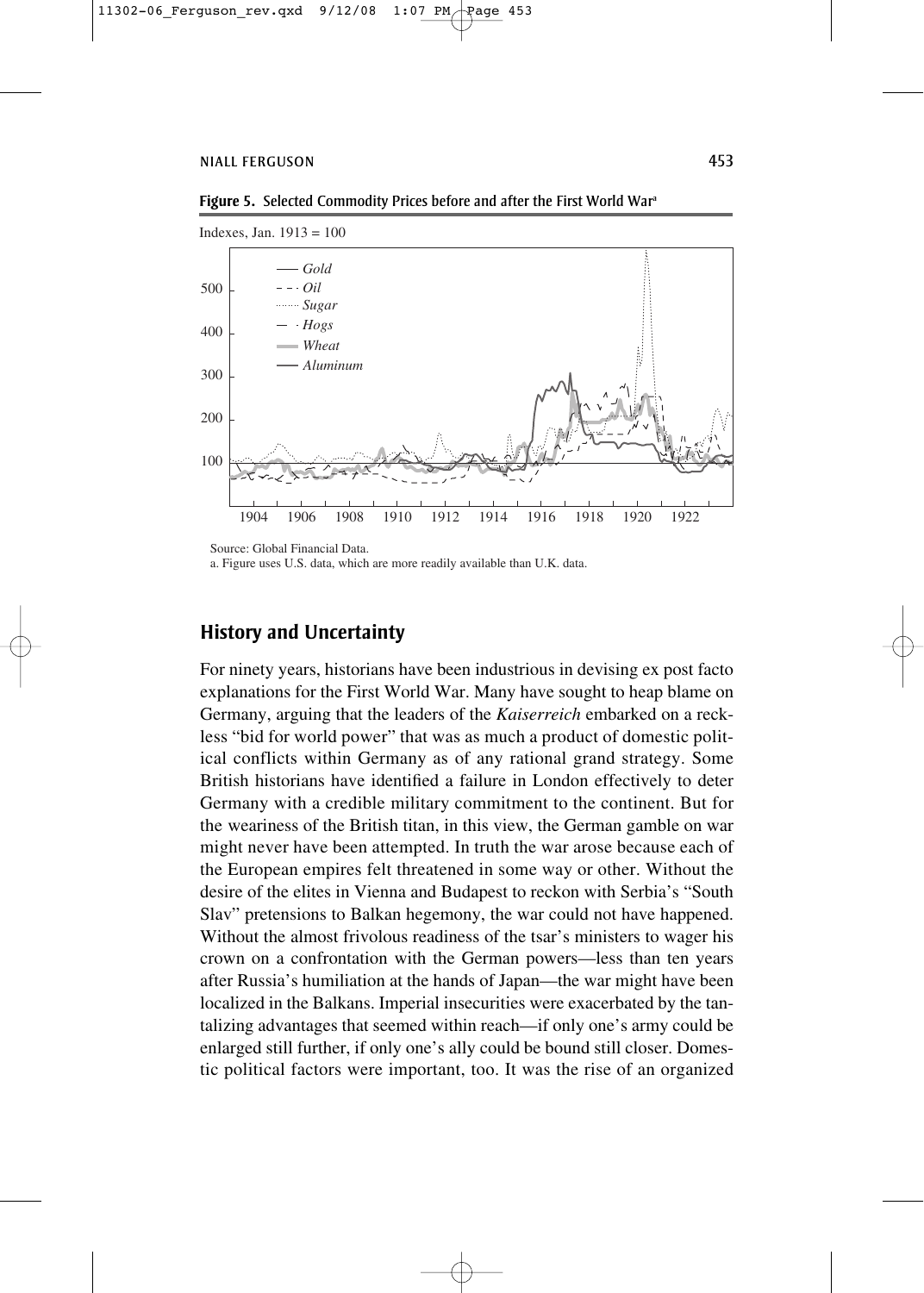labor movement in Europe that directly or indirectly imposed restraints on the great powers' armaments programs, if only because the tax increases necessary to buy new battalions and battleships threw distributional disputes into bold relief. At the same time, it was the rise of a militant Right that lent credence to the notion that war might be the solution to imperial problems, rather than the solvent of the empires themselves that it turned out to be.

The First World War of the historians is thus so overdetermined that it emerges as a crisis that was highly probable. That is why most historical accounts of the war's origins depict a series of escalating crises, as in these chapter titles from Taylor's *Struggle for Mastery in Europe:*

The Last Years of British Isolation, 1902–5 The Formation of the Triple Entente, 1905–9 The Years of Anglo-German Hostility, 1909–12 The Balkan Wars and After, 1912–14 The Outbreak of War in Europe, 1914.<sup>54</sup>

Yet the reality remains that, ex ante, World War I was not a highprobability event; otherwise more contemporaries would have seen it coming. The investment community of the City of London was made up of sophisticated, well-informed people, as familiar with the corridors of power as with their own counting houses. That the war took them so unaware suggests that most traditional historical explanations of what happened are fatally flawed. Does this mean that the war was a "black swan," in Nassim Taleb's sense of an event to which people myopically attached a zero probability?<sup>55</sup> Not quite. It would be more correct to say that a big war belonged in the realm of uncertainty.56 People before July 1914 knew that a great war was possible; hack writers made English readers' flesh creep with imaginary scenarios like a German conquest of England, complete with Berlin-style cafeterias on a renamed "Regentstrasse."<sup>57</sup> But it was impossible to attach a probability to such a scenario. This was a point brilliantly expressed by Keynes in 1937. "By 'uncertain' knowledge," he wrote in a response to critics of his *General Theory,*

. . . I do not mean merely to distinguish what is known for certain from what is only probable. The game of roulette is not subject, in this sense, to

54. Taylor (1954).

55. Just because all the swans you have ever seen have been white does not mean there is no such thing as a black swan (Taleb 2005, p. 117).

56. On the distinctions between probabilistic risk and uncertainty, see Knight (1921).

57. Saki (1980).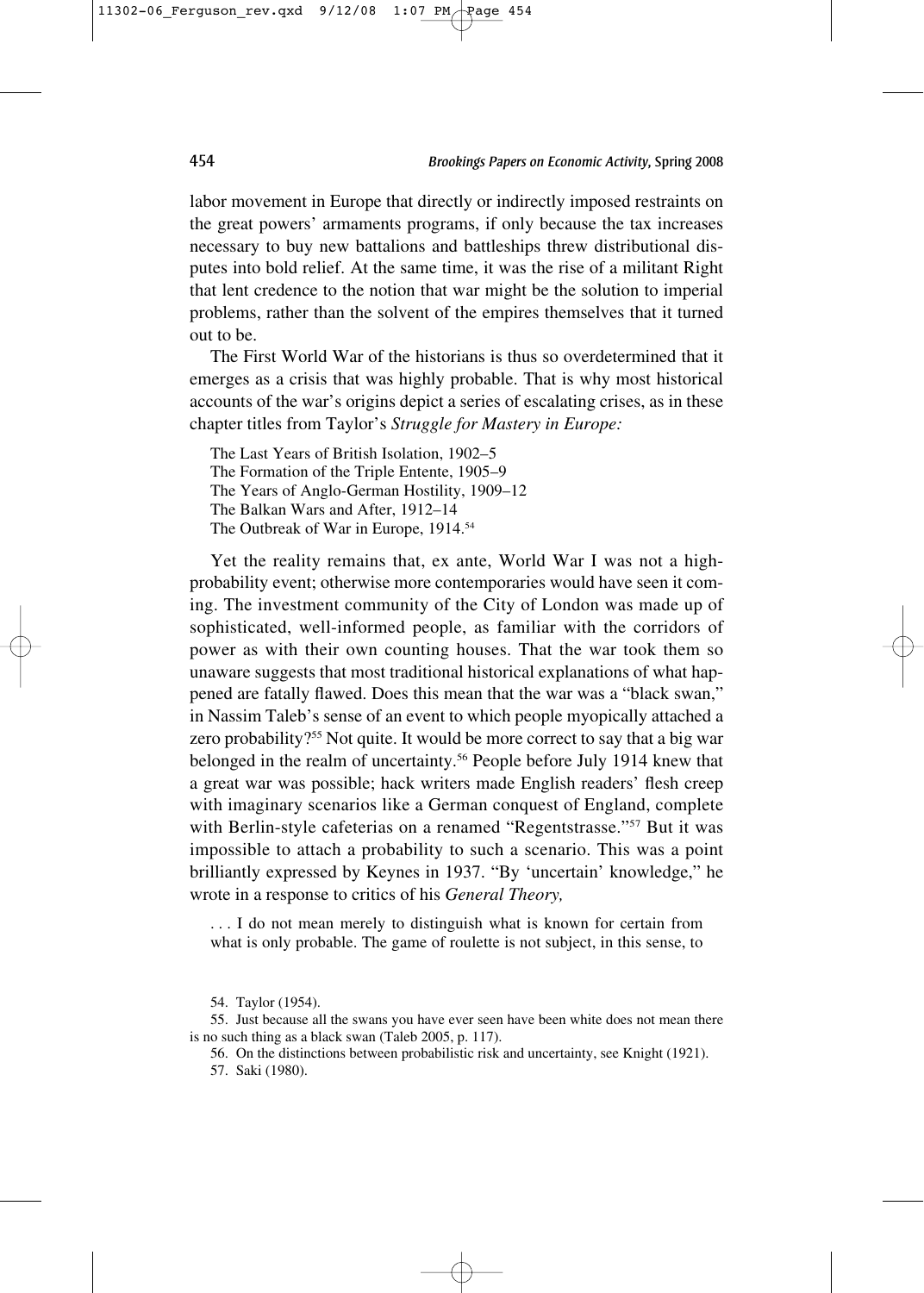uncertainty.... The expectation of life is only slightly uncertain. Even the weather is only moderately uncertain. The sense in which I am using the term is that in which the prospect of a European war is uncertain, or . . . the rate of interest twenty years hence. . . . About these matters there is no scientific basis on which to form any calculable probability whatever. We simply do not know.<sup>58</sup>

And he went on to pose and answer a question that is central to the problem of political risk:

How do we manage in such circumstances to behave in a manner which saves our faces as rational, economic men?

(1) We assume that the present is a much more serviceable guide to the future than a candid examination of past experience would show it to have been hitherto. In other words we largely ignore the prospect of future changes about the actual character of which we know nothing.

(2) We assume that the *existing* state of opinion as expressed in prices and the character of existing output is based on a *correct* summing up of future prospects....

(3) Knowing that our own individual judgment is worthless, we endeavor to fall back on the judgment of the rest of the world which is perhaps better informed. That is, we endeavor to conform with the behavior of the majority or the average.<sup>59</sup>

It is surely not without significance that Keynes could consign "the prospect of a European war" to the realm of uncertainty in the year 1937.

Keynes may or may not have intended to construct an empirically testable hypothesis when he wrote those words, but he certainly did so. Was he right to suggest that his fellow investors in the mid-1930s were wholly present-minded, treating the here and now as a "serviceable guide to the future" rather than basing their judgments on "a candid examination of past experience"? Given what some senior personnel in the City had experienced less than twenty-five years before, when a European war had wreaked full-scale financial havoc in London, it would be rather surprising. As the previous section showed, the financial lessons of the ten-year crisis unleashed at the end of July 1914 were relatively straightforward. If a major European war was imminent, investors would do well to take the following positions:

Bearish: U.K. bonds; continental currencies, bonds, and equities Neutral: U.K. equities Bullish: U.S. stocks; gold, aluminum, oil, sugar, wheat, hogs.

- 58. Keynes (1937, pp. 213–14).
- 59. Keynes (1937, p. 214).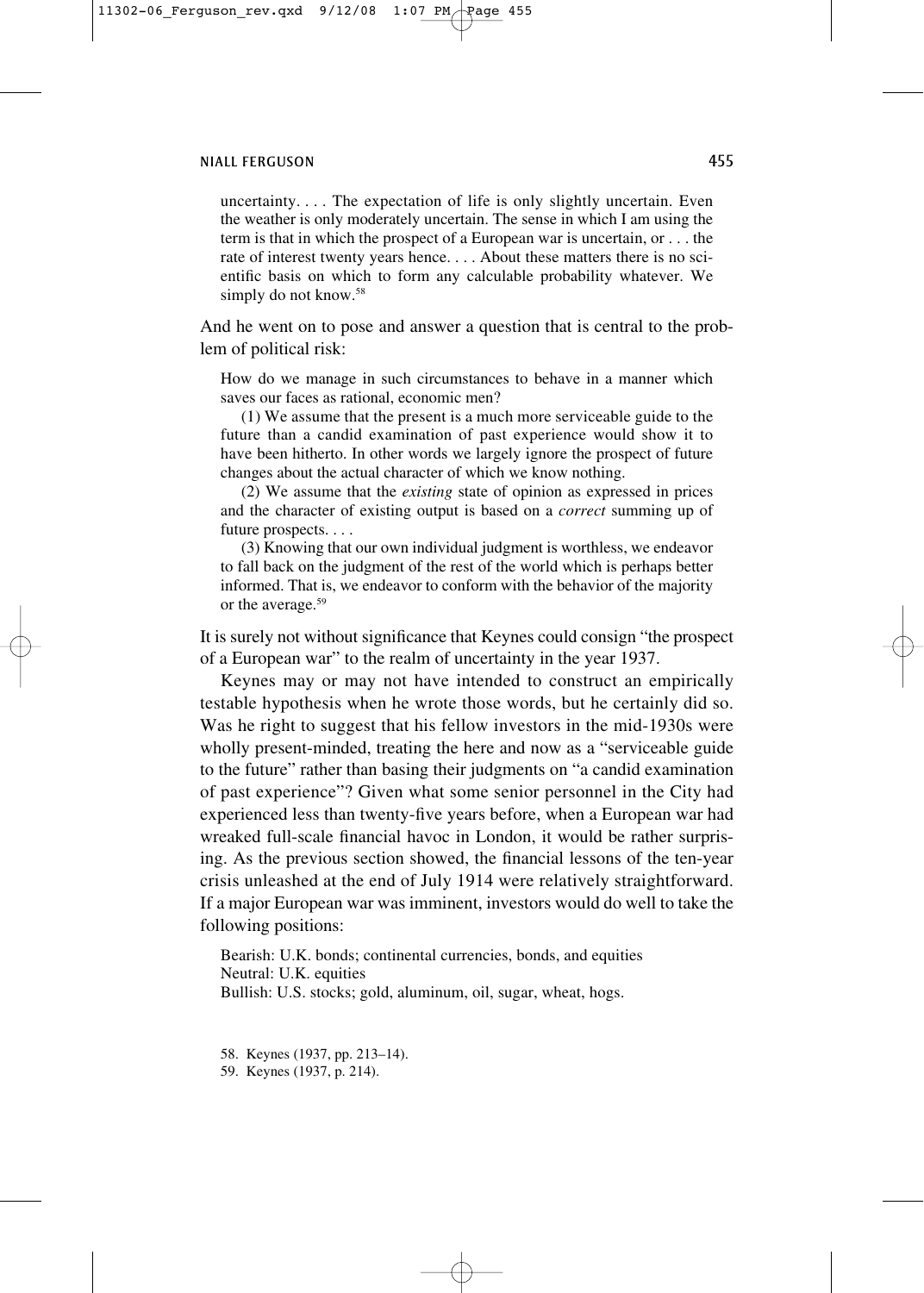It should therefore be quite straightforward to see whether or not investors did learn from the past, by looking for movements in the prices of these different asset classes as the political skies darkened over Europe once again after 1933.

The only reason such a test might not work would be if opinion in the City was universally and unflinchingly confident, until the last day of August 1939, in the ability of the British government to avert war by its policy of appeasement. Certainly more than one historian has claimed that bankers as a class were strongly supportive of Prime Minister Neville Chamberlain.60 Among contemporaries, the Soviet ambassador was not alone in thinking that Chamberlain had strong City support. "He is often called here an 'accountant in politics,' " Ivan Maisky confided to his diary on March 8, 1938, "because he views the whole world primarily from the angle of dividends and exchange quotations. It is for this reason that Chamberlain is a darling of the City, which places implicit trust in him."61 Evidence of pro-appeasement sentiment in the City is indeed abundant. The governor of the Bank of England, Montagu Norman, was strongly Germanophile, believing almost until the outbreak of war that moderate influences on Adolf Hitler, personified by the Reichsbank president Hjalmar Schacht, would prevail.<sup>62</sup> A substantial number of merchant banks represented on the powerful Accepting Houses Committee—notably Schröders and Kleinworts—not only had German antecedents but held or had endorsed a substantial number of German commercial bills that were partially in default under the 1931 Standstill Agreement, whereby Berlin agreed to make interest payments on its total debt but was not required to repay any of the capital sum. Conflict with Germany would force these houses to write off these bills, with dire implications for their balance sheets.<sup>63</sup> The *Financial Times*, too, was as staunchly supportive of Chamberlain as the *Times,* not only in its lead editorials but also in the regular

60. Newton (1996). See also Kirshner (2007).

61. Maisky diary, March 8, 1938. I am grateful to Gabriel Gorodetsky of Tel-Aviv University for allowing me to see the manuscript of his forthcoming edition of this important source.

62. Kynaston (1999, pp. 433, 449ff). Norman's refusal to believe that war was coming is well documented in his diary and elsewhere. In April 1935 he described war as being "as remote as the Millennium" (p. 436). In January 1939, returning from the christening of Schacht's grandson (named Norman after his godfather), he declared that he did "not believe in the likelihood of war this year" (p. 451). In February he still insisted that war was "not inevitable at all" (p. 453). However, as early as the autumn of 1936, he secretly instructed George Bolton and other Bank of England officials to prepare a "war book"—albeit as "an entirely normal Bank precaution against an emergency never likely to happen" (p. 441).

63. Kynaston (1999, pp. 432, 434–35, 439, 452–53).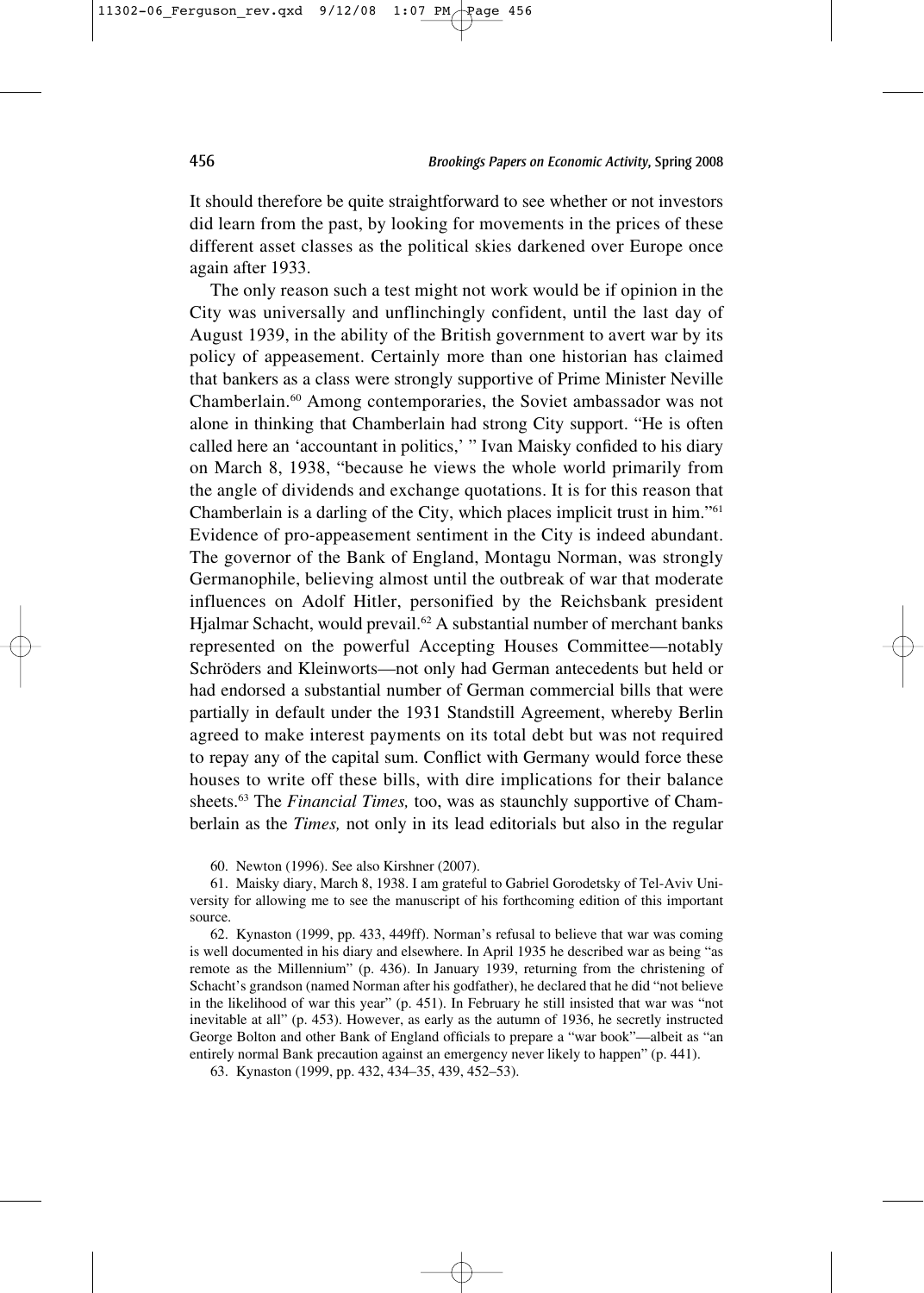"Autolycus" and "Diarist" columns.<sup>64</sup> Yet these and other expressions of faith in appeasement may not be the most reliable bellwethers of the mood in Britain's financial markets in the 1930s. Not everyone in the City toed the Chamberlain line: Anthony de Rothschild did not, nor did Sir Charles Lidbury of the Westminster Bank. And, crucially, an examination of the way investors actually behaved, as manifested in the movements of prices in the markets for bonds, currencies, stocks, and commodities, reveals significant and strikingly early pessimism about the likelihood of another world war.

## **"Interminable Overture"**

Even before the fateful year 1939, at least five acts by the German government clearly signaled Hitler's intention to overthrow, by force or the threat of force, the European order that had been established at Paris in 1919. In March 1935 Hitler announced his intention to restore conscription in Germany, in violation of the Versailles Treaty. One year later he unilaterally reoccupied the demilitarized Rhineland, in violation of the Versailles and Locarno Treaties. Later that same year, he and his Italian counterpart Benito Mussolini intervened in the Spanish civil war, in contravention of the Non-Intervention Agreement of the summer of 1936. Then, in March 1938, Hitler ousted the Austrian chancellor Kurt Schuschnigg and proclaimed the annexation (*Anschluss*) of Austria by Germany, an act explicitly prohibited by the Versailles Treaty. Finally, in September 1938, Hitler threatened to go to war to separate the Sudetenland region from Czechoslovakia.<sup>65</sup> On the other hand, at least four arguments were put forward in the 1930s for avoiding or at least postponing war by appeasing the dictators. The strategic argument was that an overstretched British Empire could not risk simultaneous conflicts with Germany, Italy, and Japan. The diplomatic argument was that Britain could not yet rely for support on a vacillating France, a hostile Soviet Union, and an isolationist United States. The domestic political argument was that the British public, scarred by the memories of 1914–18, was not yet ready to fight another war.

But it was the economic argument that supposedly carried the most weight in the City. Britain could not rearm sufficiently to fight sooner than 1939 because of fiscal and balance of payments constraints; finance was the "fourth arm" of defense and had to be preserved by a policy of

<sup>64.</sup> Kynaston (1988, pp. 128–29). See also Kynaston (1999, pp. 444–46, 454, 456).

<sup>65.</sup> For a detailed account, see Ferguson (2006b, chs. 8 and 9).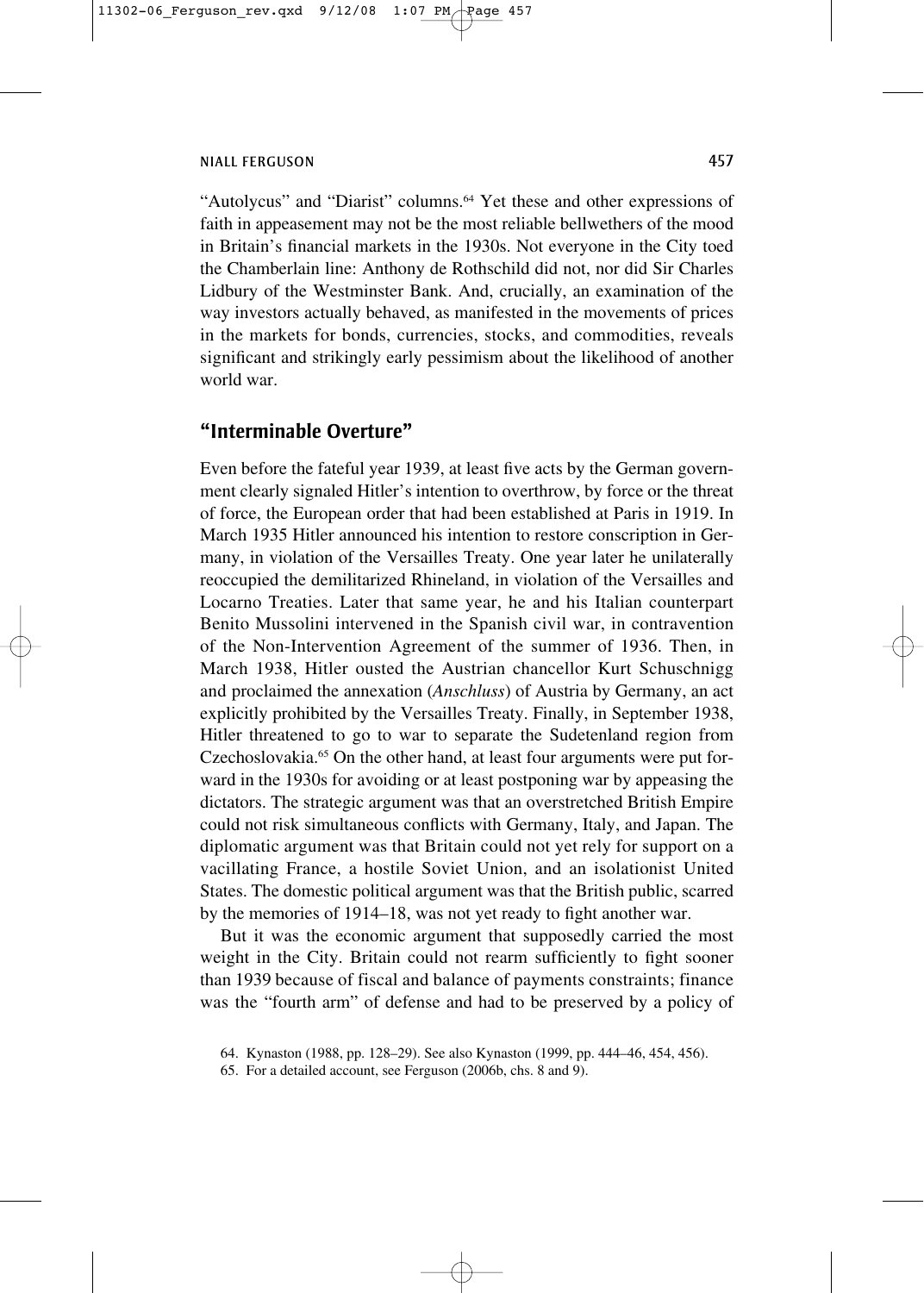"cunction" (playing for time). Moreover, shortages of skilled labor meant that accelerated rearmament—especially if it focused on the construction of a strategic air deterrent—might generate inflationary pressures. Finally, as already noted, a number of City firms were still owed substantial sums by German companies. There was thus a measure of self-interest as well as macroeconomic pragmatism in the City's support for appeasement. This explains the *Financial Times*'s doleful comment on the September 1938 Munich agreement among Britain, France, Germany, and Italy, whereby the Sudetenland was summarily handed over to Germany: "Dismemberment is a painful thing for a proud country to contemplate [but] it possesses the one virtue, that it will have spared countless millions the horrors of a war more intense and destructive even than that of 1914–18."66

Not every financial organ took this line, however. Paul Einzig's "Lombard Street" column in the *Financial News* was relentlessly critical of appeasement. The editorials of the *Economist* consistently criticized the government's policy on the grounds that concessions to Hitler did more (or perhaps less) than just postpone the evil hour; they actually strengthened the German position.<sup>67</sup> As the paper's lead editorial put it in the immediate aftermath of Chamberlain's triumphant return from Munich:

To-day's rejoicings will sound a little flat if it is soon discovered that the great crisis of our civilisation is merely postponed, soon to fall on us again. And they will appear downright foolish if it eventually transpires that this week's work has lessened our powers of resistance to aggression when we come to meet it again.<sup>68</sup>

For purposes of this discussion, the striking point about the *Economist*'s commentary on the Munich crisis is the clarity of the contrast it drew between the crisis of 1914 and the crisis of 1938:

In August 1914, the City was caught utterly unprepared. The war and the financial crisis that accompanied it came entirely as a bolt from the blue. At the end of July, 1914, everybody took it for granted that the methods that had created prosperity and stability for nearly 100 years would continue for ever. It was no wonder that the City was stunned by the shock when . . . it stepped into chaos overnight. . . . At present, however, the state of affairs is totally different. *For one thing, even before the development of acute political tension, conditions had been distinctly depressed for many months past. . . . In the last few weeks there can have been few people in the City*

67. See, for example, "The Shadow of the Sword," *Economist,* March 19, 1938, p. 609; "Hope from Despair," September 17, 1938, p. 529; and "Vain Sacrifice," September 24, 1938, p. 577. For background see Edwards (1995).

68. "Eleventh-hour Reprieve," *Economist,* October 1, 1938, p. 3.

<sup>66.</sup> Quoted in Kynaston (1988, p. 134).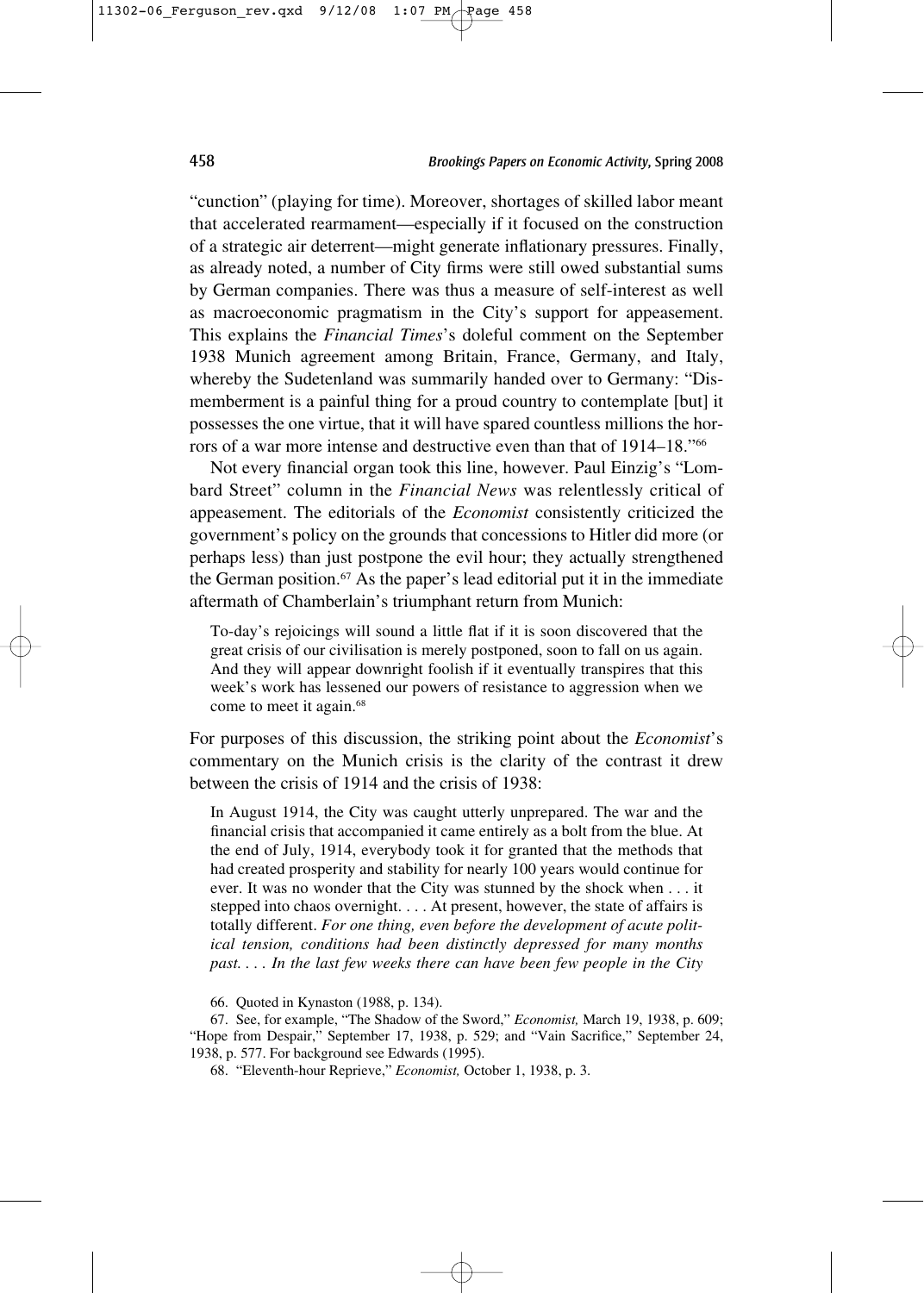

**Figure 6.** Prices in London of Selected Government Bonds, 1933–38

Source: *The Economist*, various issues. Figures for returns are not available.

*who did not envisage the strong possibility of an armed conflict in which Great Britain would be heavily involved.*<sup>69</sup>

By 1938, in other words, a majority of investors—at least in the eyes of the *Economist*—saw war as a "strong possibility." This was far removed from the unfathomable uncertainty Keynes had described a year before.

Financial market data support the proposition that, *pace* Keynes, investors had learned their history lesson. They understood, for example, that anything that raised the probability of another war was a signal to reduce their exposure to continental securities and currencies. As figure 6 shows, German bonds had sold off in London almost from the moment of Hitler's appointment as chancellor of the Reich on January 30, 1933.<sup>70</sup> French bonds began to slide downward in 1935, even before the remilitarization of the Rhineland. There was also a significant increase in the volatility of Polish bonds from the spring of 1936 and Czech bonds from the spring of 1938. Needless to say, many factors were at work in the bond market of the 1930s. The world was emerging from a deep depression that had profoundly disrupted the flow of international capital, as numerous states either defaulted

<sup>69. &</sup>quot;The City—Then and Now," *Economist,* October 1, 1938, p. 23. Emphasis added.

<sup>70.</sup> Brown and Burdekin (2002).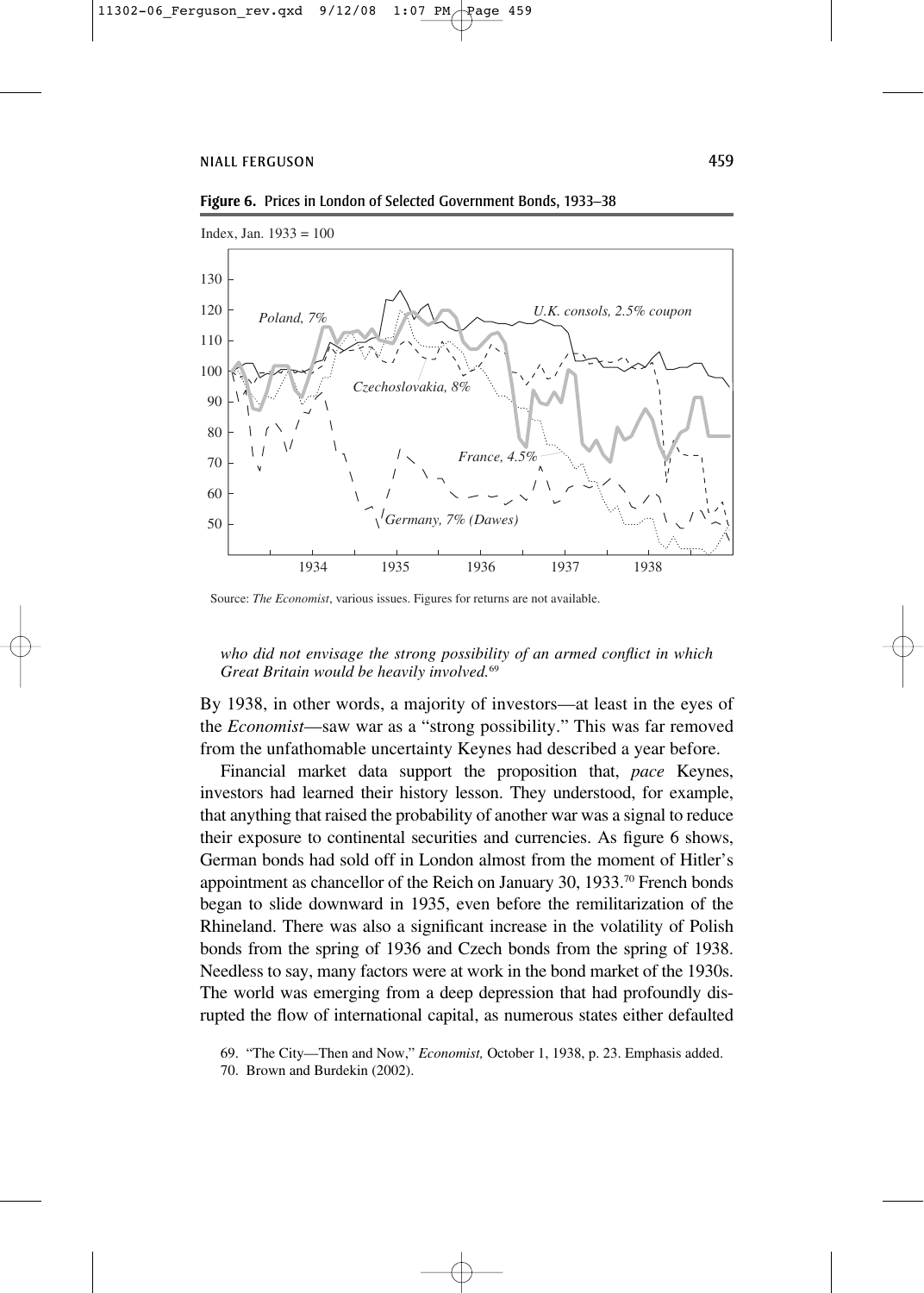

**Figure 7.** U.K.-U.S. Exchange Rate, 1938–39

Source: Global Financial Data.

on their debts or imposed restrictions on capital export, or both. At root, the pricing of a foreign sovereign bond reflects a variety of considerations: the perceived likelihood of default, which can happen for reasons other than war; of depreciation, if the bond is denominated in a foreign currency; or of outright expropriation. It nevertheless seems reasonable to infer from these data that investors were seeking to limit their exposure to continental bonds, mindful of what had happened to those assets after 1914.

A somewhat similar picture emerges from the foreign currency market, although here the effects of government intervention now played a much bigger role, most obviously in the increasingly regulated market for German marks, but also more generally as the monetary authorities learned to manage floating exchange rates following the breakup of the gold standard.71 As figure 7 shows, from February 1938 until March 1939, sterling slipped steadily downward against the dollar, suggesting a drain of capital from London to New York from the time of the *Anschluss.* The London price of gold also rose by 8 percent between February and December 1938. True, between 1936 and 1938 net foreign assets in the United States actually declined by just over \$600 million, jumping upward above the \$1 billion mark only in 1939 and 1940. But the *Economist*'s weekly statements

<sup>71.</sup> For details see Eichengreen (1992).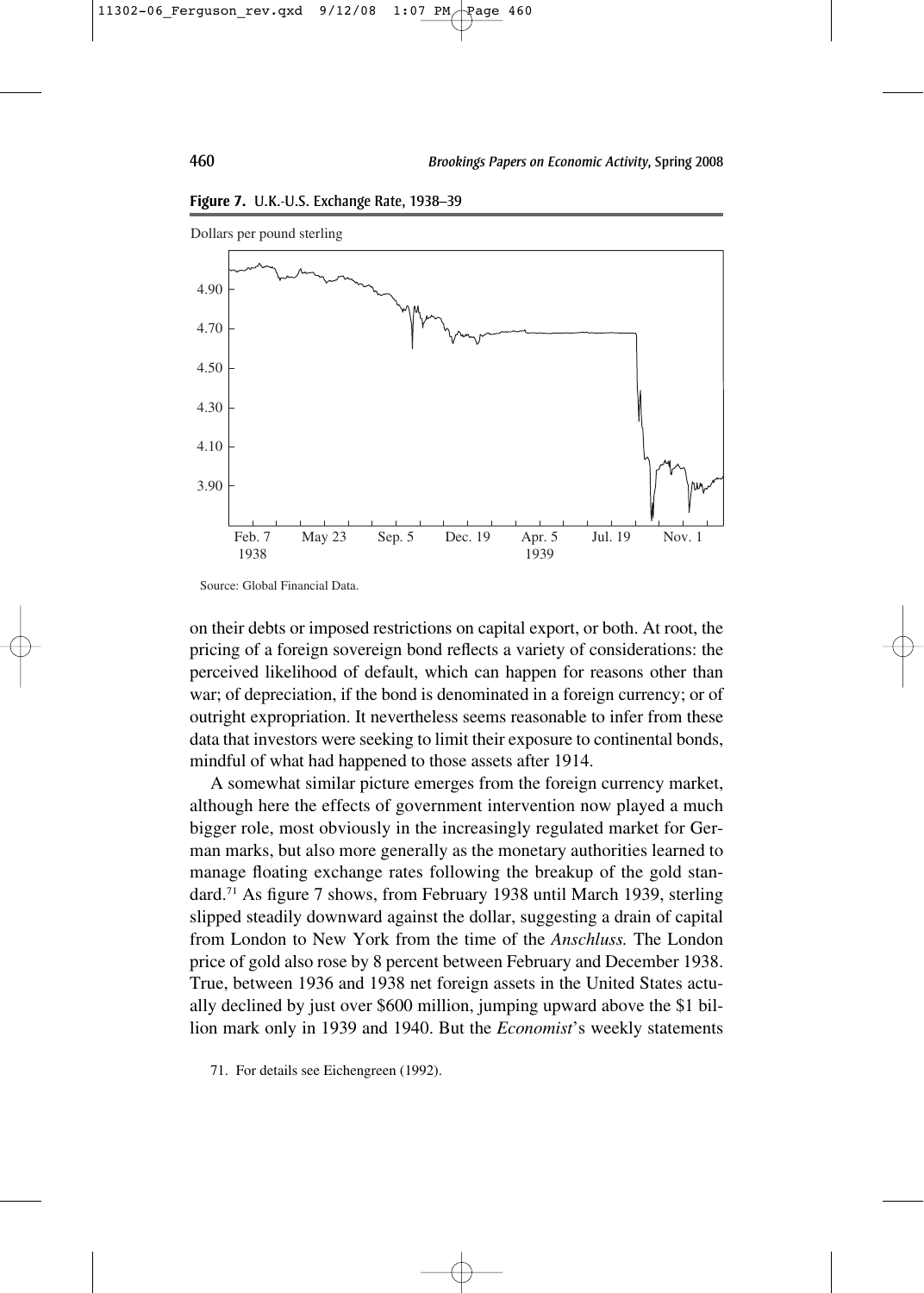





Source: *The Economist*, various issues.

on the Bank of England's international (gold and dollar) reserves tell an unambiguous story (figure 8).<sup>72</sup> In marked contrast to 1914, money was leaving London more than a year and a half before the outbreak of war in 1939; the respite provided by the Munich agreement was short-lived.

Nor are these the only indicators of early pessimism among investors. Shares in Britain's biggest arms manufacturer, Vickers, had surged fivefold between 1933 and 1936 in what was little short of a defense stock bubble. Among the strongest performers on the London equity market in 1938 and 1939 were Anglo-Iranian (the oil company) and U.S. Steel. Of the five companies tracked in figure 9, the transatlantic passenger shipping line Cunard fared worst, as might be expected in an atmosphere of mounting Anglo-German tension, given memories of unrestricted submarine warfare.<sup>73</sup> None of the above trends was more than temporarily halted by the Munich agreement. Indeed, in most cases the famed Munich "bounce"

<sup>72.</sup> All data from successive issues of the *Economist.* For annual data on the Bank of England, see Peden (2000, appendix IV, table D).

<sup>73.</sup> An indicator that I have not consulted is shipping insurance premiums. It would be very surprising to find no increase in these during the 1930s. On the impact of the First World War, see Lay (1925, pp. 55–56).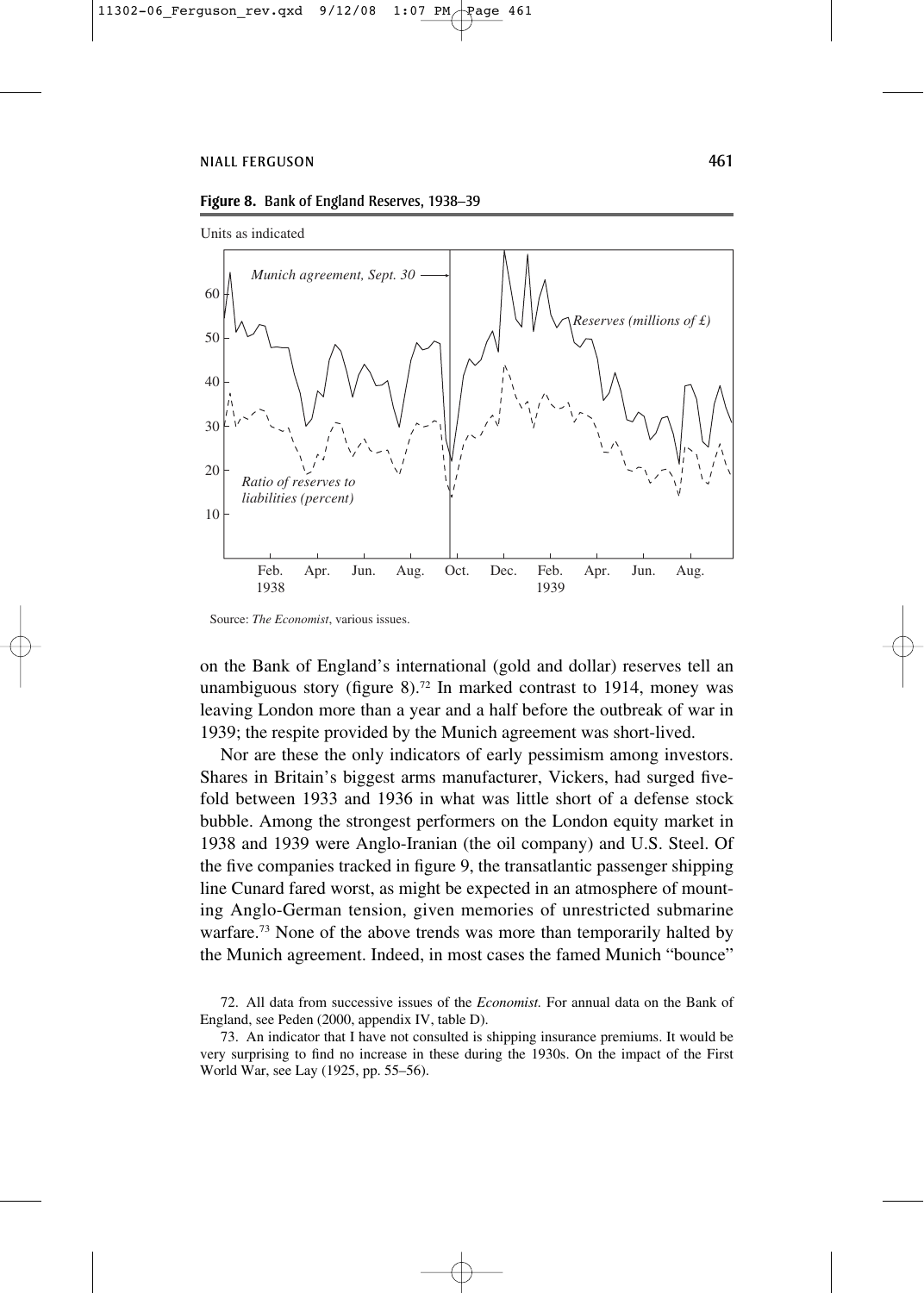

**Figure 9.** Share Prices in London of Selected Large Companies, January–December 1938

turns out to have been little more than a reversion to the longer-term downward slide after a severe selloff in the preceding week, when the probability of war had sharply risen.74

All this would seem to support the hypothesis that, like the *Economist* and unlike the *Financial Times,* investors realized that war had merely been postponed and Germany strengthened by the policy of appeasement. This increased the pressure on the Bank of England as individuals and institutions began to seek refuge in gold, dollars, and U.S. stocks, rendering null and void the argument that playing for time would help to preserve the financial fourth arm of British defense. This, in short, was the very opposite of the situation in 1914, when war had been a bolt from the blue. The Second World War was a long-anticipated event, with the Czech crisis merely part of a seemingly "interminable overture," as depicted in a contemporary cartoon (figure 10). Indeed, it might even be suggested that investors "priced war in" at least a year, and perhaps as much as three years, ahead of time. Something similar also happened in the Scandinavian financial markets.75

- 74. A more detailed paper on Munich and the City is currently in preparation.
- 75. See Frey and Kucher (2000, 2001); Waldenström and Frey (2002, 2007).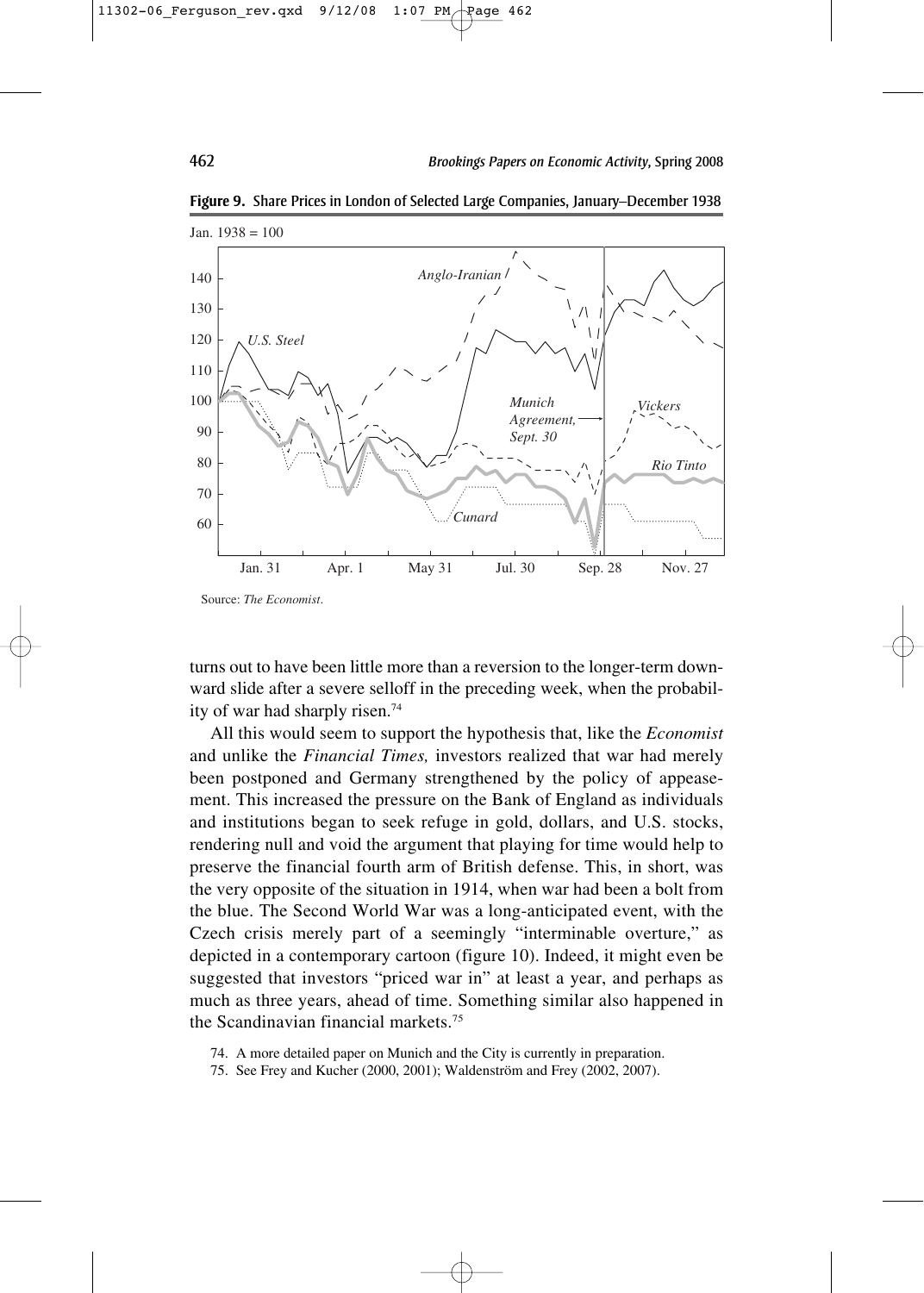



Source: Illustration by David Low in the *Evening Standard*, October 31, 1939.

There was a reason for this. From a financial standpoint, as the *Economist* astutely observed, the difference between a period of accelerating rearmament and a period of outright war was (unlike in 1914) in some respects merely one of degree:

The main distinction between the two situations [of a rearming peace or eventual war] is one of economic control. In both, the problem of Budget deficits and high taxation must be faced. In both, the authorities would keep a close watch on the profits of the armaments industry. In both, fears of inflationary developments . . . would be tempered, for a time at least, by the existence of considerable unabsorbed supplies. . . . All these factors tend to limit the advantages of *equity shares* generally, as a war risk hedge. They might leave some scope for industries serving the armament trades and for suppliers of essential war materials. But they might not provide the same advantages as *carefully chosen gold-mining shares or American industrial securities,* under wartime conditions.76

This commentary makes it very clear that already, eleven months before the outbreak of war, at least some investors were seeking to apply the

76. "Stock Exchange Policy," *Economist,* October 1, 1938, p. 25. Emphasis in original.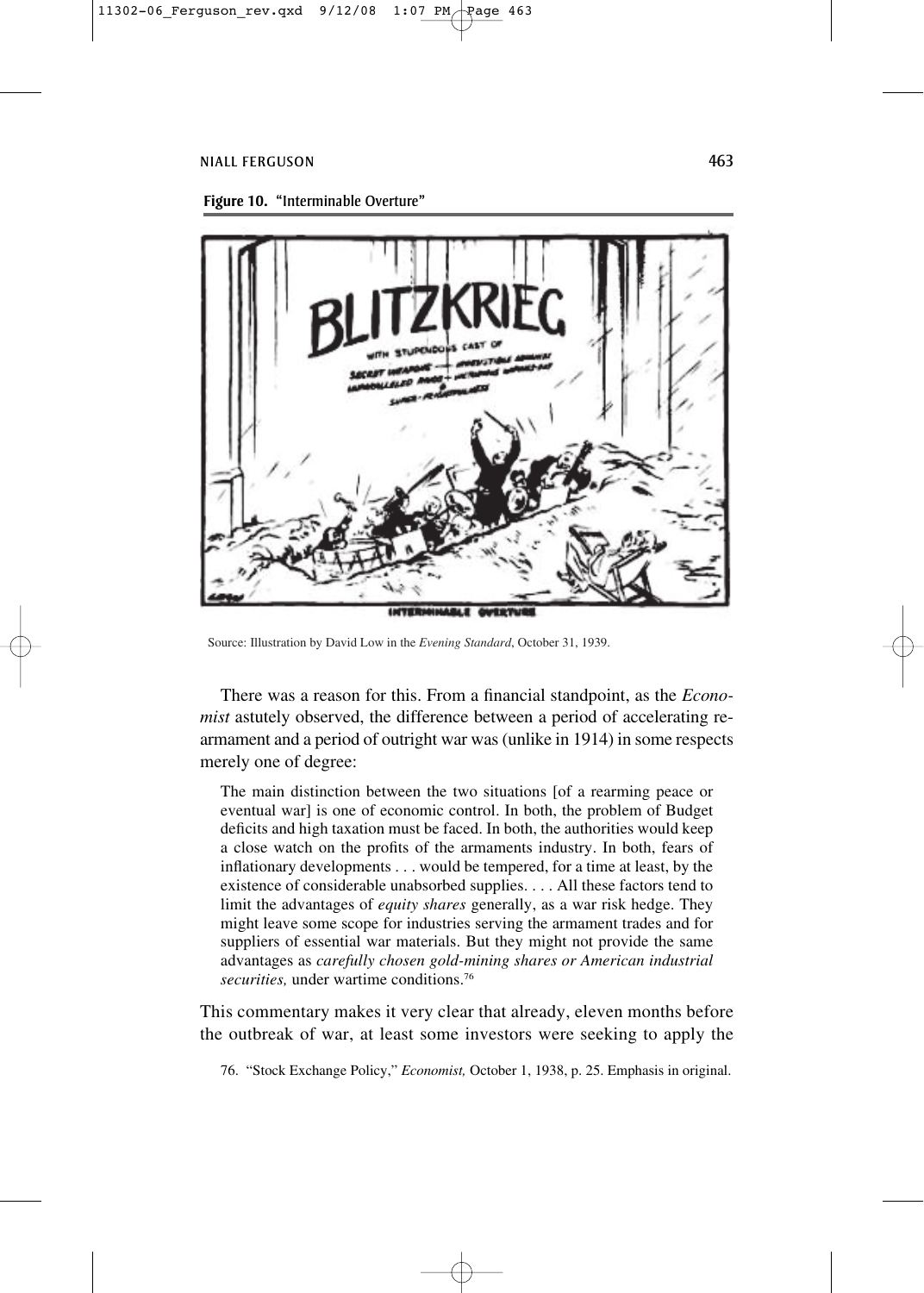lessons of 1914 by hedging against war risk. Home bias might have led the unwary to favor U.K. equities. But one important lesson of the First World War was that government controls over British industry would be increased substantially, at least for the duration of a major conflict. The smart money was therefore on gold and U.S. stocks.

# **Third Time Lucky**

What were the lessons of the Second World War? Perhaps the most obvious lesson was that no two world wars are alike—financially or in any other respect. Contrary to the *Economist*'s expectations and the experience of the First World War, U.K. equities outperformed gold in the five years after 1939, as well as over the ten-year period from 1939 to 1948. Even more surprisingly, as shown in the preceding section, U.K. equities did better than U.S. equities over the same time frames, and U.K. government bonds offered higher returns than U.S. Treasuries. In real terms, with dividends reinvested, the total return index for British equities was 50 percent above the 1938 level, on average, between 1939 and 1948, compared with a figure of 25 percent for American equities. The equivalent figures from the bond market were 11 percent and 6 percent (figure 11). Between September 1939 and May 1945, to express the difference more simply, the British Actuaries General Index rose by 63 percent. In sterling terms, by contrast, the Dow Jones index went up by just 6 percent. President Franklin Roosevelt once declared that he did not lead the United States into World War II in order to preserve the British Empire. Nor, evidently, did he make war to enrich investors in U.S. equities.

In sum, Keynes's advice to British investors back in 1937—to base their decisions on "a candid examination of past experience"—turned out to be rather unsatisfactory. Past experience would have led any reasonable asset allocator to be overweight U.S. stocks in 1939. Present knowledge that London was within reach of German bombers, whereas New York was not, merely reinforced the lesson of history. Yet despite the Blitz, London beat New York for equity investors and bondholders alike. Commodity prices, too, behaved in ways that could not easily have been predicted on the basis of past experience, reflecting variations in government regulation as well as the changing nature of military technology. The Second World War broke out after two episodes of commodity price deflation, in 1929–33 and 1937–38. Wartime inflation was manifested most severely in a 116 percent increase in the price of beef. Other raw materials were much more tightly controlled, subject to a ceiling of less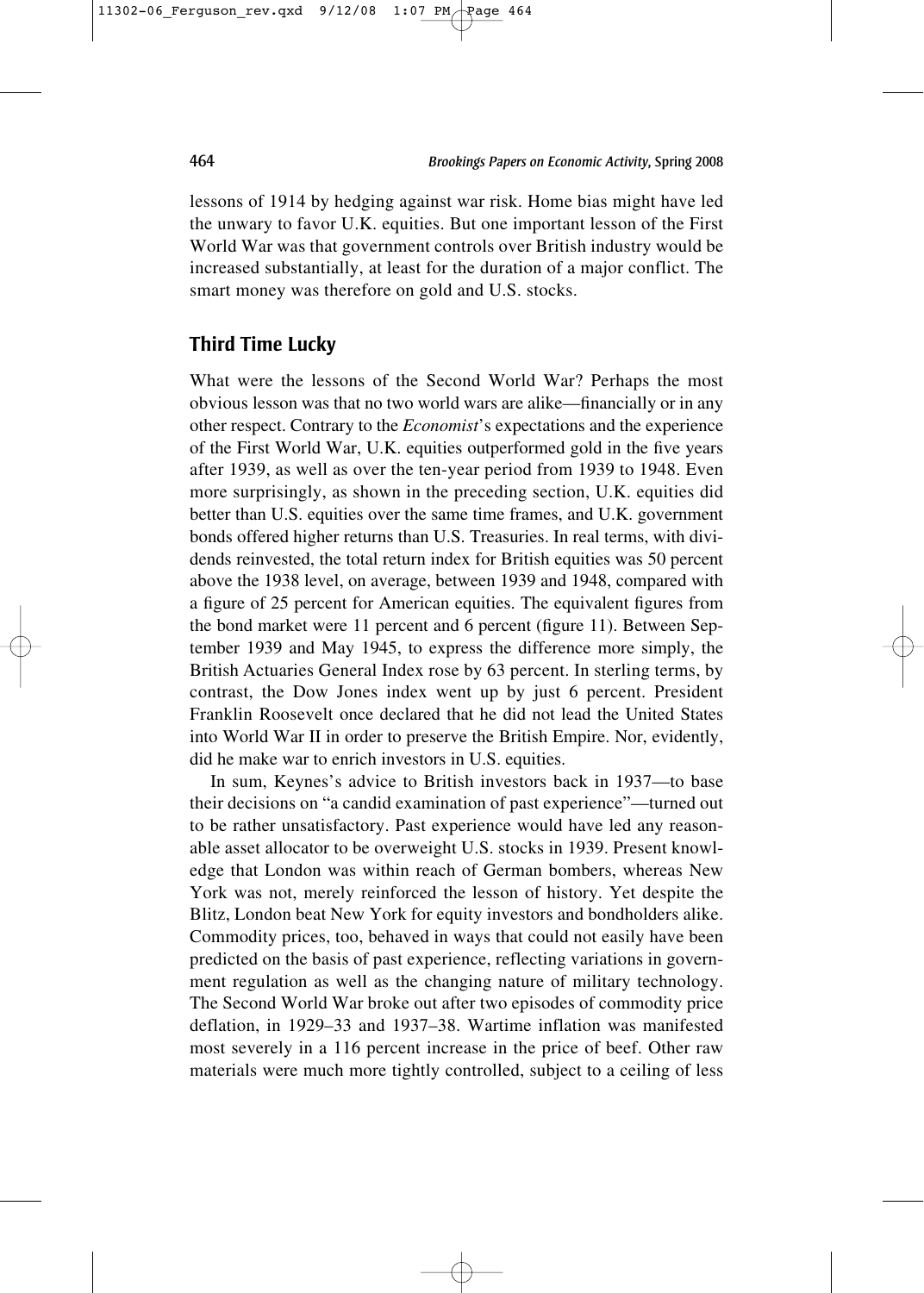before and after the Second World War



Figure 11. Inflation-Adjusted Total Returns for U.K., U.S., and German Securities

than 50 percent above the prewar price; aluminum actually declined in price during the war (figure 12). After the war, however, inflation surged as price controls were relaxed. By 1948 food prices were as inflated as they had been after the First World War, although no commodity matched sugar's 1920 peak. Unlike in 1920–21, there was no deflation after 1945.

By themselves, these marked contrasts between the two world wars might have made investors cautious about expecting any third world war to resemble its immediate predecessor. It was in any case perfectly clear after 1945 that any future world war would be profoundly different. With the dropping of the atomic bombs on Hiroshima and Nagasaki—and, more important, with the news that the Soviet Union had successfully tested a replica of the American bomb in August 1949—the very nature of great power conflict was irrevocably altered. "The human animal . . . must change now," President Harry Truman wrote as early as 1946, "or he faces absolute and complete destruction and maybe the insect age or an atmosphere less

Source: Global Financial Data.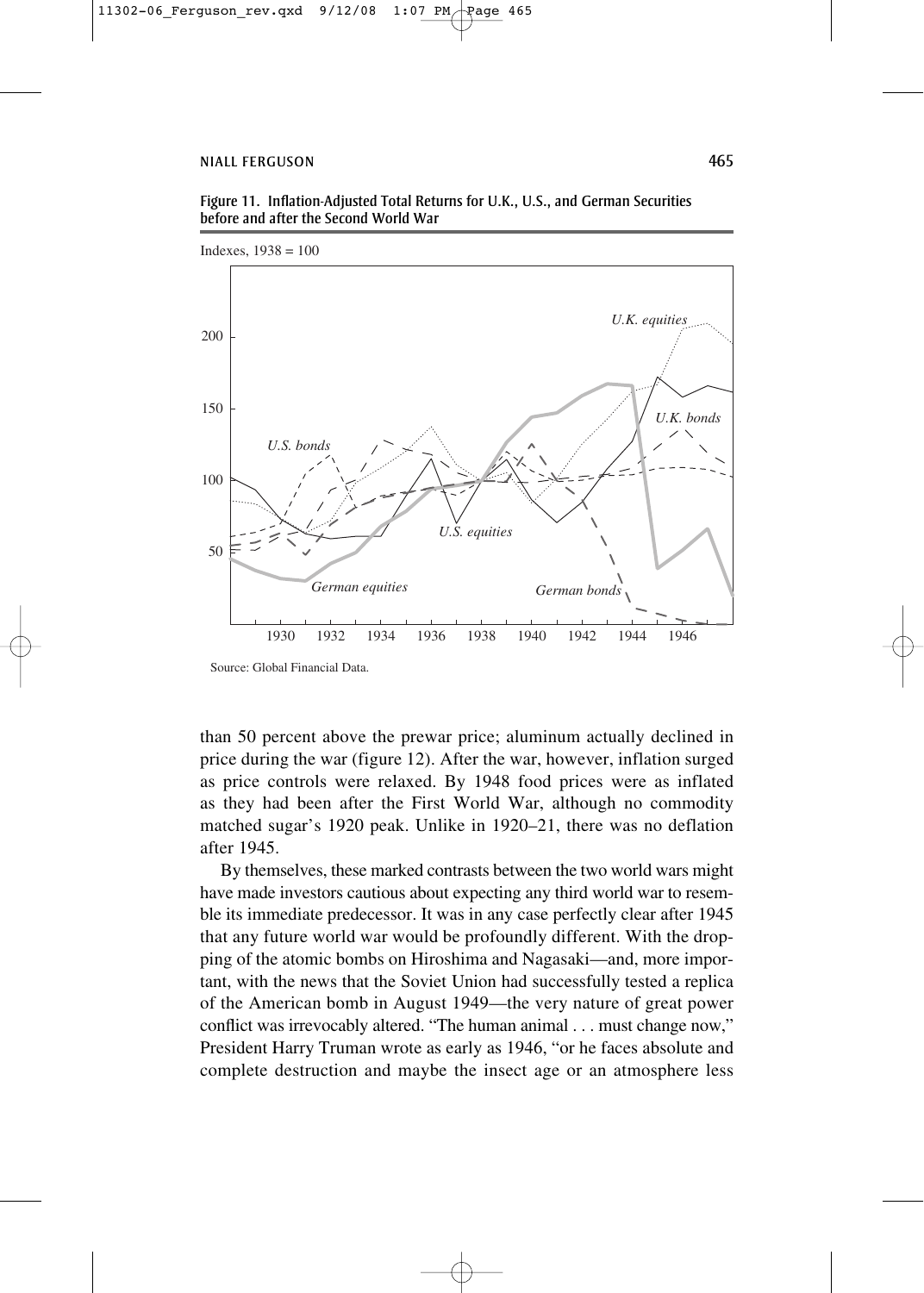Indexes, Jan.  $1938 = 100$ 1928 1930 1932 1934 1936 1938 1940 1942 1944 1946 100 150 50 200 250 300 400 350 *Gold Aluminum Oil Sugar Hogs Wheat Copper Coal Beef*

**Figure 12.** Selected Commodity Prices before and after the Second World War

Source: Global Financial Data.

planet will succeed him."77 On this point he and Stalin were at one. "Atomic weapons," the latter remarked in 1949, "can hardly be used without spelling the end of the world."78 Yet, strictly speaking, that was not yet true when the Korean War broke out in June 1950, at a time when the Soviets had no more than 5 operational bombs to the Americans' 369. Despite the fears expressed in the *Bulletin of the Atomic Scientists,* it was very much earlier than "three minutes to midnight," as the "Doomsday Clock" measured the imminence of all-out nuclear war.79 It was therefore still possible for investors in 1950 to contemplate a third world war fought primarily with conventional weapons.

For slightly more than a year, the conflict in Korea teetered on the brink of global escalation. On June 27, 1950, in the absence of the Soviet representative, the United Nations Security Council authorized foreign assistance to South Korea to repulse the North Korean invaders. This rapidly manifested itself as an American-led and largely Americanmanned expeditionary force, which, after some initial reverses, triumphantly rolled back the invaders to the 38th parallel—and beyond. On October 19, however, with Pyongyang in American and South Korean hands, China entered the war and crossed the Yalu River, inflicting a heavy

79. See www.thebulletin.org/minutes-to-midnight/timeline.html.

<sup>77.</sup> Gaddis (2005, p. 53).

<sup>78.</sup> Gaddis (2005, p. 57).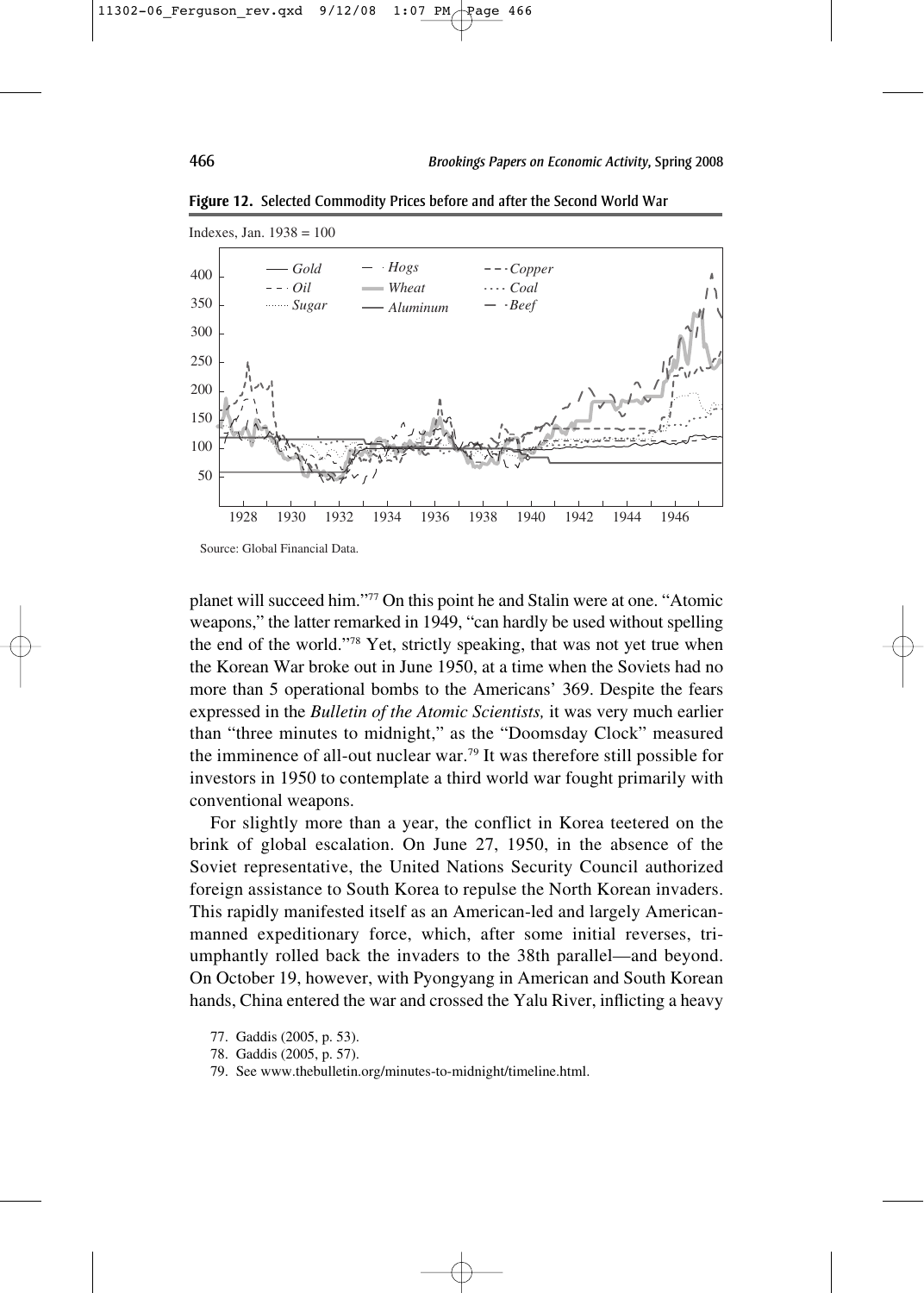defeat on the U.S. Eighth Army and forcing the evacuation of American forces from Hungnam harbor. The North Koreans recaptured Seoul on January 4, 1951, and continued to push south. But the tide soon turned again, and by March 14 the Eighth Army was back in control of the South Korean capital. It was during this period that General Douglas MacArthur pressed Truman to allow the use of atomic weapons against enemy targets. Although Truman sacked MacArthur on April 11, the option to use the atomic bomb was never wholly closed off and indeed was frequently contemplated by Truman's successor, Dwight Eisenhower.<sup>80</sup> Nor could it be taken for granted that Stalin would remain on the sidelines. A plausible scenario was that the United States would use an atomic bomb on Chinese troop concentrations, precipitating Soviet reprisals against Berlin and the devastation, once again, of *Mitteleuropa.* Only in retrospect was the stalemate roughly along the present demilitarized zone inevitable. Only in retrospect were the peace negotiations initiated in July 1951 bound, after two long years, to produce a lasting armistice.

What were the financial implications of a possible escalation of the Korean War? For many investors the answer had to do with the likely impact of American rearmament on inflation. The First World War had caused an upward jump in inflation in all combatant countries, but from late 1920 the trend had been painfully reversed in the English-speaking world. The Second World War had, in this respect, too, been different. Fiscal and monetary policy had been better managed, consumer demand more tightly reined in, and price controls more effectively administered, so that wartime and immediate postwar inflation was lower in both the United Kingdom and the United States than in the earlier conflict. On the other hand, there was no attempt after 1945 to turn the clock back by deflating prices back to their prewar level. The lesson many investors therefore learned from World War II was that another major war would cause a one-time rise in prices that was unlikely to be reversed.

This helps to explain the way financial markets reacted to the outbreak of the Korean War. The U.S. stock and bond markets responded negatively, but by the standards of 1914 or 1939 the effect was modest and short-lived. Subsequent crises—the Chinese crossing of the Yalu, the dismissal of MacArthur—had a negligible impact. The *Economist* noted a significant impact on securities "nearest to the storm centre," notably Japanese bonds. But the "violent overnight slump in Wall Street," which had seen the Dow Jones index fall from 224 to 214, had been followed

<sup>80.</sup> See Gaddis (2005, pp. 52–53).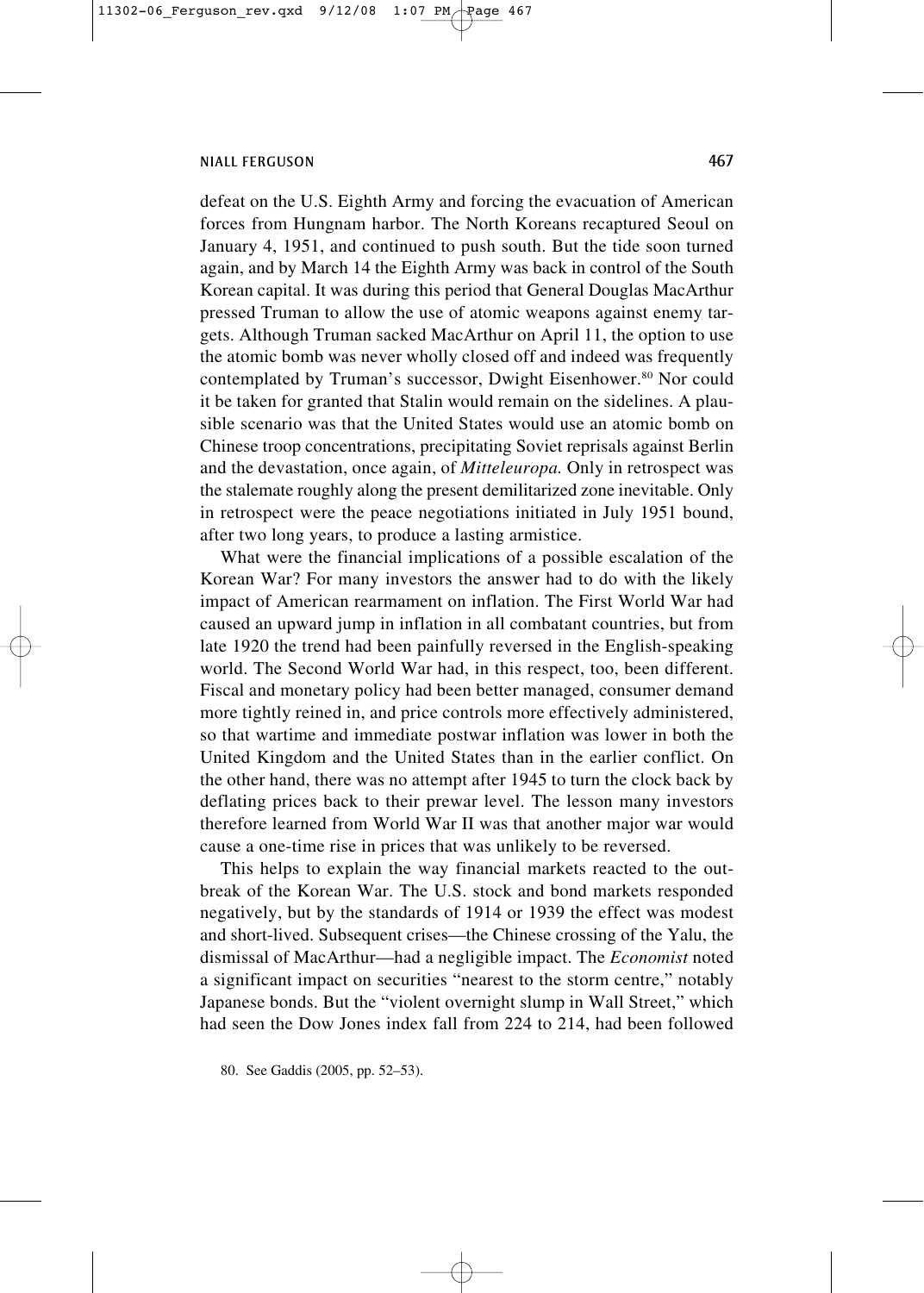by a "slight rally" after Truman's pledge of "strong and immediate" measures, while London had seen no more than a "precautionary marking down of prices." The really significant market moves were upward, as investors bought up commodity-related shares such as those of Rhodesian copper mines, acting on "the general assumption that the week's developments must impart new impetus to the forces of inflation."81 There was also an upward move in the world's remaining free markets for gold—a reminder that under the Bretton Woods system gold was no longer freely traded in most financial centers.

Here was the new lesson of history: that a major war would have "inflationary implications" and that these would initially manifest themselves in higher commodity prices. "The western world," noted the *Economist* on July 15, 1950, "has been treated in the space of three weeks to a boom in commodity prices of so far-reaching an order as to suggest that the tepid war had been heated up to boiling point."<sup>82</sup> First in line, besides copper, were rubber, tin, lead, and cotton, the prices of which were expected to be driven up as the United States rearmed, particularly at a time when the demand of consumer industries for the same articles was already riding high. A related expectation—once again based on the experience of World War II—was that the U.S. government would move swiftly to restrict the consumer sector's appetite for commodities, which spelled difficult times for "nonessential" sectors such as automobiles and televisions. It also seemed reasonable to anticipate renewed demand-side restrictions on consumer credit and loans for housing, as well as increased taxation.<sup>83</sup>

By November 1952 it had become clear that the extent of the warinduced inflation would vary from country to country according to the stringency of the national fiscal and monetary authorities.<sup>84</sup> Looking back after two years of stalemate and relatively low-intensity conflict, investors were bound to conclude that these, rather than the appetite of the military for commodities, posed the principal challenge to the preservation of wealth in times of geopolitical crisis. The Korean experience also reestablished the attractiveness to investors of the U.S. stock market, which in sterling terms easily outperformed the other assets tracked in figure 13. German stocks did not catch up until long after the threat of an escalation

82. "Prices and Korea," *Economist,* July 15, 1950, p. 136.

83. "Strains on the Economy," *Economist,* July 22, 1950, p. 172. See also "Policy for Commodities," *Economist,* November 11, 1950, p. 759.

84. "Monetary Orthodoxy in Europe," *Economist,* November 15, 1952, pp. 497–99.

<sup>81.</sup> All the quotations in this paragraph are from "The City and Korea," *Economist,* July 1, 1950, p. 32.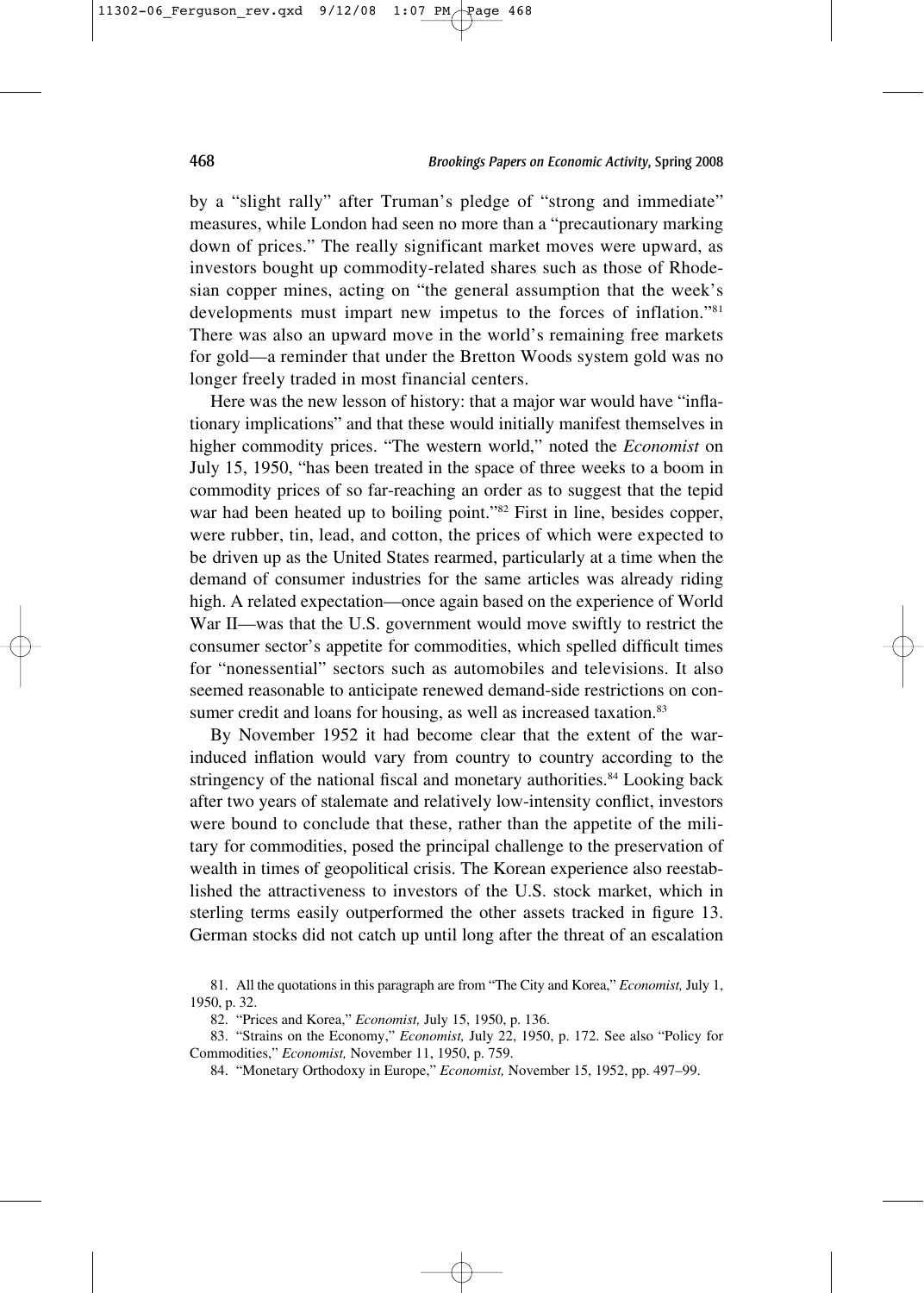

**Figure 13.** Inflation-Adjusted Total Returns for U.K., U.S., and German Securities before and after the Korean War

Source: Global Financial Data.

of the war had receded. Finally, the stabilization of the Korean conflict also meant that commodities behaved differently than they had in the Second World War. As the *Economist* had foreseen, most commodities did experience price rises, ranging from 14 percent at peak for wheat to 79 percent for sugar (figure 14). Gold, however, declined in price, and the price of oil (as in the Second World War) was controlled. The biggest rises in aluminum and copper prices came after the war, not during it, as civilian demand for these materials surged, liberated from the constraints of the war economy.

In the decade between the Korean War and the Cuban missile crisis the latter widely regarded by historians as the moment when the Cold War came closest to a nuclear hot war—the nature of the superpower rivalry changed again, and the effect was once more to erode the value of the lessons of history. The financial impacts of both the harbinger of the crisis (the abortive U.S.-sponsored invasion of Cuba in April 1961) and the crisis itself (which became known to the public on the evening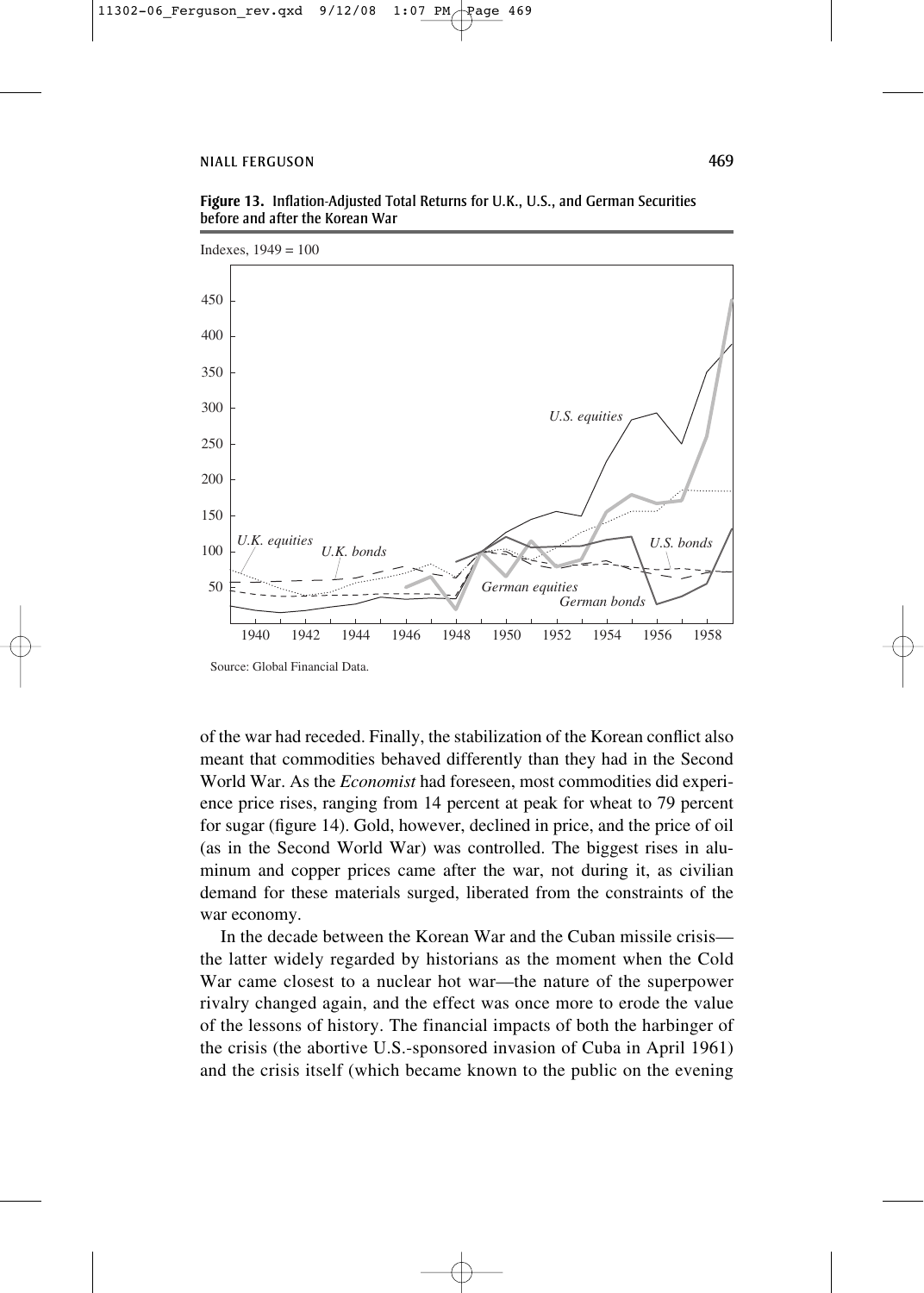

**Figure 14.** Selected Commodity Prices before and after the Korean War

Source: Global Financial Data.

of October 22, 1962, and appeared to be receding as of October 28) were minimal.<sup>85</sup> This was partly because the investing public knew much less about the crisis than is known today.<sup>86</sup> They had no idea that on October 25, for the only time in the entire Cold War, the Joint Chiefs of Staff had placed the U.S. Strategic Air Command on DEFCON (defense readiness condition) 2, the highest level of alert preceding general war. $87$  They had no idea that, at this juncture, Kennedy himself was increasingly inclined to launch an invasion of the island (OPLAN 316 envisaged an amphibious landing by up to 90,000 U.S. troops).<sup>88</sup> They had no idea (any more than did Kennedy) that the Soviet forces on Cuba possessed tactical nuclear weapons that could have been used against incoming U.S. forces.

Nevertheless, the minimal market movements occasioned by the crisis are remarkable and require a better explanation than public ignorance. Well-informed Americans can scarcely have been unaware of the massive increase in the destructive capability of the superpowers' nuclear arsenals

85. President John Kennedy announced the discovery of the Soviet missiles on Cuba, as well as his decision to impose a naval "quarantine" around the island to prevent further military shipments, in a television broadcast at 7 p.m. Eastern time on October 22. The Soviet leader Nikita Khrushchev announced the withdrawal of the Soviet missiles in a broadcast on Radio Moscow at 9 a.m. Eastern time on October 28.

86. For an illuminating modern account, see Fursenko and Naftali (1997).

87. Leffler (2007, p. 151).

88. Fursenko and Naftali (1997, p. 244).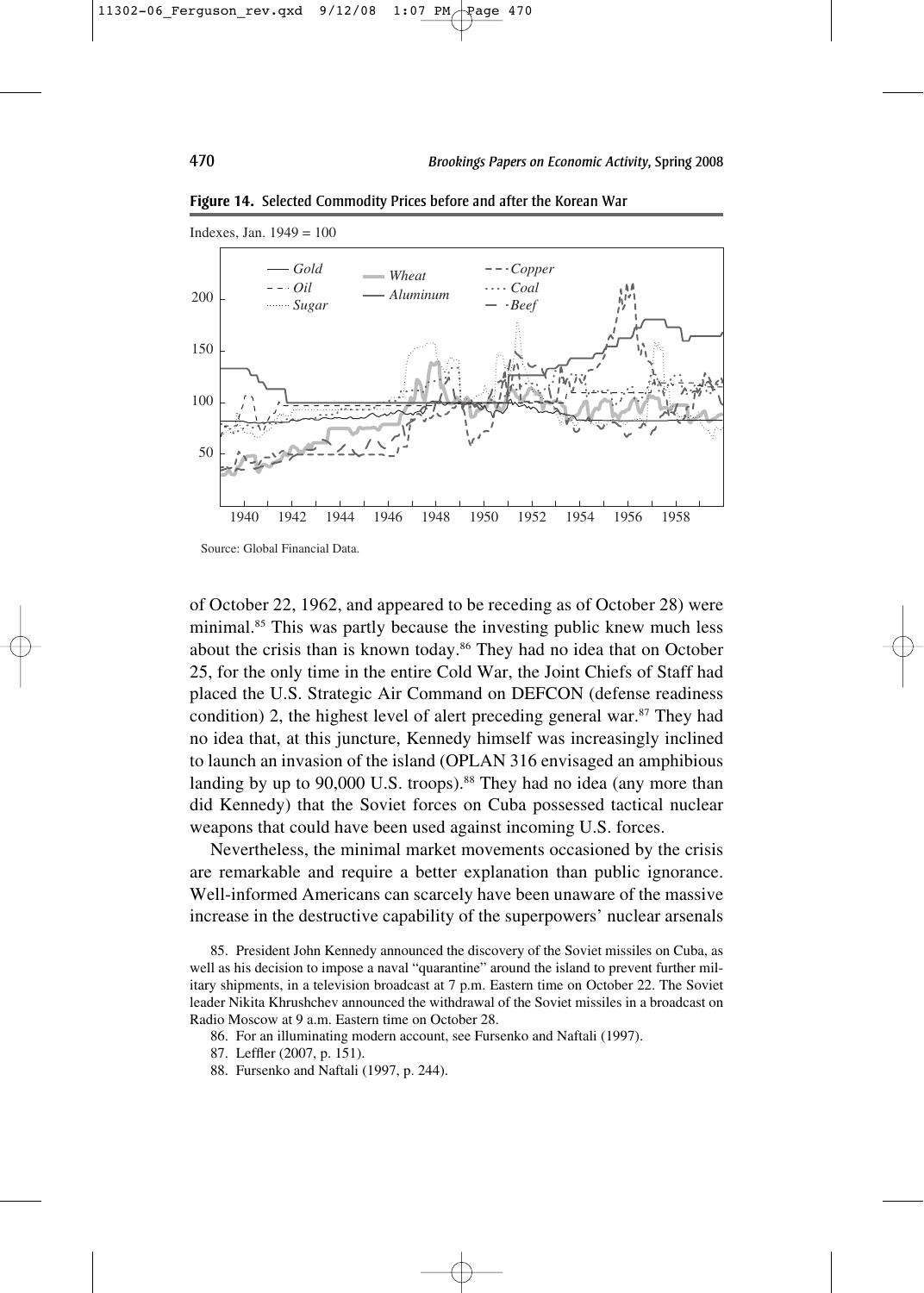since the first successful test of a hydrogen bomb in 1954. Fear of "missile gaps" on both sides had spurred an unrestrained arms race. During the crisis, Kennedy spoke of 200 million dead, Khrushchev of 500 million. "If the United States insists on war," the latter told an American businessman who happened to be visiting Moscow, "we'll all meet in hell."89 Yet the movements in the stock market, currency markets, and commodities markets were, even by the standards of the Korean crisis, "well short of panic."90

Why were financial markets not set ablaze by a crisis that threatened to incinerate the entire world? To some extent the markets' seeming insouciance reflected the increased regulation of capital markets that was to be a distinguishing feature of the 1960s. In London the Cuban crisis had indeed occasioned a "large switching out of paper money and paper securities into gold,"91 suggesting that memories of 1914 (and 1938) still lingered in some minds. But these moves had minimal effects on prices because the gold market was now under even stricter government control, following the creation of a gold pooling arrangement between the Bank of England and other central banks. There was some selling pressure on the dollar, too, but neither American nor foreign investors could easily switch into other currencies, since the Eurodollar market was still in its infancy and capital controls were in place in nearly all European countries. A better explanation for the lack of financial fear may be that the likely consequences of World War III were now so horrendous as to be beyond the scope of traditional business calculation. "Business reactions to the Cuban crisis have been bewildered rather than considered," observed the *Economist* in its edition of October 27 (written before the crisis was over), "for the good reason that no considered view is possible":

The ultimate uncertainty of the nuclear age, paradoxically, itself removes the rationale of panic of the kind which accompanied the threat of less cataclysmic war. Some investors still respond instinctively to the standard maxim at such times of "Go liquid, go home"; but far more have simply sat tight and sensibly refused to embark on fanciful hypothetical prognostications which would have little relevance even if they turned out right.<sup>92</sup>

This, surely, goes to the heart of the matter. A world war waged with conventional weapons had roughly calculable financial implications. Even

92. "Twenty Billion Dollar Question," *Economist,* October 27, 1962, p. 379.

<sup>89.</sup> Fursenko and Naftali (1997, p. 256).

<sup>90. &</sup>quot;Well Short of Panic," *Economist,* October 27, 1962, p. 386.

<sup>91. &</sup>quot;Twenty Billion Dollar Question," *Economist,* October 27, 1962, p. 379.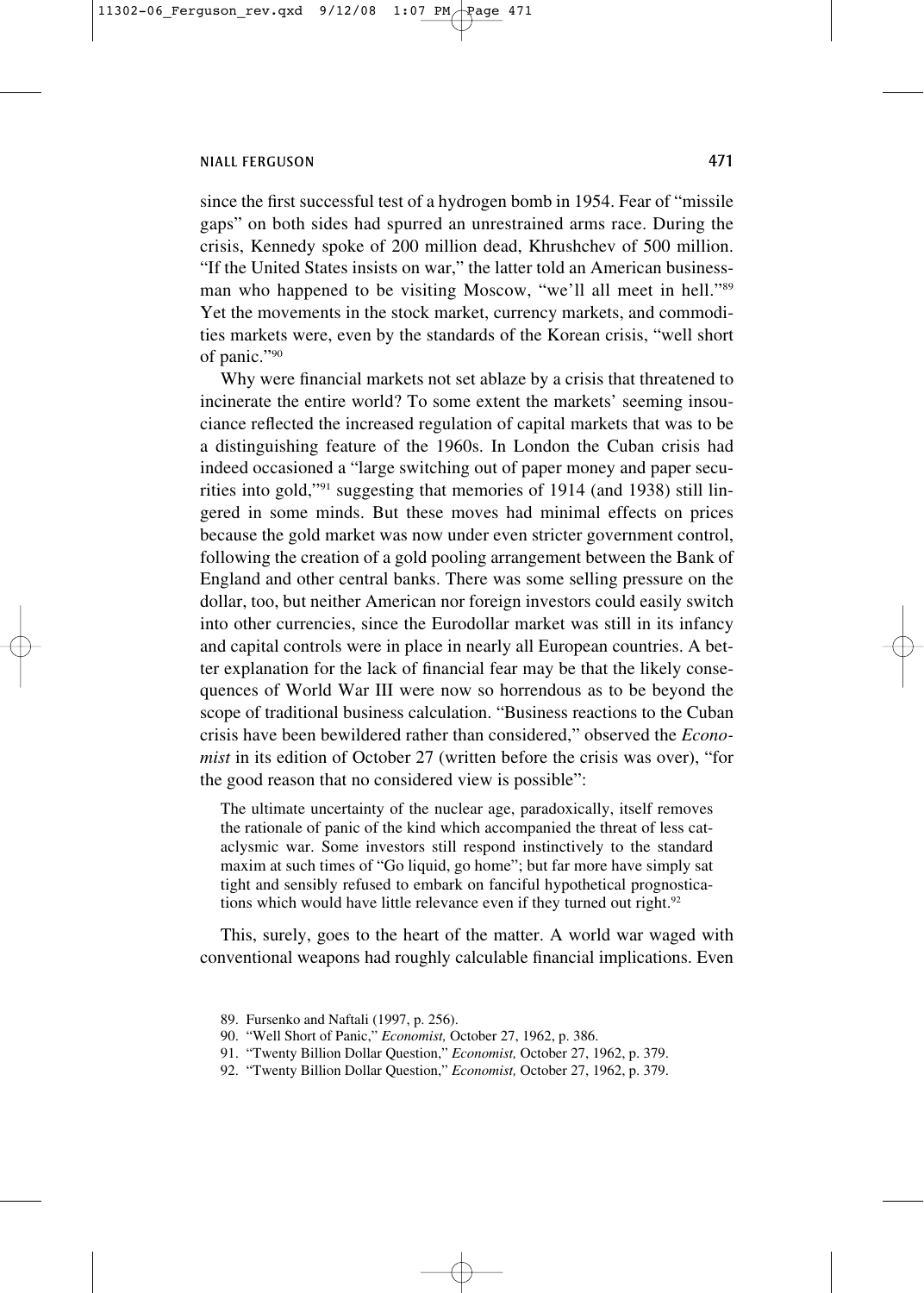if no two such wars were identical, there was enough evidence after 1914 to allow historically minded investors to take defensive measures if they felt another such war was likely. By contrast, a world war involving multiple H-bombs was beyond the realm of probabilistic thinking. It was not merely incalculable; it was well-nigh unimaginable. For this reason investors were probably best advised to continue business as usual. If it had come to a Third World War in 1962, the performance of their portfolios would have been the last thing on their minds. As the Cold War continued, with a trend in the direction of arms limitation and superpower détente interrupted only occasionally by superpower interventions in faraway places, it made sense to continue with this strategy. With every passing year, investors paid more attention to domestic fiscal and monetary policy and less attention to the alarums and excursions of international relations. Vietnam never threatened to become a world war; its primary economic significance was in loosening American fiscal and monetary policy and sowing the seeds of higher inflation. Likewise the Middle Eastern conflicts of the 1970s were interpreted by investors primarily in terms of their inflationary impact, rather than their potential to escalate to Armageddon. By 1979, that annus horribilis for U.S. foreign policy, which culminated in the Soviet invasion of Afghanistan on Christmas Day, the actions of Federal Reserve chairman Paul Volcker were being scrutinized a great deal more closely on Wall Street than the actions of the Politburo.<sup>93</sup>

### **Conclusion**

The financial history of twentieth-century world wars seems to suggest that it is as unwise for investors as for generals to try to fight the last war rather than the next one. Investors failed to anticipate the huge liquidity crisis unleashed by the First World War. They largely failed to protect themselves against the longer-term effects of a big war on continental securities and currencies. Yet knowing in the 1930s what had happened to various asset classes after 1914 did not provide a ready-made strategy for weathering the next world war. Changes in military technology and government regulation ensured that one could never be certain that the next war would have the same financial impact as the previous war. The

<sup>93.</sup> See my discussion in Ferguson (2000, p. 181). The recollection of Henry Kaufman, then chief bond market analyst at Salomon Brothers, is that Federal Reserve tightening was much more important than the Afghan crisis in moving U.S. bond yields higher (personal communication with the author).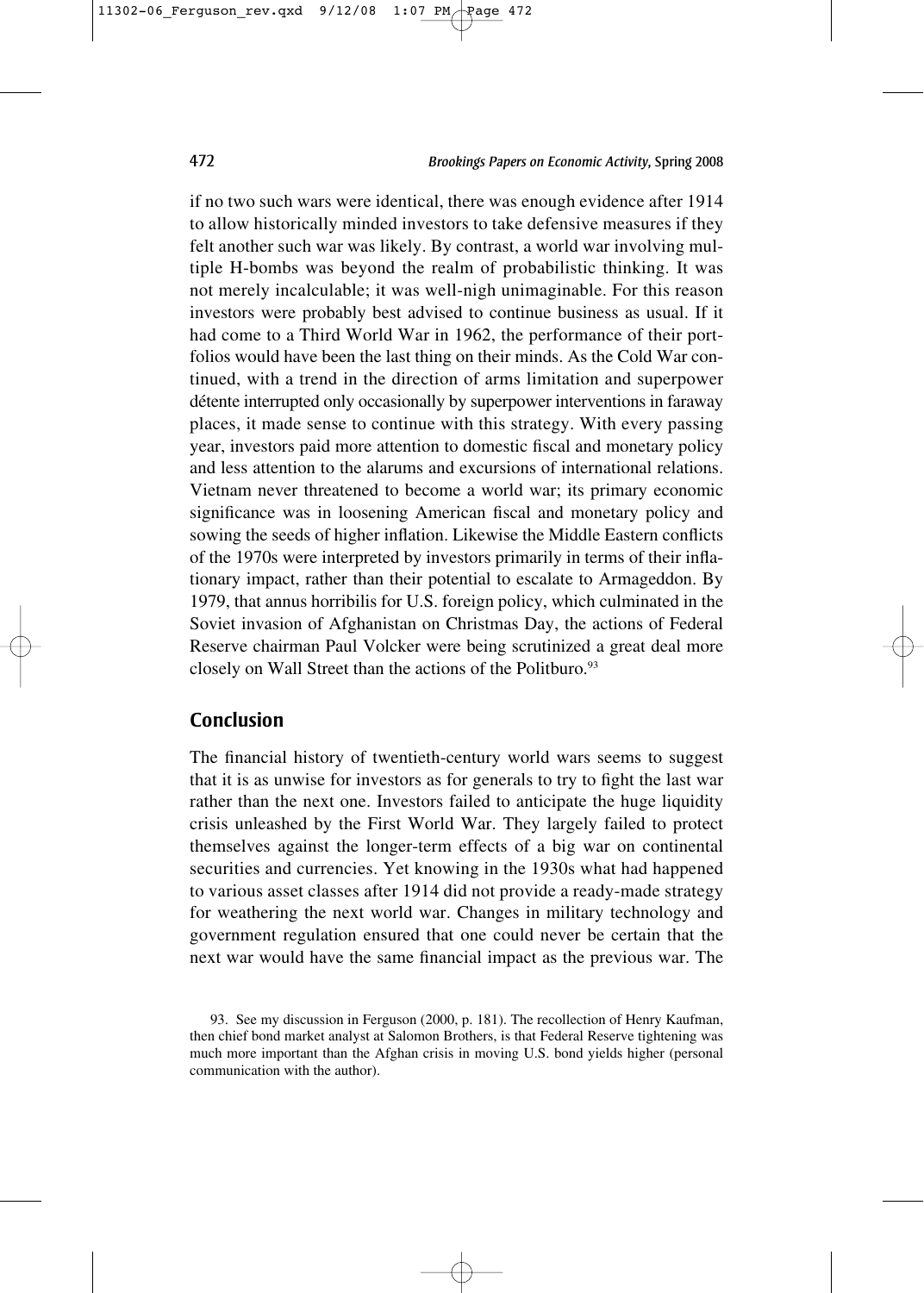same problems arose again for investors after 1945. And simply because the Cold War never became truly "hot" does not mean that the ex ante probability of a nuclear war between the superpowers was always zero. Investors once again tried to learn from history when the Korean War broke out, acting on the assumption that it might have effects similar to those of the Second World War. Twelve years later, by contrast, at the time of the Cuban missile crisis, financial markets evinced only short-lived and mild anxiety, reflecting a realization on the part of investors that a world war in the age of the hydrogen bomb would have incalculable consequences, against which it would be futile to hedge. In the remaining three decades of the Cold War, the superpowers' consistent success in settling their disputes by diplomatic means (or pursuing them through proxy conventional wars) made a hot war seem ever less likely. As a result, financial markets became progressively less sensitive to international political crises. This was very similar to what had happened in the decades between 1880 and 1914, when successive diplomatic crises and small wars had failed to precipitate a general European war.

If financial market data and commentary are reliable guides, then, Keynes was wrong. After 1914, investors were not excessively presentminded; they did try to form their expectations of war retrospectively. The difficulty was, and remains, the small size of the sample of big wars and the tendency for military paradigms to shift quite dramatically between wars. In the later 1930s and the early 1950s, investors tried to earn from history—or at least to minimize their losses in the event of another world war. But the past was seldom a reliable guide to the present. By the early 1960s, and for the next four decades, geopolitical risk waned as a concern in the minds of investors, even though the potential destructiveness of a Third World War continued to grow and was not significantly reduced by strategic arms limitation agreements.

A period such as the present, of sporadic terrorism and small conventional wars—a period of immense asymmetry in the global military balance, to the advantage of the Western powers—might therefore be expected to foster the belief in financial circles that future wars will also be small, with inconsequential financial effects. The seeming indifference of today's financial markets to geopolitical risk should therefore be regarded not as evidence that the world *will* likely avoid a major conflict in the foreseeable future, but merely as evidence that the world *has* avoided a major conflict in the recent past. Given the relative youth of most employees in the financial sector, and the relative shortness of most senior executives' careers, "recent" may be taken to mean at most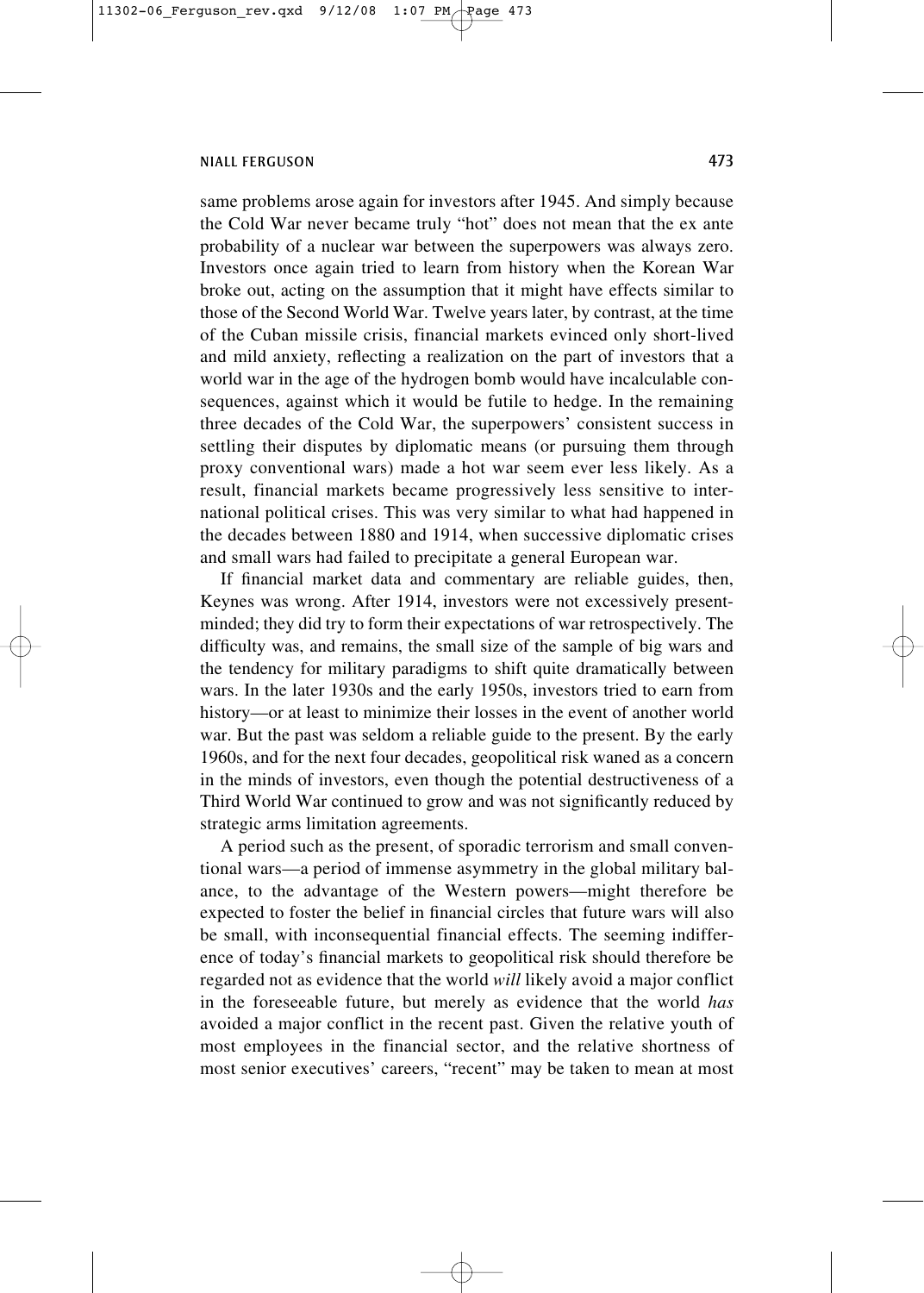the past twenty-five years.<sup>94</sup> A major conflict would strike this generation of bankers and fund managers much as the war of 1914 struck their predecessors: like a bolt from the blue.

So is the lesson of history simply that there are no lessons from history? Not quite. No two prewar situations are identical, but some have closer resemblances than others. Today there is, to repeat, a danger of a nuclear attack on the cities of the developed world. It may actually be greater than in 1950 or 1962, because of the difficulty of deterring terrorist aggressors. There is also a danger of some kind of interstate conflict centered on the Middle East. A deterioration of Sino-American relations is also a possibility. Most informed commentators today would see these as relatively low-probability scenarios, and most investors appear to regard them as close to zero-probability events. Yet it is easy to imagine future historians retrospectively constructing plausible chains of causation to explain how a concatenation of these threats produced another world war. The advocates of "war guilt" would blame an aggressive Iran or China, leaving others to lament the sins of omission of a weary American titan. Scholars of international relations would no doubt identify the systemic origins of the war in the breakdown of nuclear nonproliferation, the scramble for natural resources, the crisis of the Atlantic alliance, the rise of religious fundamentalism, the weakening of the United Nations, and so on. Couched in the language of historical explanation, a major conflagration can start to seem unnervingly probable in our time, just as it turned out to be in 1914. Some may even be tempted to say that the surge of commodity prices in the period since 2003 reflects some unconscious anticipation of the coming conflict.

One important lesson of history is that major wars can arise even when economic globalization is very far advanced and the hegemonic position of an English-speaking empire seems fairly secure. The second important lesson is that the longer the world goes without a major war, the harder one becomes to imagine (and, perhaps, the easier one becomes to start). The third and final lesson is that when a crisis strikes complacent investors, it causes much more disruption than when it strikes battle-scarred ones. Interminable overtures may be dispiriting. For financial markets, however, bolts from the blue are worse.

<sup>94.</sup> The average length of the financial careers of the current chief executive officers of Citigroup, Goldman Sachs, Merrill Lynch, Morgan Stanley, and JPMorgan Chase is, by my calculation, just under twenty-five and a half years.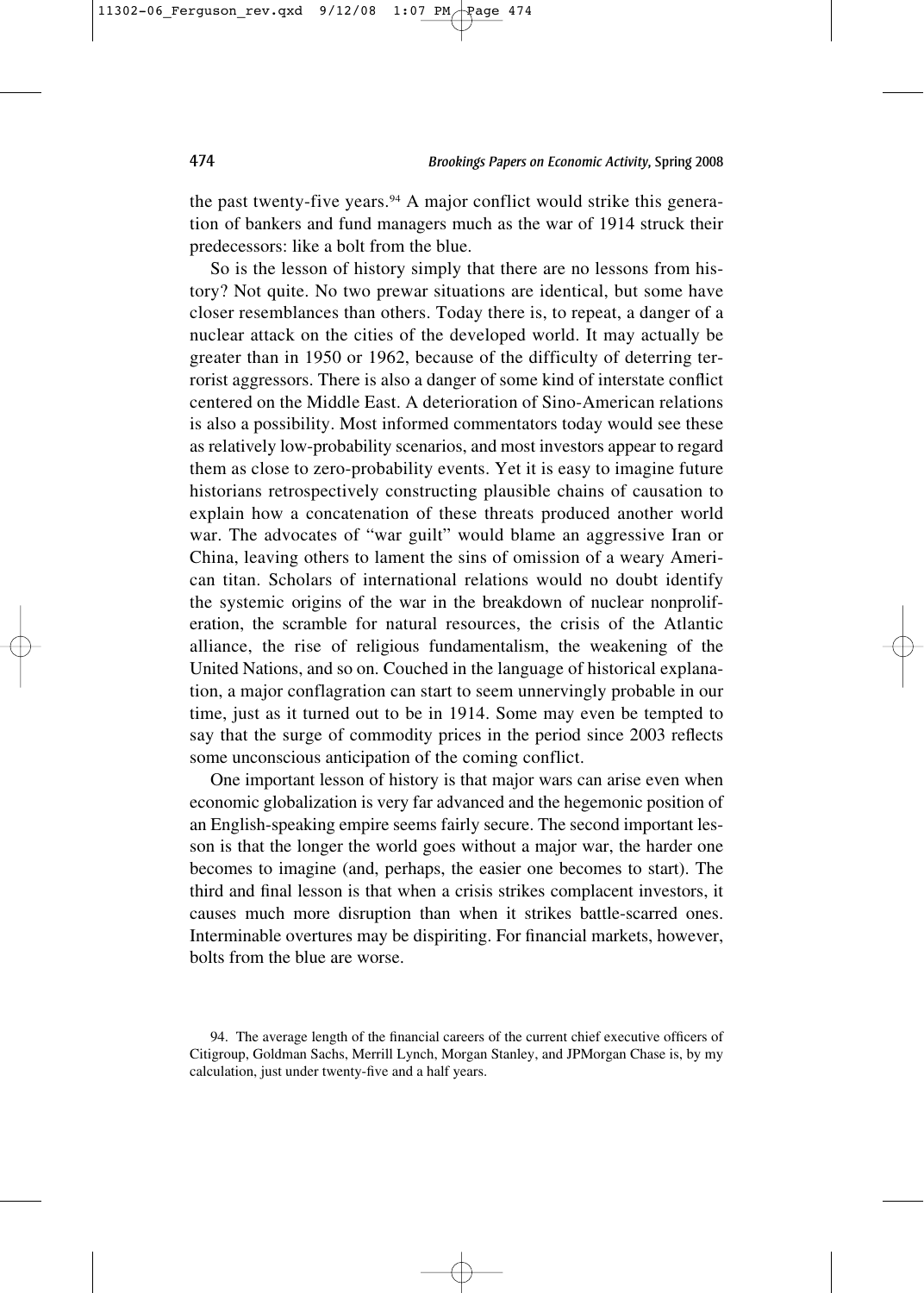## **References**

- Allison, Graham. 2004. *Nuclear Terrorism: The Ultimate Preventable Catastrophe.* Times Books/Henry Holt.
- ———. 2008. "Time to Bury a Dangerous Legacy, Part 1." *Yale Global* (March 14).
- Angell, Norman. 1910. *The Great Illusion: A Study of the Relation of Military Power in Nations to Their Economic and Social Advantage.* London: G. P. Putnam's Sons.
- Bloch, Ivan Stanislavovich. 1899. *Is War Now Impossible?* transl. R. C. Long. London: Richards.
- Bobbitt, Philip. 2008. *Terror and Consent: The Wars for the Twenty-first Century.* Knopf.
- Brown, Brendan. 1988. *Monetary Chaos in Europe: The End of an Era.* London/ New York: Croom Helm.
- Brown, William O., Jr., and Richard C. K. Burdekin. 2002. "German Debt Traded in London during the Second World War: A British Perspective on Hitler." *Economica* 69, no. 276: 655–69.
- Bruner, Robert F., and Sean D. Carr. 2007. *The Panic of 1907: Lessons Learned from the Market's Perfect Storm.* Hoboken, N.J.: John Wiley & Sons.
- Buchanan, Mark. 2000. *Ubiquity: The Science of History . . . Or Why the World Is Simpler Than We Think.* London: Weidenfeld & Nicolson.
- Carter, Susan B., and others, eds. 2006. *Historical Statistics of the United States: Earliest Times to the Present: Millennial Edition.* Cambridge University Press.
- Edwards, Ruth Dudley. 1995. *The Pursuit of Reason: The Economist, 1843–1993.* Harvard Business School Press.
- Eichengreen, Barry. 1992. *Golden Fetters: The Gold Standard and the Great Depression, 1919–1939.* Oxford University Press.
- Ferguson, Niall. 1998. *The House of Rothschild: The World's Banker, 1849–1998.* London: Penguin.
- ———. 2000. *The Cash Nexus: Money and Power in the Modern World, 1700–2000.* Basic Books.
	- ———. 2005a. "The Paradox of Diminishing Risk (Perception) in a Dangerous World." Manhattan Beach, Calif.: Drobny Associates (July 5).

———. 2005b. "Sinking Globalization." *Foreign Affairs* 84, no. 2 (March/ April): 64–77.

———. 2006a. "Political Risk and the International Bond Market between the 1848 Revolution and the Outbreak of the First World War." *Economic History Review* 59, no. 1: 70–112.

———. 2006b. *The War of the World: Twentieth-Century Conflict and the Descent of the West.* Penguin Press.

———. 2007a. "The Second World War as an Economic Disaster." In *Economic Disasters of the Twentieth Century,* edited by Michael Oliver and Derek Aldcroft. Cheltenham, U.K.: Edward Elgar.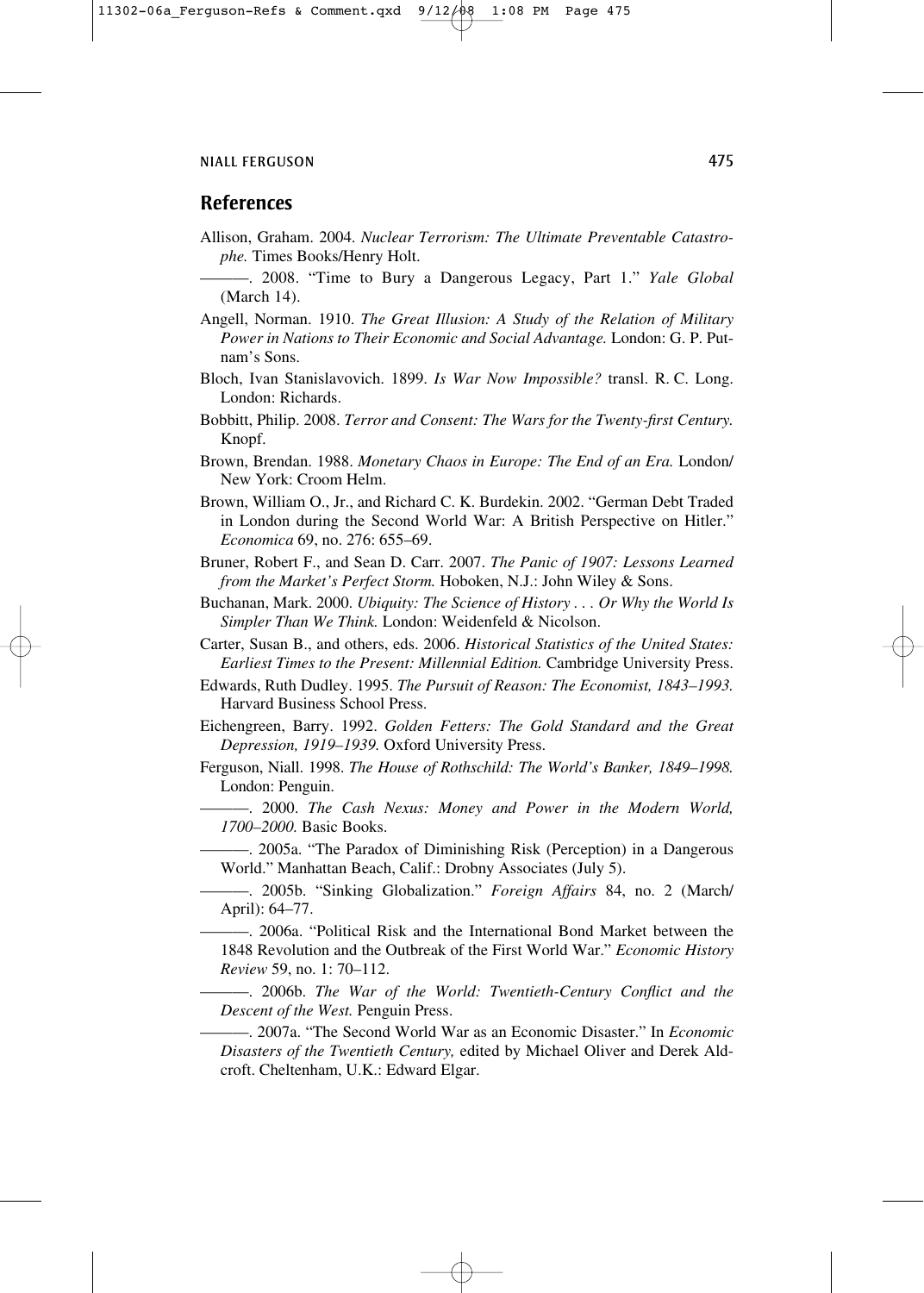———. 2007b. "When a Black Swan Lands on Lake Liquidity." Manhattan Beach, Calif.: Drobny Associates (January 19).

———. 2008. "Chill Wind from 1914." *Hoover Digest.* www.hoover.org/ publications/digest/13899977.html.

- Ferguson, Niall, and Moritz Schularick. 2006. "The Empire Effect: The Determinants of Country Risk in the First Age of Globalization, 1880–1913." *Journal of Economic History* 66, no. 2: 283–312.
	- ———. 2007. "'Chimerica' and the Global Asset Market Boom." *International Finance* 10, no. 3: 215–39.
- Frey, Bruno S., and Marcel Kucher. 2000. "History as Reflected in Capital Markets: The Case of World War II." *Journal of Economic History* 60, no. 2: 468–96.
	- ———. 2001. "Wars and Markets: How Bond Values Reflect the Second World War." *Economica* 68, no. 271: 317–33.
- Fursenko, Aleksandr, and Timothy Naftali. 1997. *One Hell of a Gamble: Khrushchev, Castro, Kennedy and the Cuban Missile Crisis, 1958–1964.* London: J. Murray.
- Gaddis, John. 2005. *The Cold War: A New History.* New York: Penguin Press.
- Hewitt, J. Joseph, Jonathan Wilkenfeld, and Ted Robert Gurr. 2008. *Peace and Conflict 2008.* College Park, Md.: Paradigm.
- Homer, Sidney, and Richard Sylla. 1996. *A History of Interest Rates,* 3nd ed. Rutgers University Press.
- Huntington, Samuel P. 1996. *The Clash of Civilizations and the Remaking of World Order.* New York: Simon & Schuster.
- Intriligator, Michael D., and Abdullah Toukan. 2006. "Terrorism and Weapons of Mass Destruction." In *Countering Terrorism and WMD: Creating a Global Counter-terrorism network,* edited by Peter Kotana, Michael Intriligator, and John Sullivan. Routledge.
- Jorion, Philippe, and William N. Goetzmann. 1999. "Global Stock Markets in the Twentieth Century." *Journal of Finance* 54, no. 3: 953–80.
- Keynes, John Maynard. 1914. "War and the Financial System, August, 1914." *Economic Journal* 24, no. 95: 460–86.
- ———. 1919. *The Economic Consequences of the Peace.* London: Macmillan.
- ———. 1937. "The General Theory of Employment." *Quarterly Journal of Economics* 51, no. 2: 209–23.
- Kirshner, Jonathan. 2007. *Appeasing Bankers: Financial Caution on the Road to War.* Princeton University Press.

Knight, Frank H. 1921. *Risk, Uncertainty and Profit.* Boston: Houghton Mifflin.

- Kynaston, David. 1988. *The Financial Times: A Centenary History.* London: Viking.
- ———. 1999. *The City of London,* vol. III, *Illusions of Gold, 1914–1945.* London: Chatto and Windus.
- Lay, H. G. 1925. *Marine Insurance: A Textbook of the History of Marine Insurance, Including the Functions of Lloyd's Register of Shipping.* London: Post Magazine.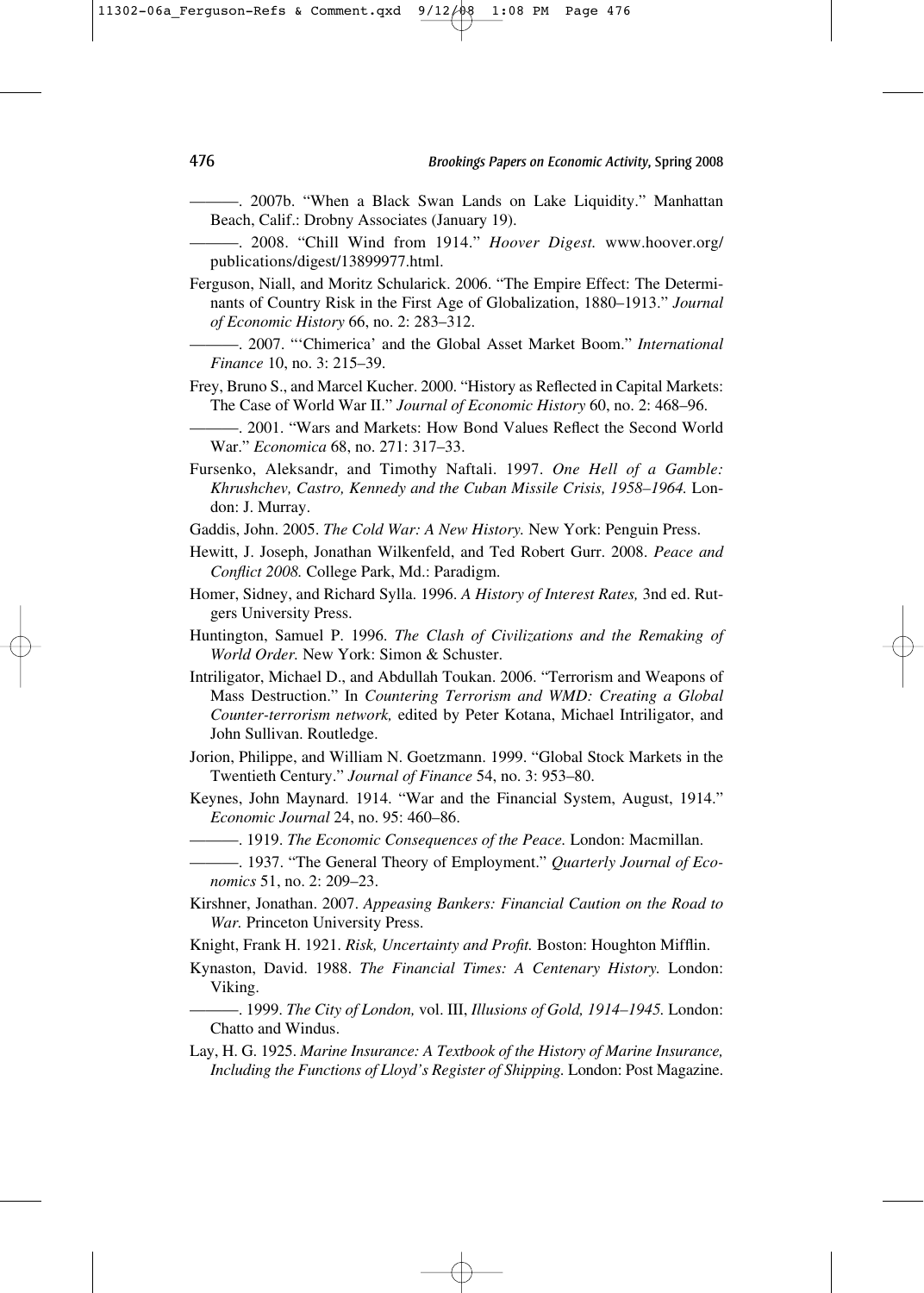- Leffler, Melvyn P. 2007. *For the Soul of Mankind: The United States, the Soviet Union and the Cold War.* Hill and Wang.
- Moore, Lyndon, and Jakub Kaluzny. 2005. "Regime Change and Debt Default: The Case of Russia, Austro-Hungary, and the Ottoman Empire following World War One." *Explorations in Economic History* 42, no. 2: 237–58.
- Morgan, E. Victor. 1952. *Studies in British Financial Policy, 1914–1925.* London: Macmillan.
- Newton, Scott. 1996. *Profits of Peace: The Political Economy of Anglo-German Appeasement.* Oxford, U.K.: Clarendon Press.
- Peden, G. C. 2000. *The Treasury and British Public Policy, 1906–1959.* Oxford University Press.
- Podhoretz, Norman. 2007. *World War IV: The Long Struggle against Islamofascism.* Doubleday.
- Posner, Richard A. 2004. *Catastrophe: Risk and Response.* Oxford University Press.
- Saki (H. H. Munro). [1913] 1980. "When William Came." In *England Invaded,* edited by Michael Moorcock. London: Sta.
- Seabourne, Teresa. 1986. "The Summer of 1914." In *Financial Crises and the World Banking System,* edited by Forrest Capie and Geoffrey E. Wood. London: Macmillan.
- Sheehan, James J. 2008. *Where Have All the Soldiers Gone? The Transformation of Modern Europe.* Boston: Houghton Mifflin.
- Silber, William L. 2007. *When Washington Shut Down Wall Street: The Great Financial Crisis of 1914 and the Origins of America's Monetary Supremacy.* Princeton University Press.
- Sprague, O. M. W. 1915. "The Crisis of 1914 in the United States." *American Economic Review* 5, no. 3: 499–533.
- Taleb, Nassim Nicholas. 2005. *Fooled by Randomness: The Hidden Role of Chance in Life and in the Markets,* 2nd ed. Random House.
- Taylor, A. J. P. 1954. *The Struggle for Mastery in Europe, 1848–1918.* Oxford, U.K.: Clarendon Press.
- Waldenström, Daniel, and Bruno S Frey. 2002. "How Government Bond Prices Reflect Wartime Events: The Case of the Stockholm Market." SSE/EFI Working Paper Series in Economics and Finance. Working Paper 489. Stockholm School of Economics.
	- ———. 2007. "Did Nordic Countries Recognize the Gathering Storm of World War II? Evidence from the Bond Markets." Working Paper 336. Institute for Empirical Research in Economics, University of Zurich (October).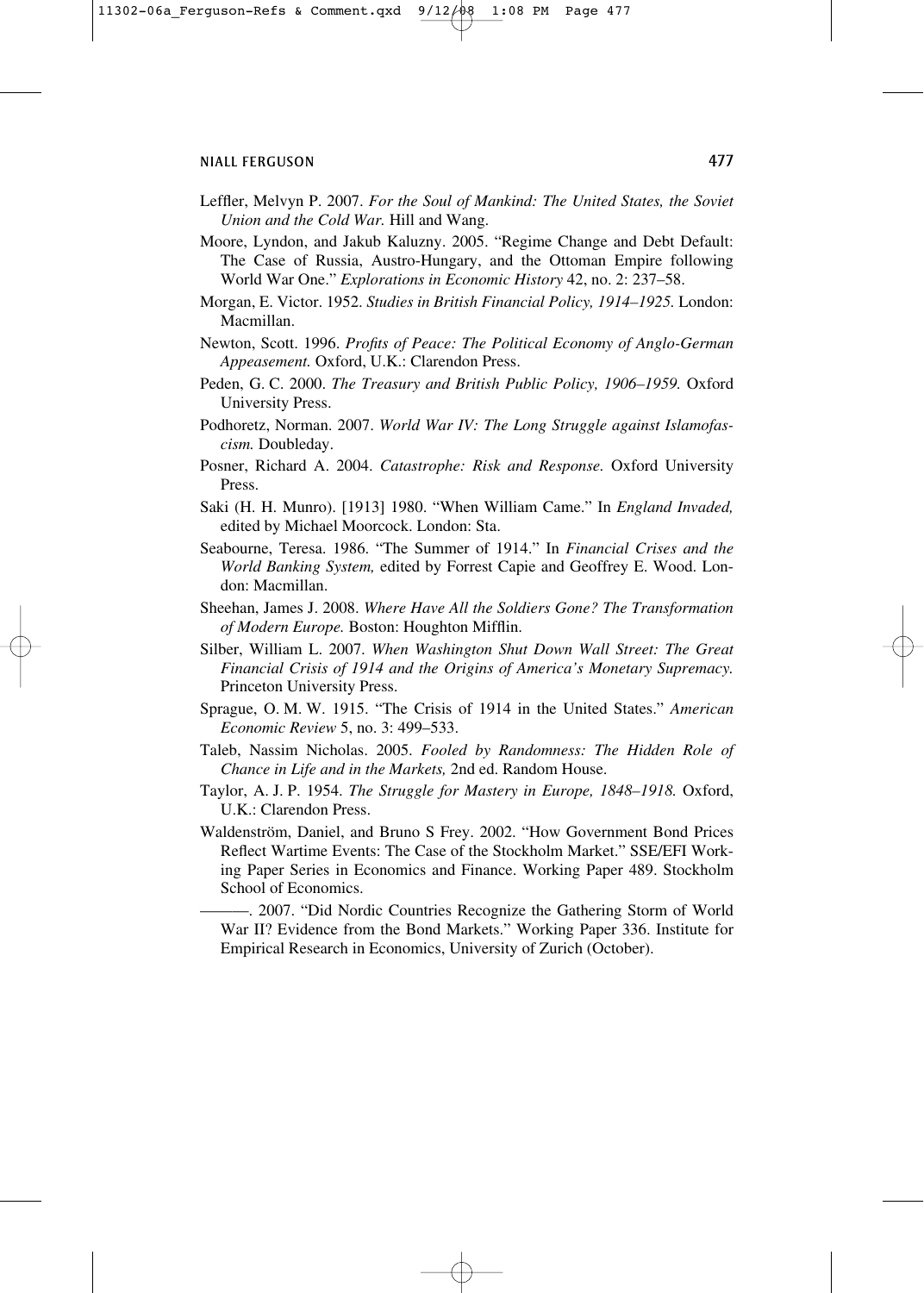# *Comments and Discussion*

#### **COMMENT BY**

**BARRY EICHENGREEN** In this paper Niall Ferguson presents us with an interesting paradox. Despite the fact that the United States has been fighting an expensive war on terror in Iraq, Afghanistan, and other countries, and despite an increased awareness since 9/11 of the possibility of another catastrophic attack on a major U.S. city, U.S. asset markets delivered healthy returns in the five years following the attacks on the World Trade Center and the Pentagon.

There are three possible explanations for the Ferguson paradox. First, it could be that the kind of catastrophic event that provides the motivation for the paper is actually a low-probability event and is accurately perceived as such. To be sure, the author cites an estimate by Matthew Bunn putting the odds of a nuclear terrorist attack over the next ten years at 29 percent. These odds are obtained as the product of the probability that terrorist groups will attempt to secure the components of a nuclear weapon in a given year times the probability that they will succeed times the probability that they will devise a workable nuclear device times the probability that they will successfully detonate it in a major population center; the resulting probability is then multiplied by the posited number of terrorist groups and years. But the numerical values assigned to these parameters are arbitrary. The exercise is data free. The limits of calibration as a guide to policy will be familiar to the readers of this journal. And whatever one thinks about the value of calibration exercises in macroeconomics, we probably know more about how to calibrate the intertemporal elasticity of substitution than about the probability that a terrorist group will be able to assemble a workable nuclear device out of its components.

Second, even if there is a nonnegligible probability of that catastrophic event occurring over the horizon relevant to investors, the latter may dis-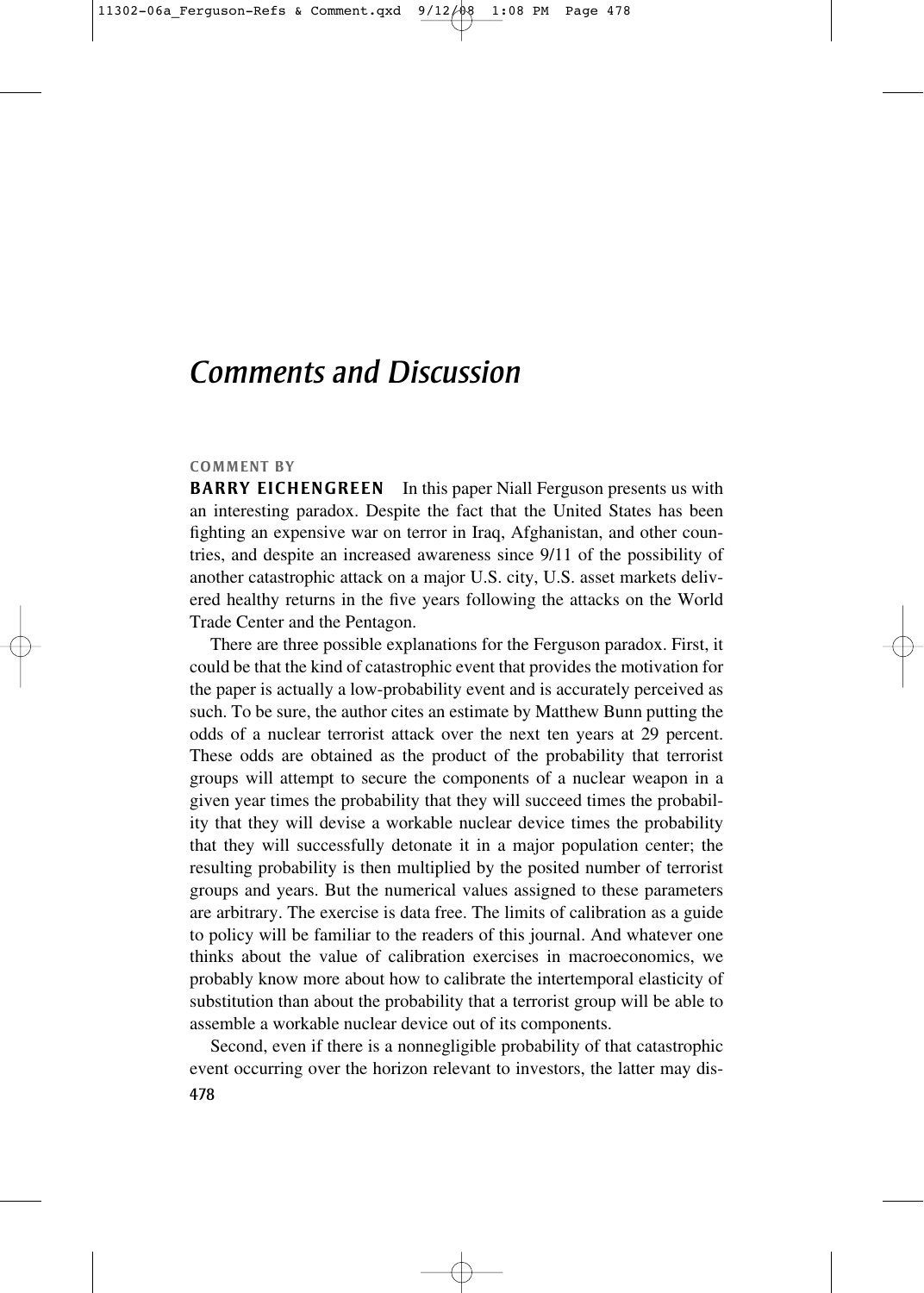play disaster myopia. As formulated by Jack Guttentag and Richard Herring and applied to international banking, $\frac{1}{1}$  this thesis is that cognitive bias leads lenders to excessively discount the probability of a significant negative shock or disaster as a function of the length of time since such a shock last occurred.2 Even if only some lenders suffer from disaster myopia, if the market is competitive, other lenders may feel pressure to go along in order to avoid losing market share. Hence the risk of a relatively rare catastrophic event will not be fully reflected in loan prices and conditions. There is an obvious sense in which recent events lend support to the notion that financial markets can neglect the possibility of extreme realizations. As someone who has invested heavily in real estate squarely atop one of the world's most active earthquake faults, I take the hypothesis of disaster myopia seriously (introspection being the obvious alternative to calibration as a substitute for empirical work).

Third, even if the probability of a catastrophic event is nonnegligible, and even if investors perceive this accurately, the impact on returns may be swamped by other factors. The Federal Reserve cut interest rates sharply in 2001 and reversed out those cuts only gradually. U.S. financial markets thus enjoyed an accommodating environment through the first half of the decade. Low interest rates raise the capitalized value of expected future profits. An elastic supply of credit supports purchases of financial assets. Now that the bubble has burst, there is a growing awareness of how Federal Reserve policy contributed to the asset market inflation of this period, not just in real estate but also in the securities markets that are Ferguson's focus. Permissive financial regulation permitted banks and nonbank financial institutions to increase their leverage and expand their balance sheets. Foreign central banks, seeking to prevent their currencies from appreciating and anxious to augment their reserves, generously financed the U.S. current account deficit, by some estimates lowering the interest rate on the ten-year Treasury note by about 100 basis points.3 Finally, the fact that global economic growth was faster in 2004–06 than anytime in the

1. Jack Guttentag and Richard Herring, "Disaster Myopia in International Banking," Brookings Discussion Papers in International Economics 31 (Brookings, June 1985).

2. It is worth noting the other circumstances to which Guttentag and Herring point as conducive to this form of myopia. These include when information bearing on the probability of a disaster is scarce or costly, when agency problems separate investment managers and their clients, and when private decisionmakers believe that the government will aid them if a disaster occurs.

3. See Frank Warnock and Virginia Warnock, "International Capital Flows and U.S. Interest Rates," International Finance Division Discussion Paper 840 (Washington: Board of Governors of the Federal Reserve System, September 2005).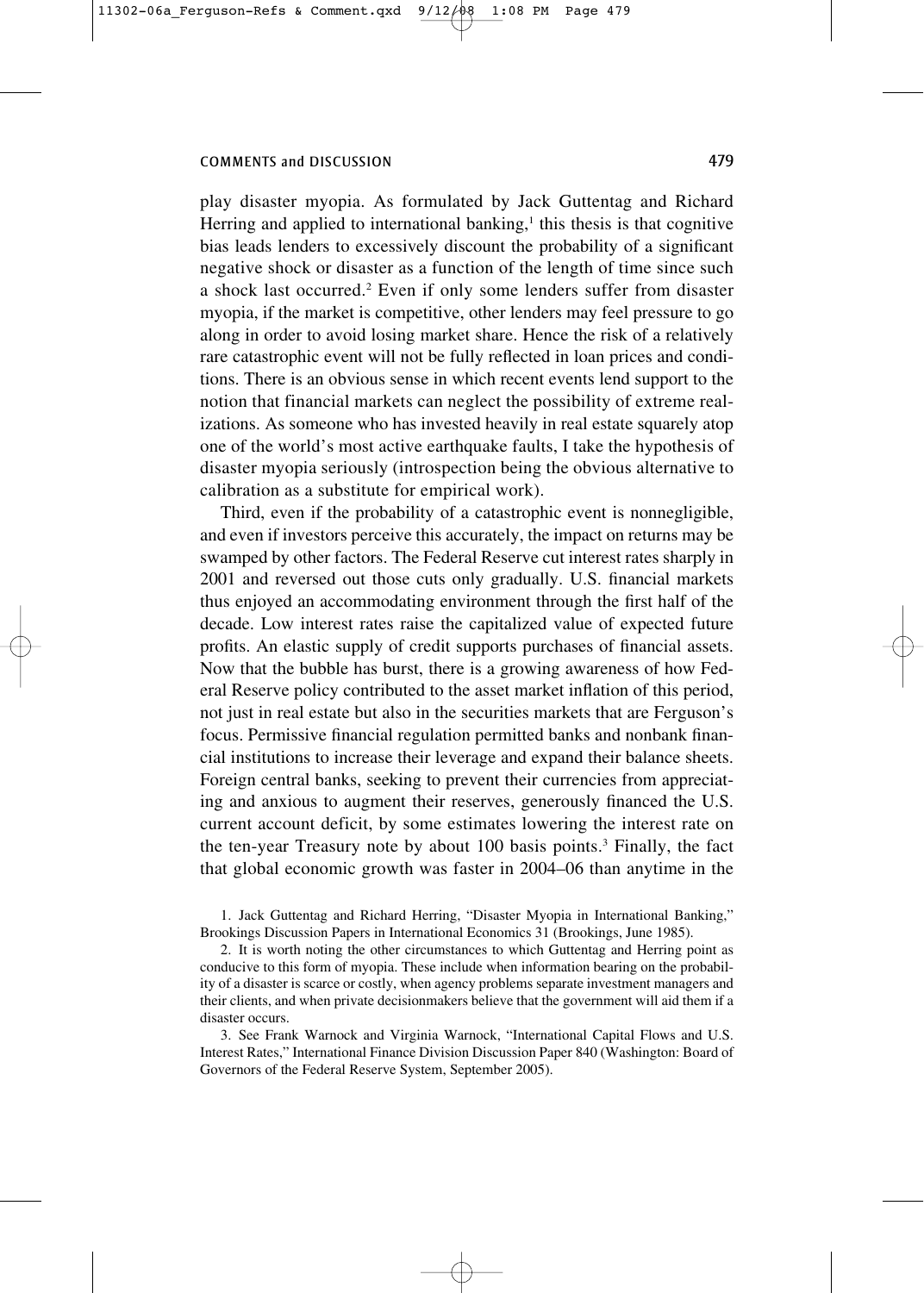preceding thirty years created expectations of strong future profits, which were in fact realized. Given all this, it is reasonable to ask whether the effects of catastrophic event risk could have been swamped by other factors.

Answering this question requires a model. An empirical model would relate returns to some measure of the perceived probability of a catastrophic event (one's first thought is to go to Lexis-Nexis and count the number of articles referring to dirty bombs—one might call this the Graham Allison variable) but also to other factors, both real (the growth of the U.S. and world economies) and financial (domestic and foreign interest rates, the rate of credit growth, and so forth).

A more theory-based model would have the advantage of putting more structure on the problem. Thus Robert Barro has extended Lucas's representative-agent model of asset pricing with stochastic production to an environment where there is a nonnegligible probability of economic catastrophe.4 In that paper Barro defined economic catastrophes as episodes in which GDP per capita declines by 15 percent. Looking at thirty-five countries over the course of the twentieth century, he puts the probability of such a catastrophe at 1.7 percent a year. Over a ten-year period, then, the probability of a catastrophic event is not that different from that estimated by Bunn, although the authors' definitions of catastrophe differ. Recalibrating Lucas's fruit-tree model to incorporate this risk reduces the returns on both stocks and bonds but lowers the return on bonds by more. Especially in a situation where the catastrophic event puts demands on the fiscal authorities, to which they respond with debt default or, more likely, inflationary policies that erode the value of their debt, equity is the better bet. Thus a model can help the historian know what to look for.

It is not always clear whether Ferguson believes that the markets have been overly complacent about the effects of the ongoing war on terror, of a

4. Robert J. Barro, "Rare Disasters and Asset Markets in the Twentieth Century," Harvard University (2005); Robert E. Lucas, "Asset Prices in an Exchange Economy," *Econometrica* 46, no. 6 (1978): 1429–45. Barro builds on the earlier work of Thomas A. Rietz, "The Equity Risk Premium: A Solution," *Journal of Monetary Economics* 22, no. 1 (1988): 117–31. See also the paper by Barro and Ursúa in this volume. Another recent article pursuing this same theme is Martin Weitzman, "Subjective Expectations and Asset-Return Puzzles," *American Economic Review* 97, no. 4 (2007): 1102–30. Similar insights are applied to the foreign exchange market by Emmanuel Farhi and Xavier Gabaix, "Rare Disasters and Exchange Rates," Working Paper 13805 (Cambridge, Mass.: National Bureau of Economic Research, February 2008), and Markus Brunnermeier, Stefan Nagal, and Lasse Pedersen, "Carry Trades and Currency Crashes," Princeton University, Stanford University, and New York University (April 2008).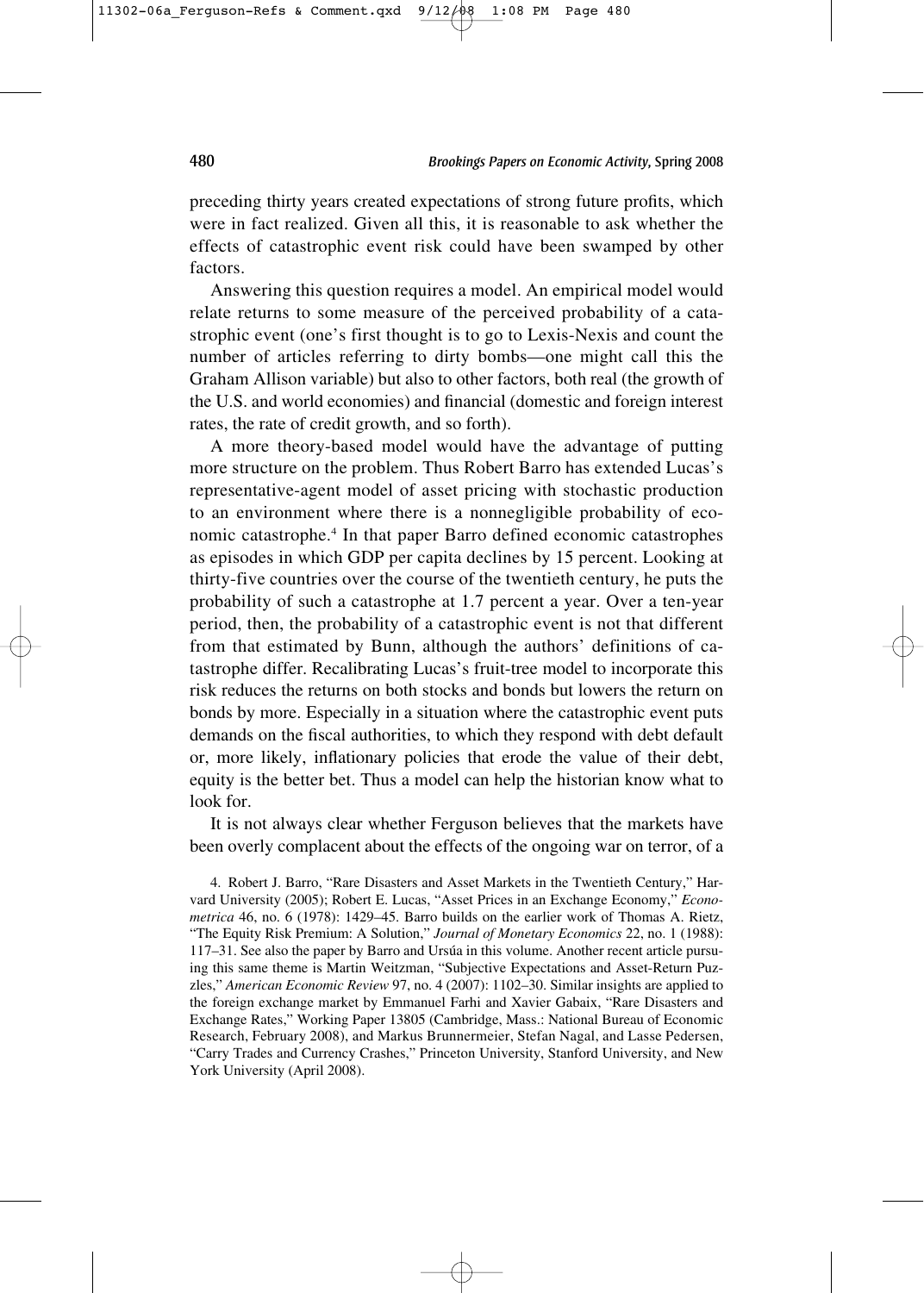future world war sparked by conflict in the Middle East or the Taiwan Strait, or of a terrorist nuclear attack on a major U.S. city. The costs in human life and treasure of the war on terror have been tragic and expensive, respectively, but it is not clear that they have been of sufficient magnitude to significantly impact a \$14 trillion economy and its financial markets. Joseph Stiglitz and Linda Bilmes, whose forecast of the economic costs is very large, would argue that it is.<sup>5</sup> Ferguson may wish to argue that the markets persistently underestimated these costs through the summer of 2006 because official forecasts low-balled them.6 But even if one wishes to argue along these lines, I do not see the comparison with World Wars I and II, with which most of the paper is occupied, as especially apt. Even if one accepts the Stiglitz-Bilmes numbers, which I hesitate to do, the costs of each of the world wars, scaled by the size of the economy, were many times greater. More narrowly, the increase in defense spending as a share of GDP was many times greater.7 Deaths to American citizens were many times greater. U.S. military operations in Iraq and Afghanistan are more analogous to those in Vietnam than they are to World Wars I and II. The direct costs of the Vietnam War were roughly 20 percent of U.S. GDP at the time, just as Stiglitz and Bilmes' \$3 trillion estimate is roughly 20 percent of U.S. GDP now. Were I seeking a twentieth-century parallel to the war on terror, this is where I would start. I would observe that equity and bond returns during the Vietnam War were not very favorable, which is itself an interesting contrast with recent years.<sup>8</sup> But I would then argue that those returns were in fact dominated by other factors. The author is an expert on the history of World Wars I and II, not of Vietnam. But one worries that this causes him to look under the lamppost for the missing dollar bill.

Whether the markets should be more concerned than they apparently are with the risk of a nuclear holocaust set off by a conflict in the Middle East or the Taiwan Strait is difficult to judge. As for how the rising risk of such a conflict might affect financial markets in the future, it is unfortunate

5. Joseph Stiglitz and Linda Bilmes, *The Three Trillion Dollar War* (Norton, 2008).

6. And because alternative estimates by William Nordhaus did not command more attention. See William Nordhaus, "The Economic Consequences of a War with Iraq," in Karl Kaysen and others, *War with Iraq: Costs, Consequences and Alternatives* (Cambridge, Mass.: American Academy of Arts and Sciences, 2002).

7. Nordhaus, "The Economic Consequences of a War with Iraq," notes that U.S. defense spending rose by fully 10 percent of GNP even before the Japanese attack on Pearl Harbor.

8. The "go-go years" label notwithstanding, between August 1964 and April 1975 the S&P 500 delivered an annualized nominal return of 3.9 percent a year, which was essentially wiped out by inflation.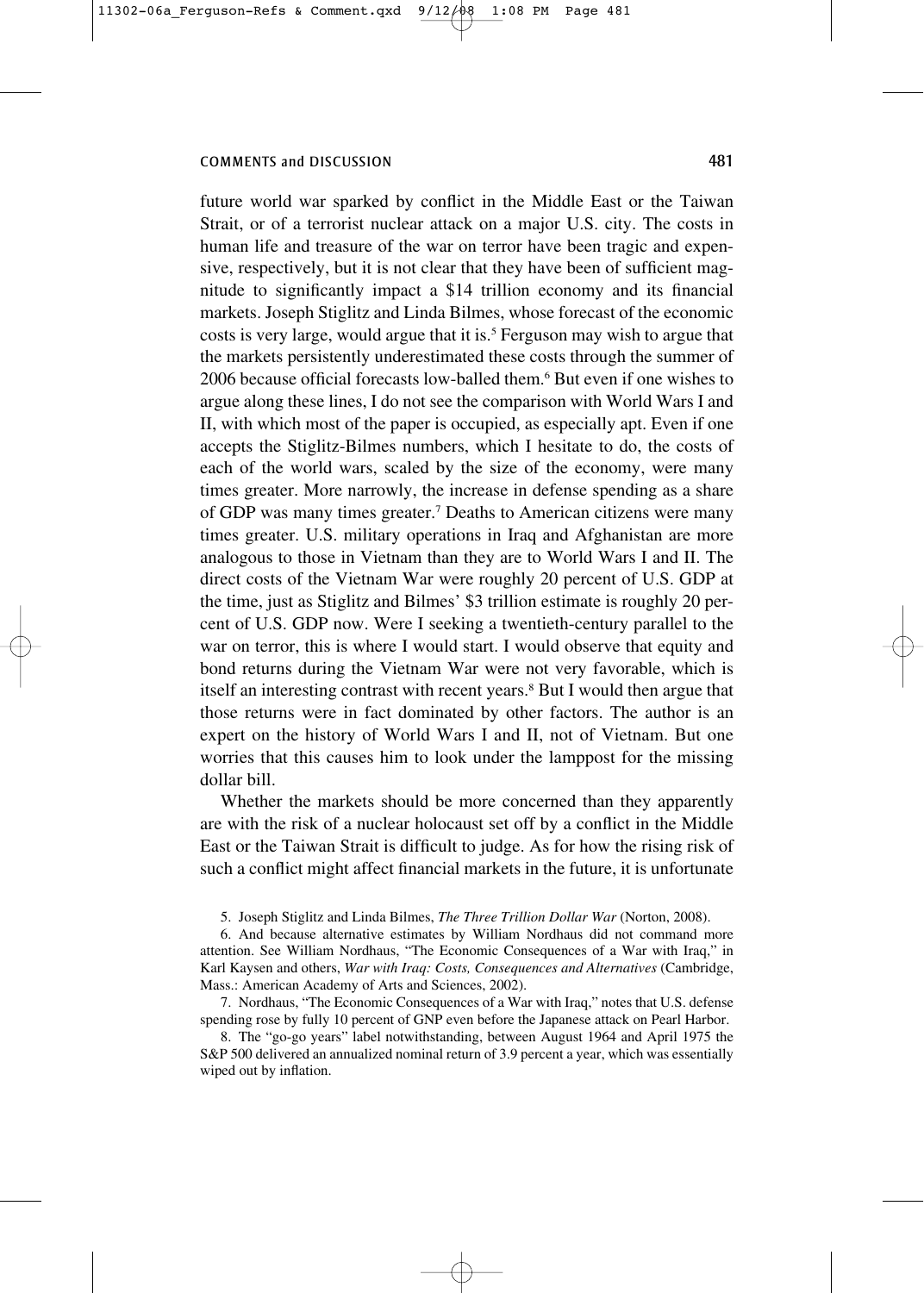(from the investigator's point of view) that the second half of the twentieth century does not offer more natural experiments where similar risks of nuclear conflict rose sharply before being successfully resolved. The Cuban missile crisis is a potential case, but the author argues that it was largely unknown to the investing public until it had passed. This does not feel right to me. To be sure, the intelligence and internal policy debates were secret, but President Kennedy's speech making public the fact of the crisis (delivered after the stock market had closed) was on October 22, 1962. One of my vivid childhood memories is being awakened by my parents on what must have been October 23, 1962; it was clear from the look on their faces that they, at least, fully understood the gravity of events. On October 27 it was announced that approximately 14,000 men in twentyfour Air Force reserve units were being recalled to duty.9 So it is not as if the crisis was over by the time it became public. For what is it worth, the Dow Jones Industrial Average fell by 1.85 percent on October 22, before the president's speech, on "rumors of impending action by the United States in the Cuban situation."10 It dropped by a further 2 percent the following day.

And if Ferguson is mainly interested in the potential impact on financial markets of the detonation of a dirty bomb in a major U.S. city, I would argue that he should be focusing not on comparisons with World Wars I and II but on the market's reaction to Hurricane Katrina, to the Loma Prieta earthquake of 1989, or to the Great Appalachian Storm of 1950. I would look at the impact on Asian financial markets of the 2004 earthquake in the Indian Ocean and subsequent tsunami, which killed some 230,000 people. Detonation of a dirty bomb in an American city could have even worse consequences, of course. Making the area safe for repopulation would be harder, if feasible at all. Scaling up such estimates is no easy task, since the consequences and costs are likely to be nonlinear.

Among the sources of those nonlinearities could be radical changes in the U.S. policy regime induced by a catastrophic attack on a U.S. city. The outcry for a more secure United States might result in larger government and a more tightly regulated U.S. economy, which would have significant implications for economic growth and, not incidentally, the financial markets with which Ferguson is concerned. A crisis tantamount to war can

<sup>9.</sup> The blockade continued until November 20. Details are from Scott D. Sagan, "Nuclear Alerts and Crisis Management," *International Security* 9, no. 4 (1985): 99–139.

<sup>10.</sup> Richard Rutter, "Stocks Plunge Early on Crisis, but Rally," *The New York Times,* October 23, 1962.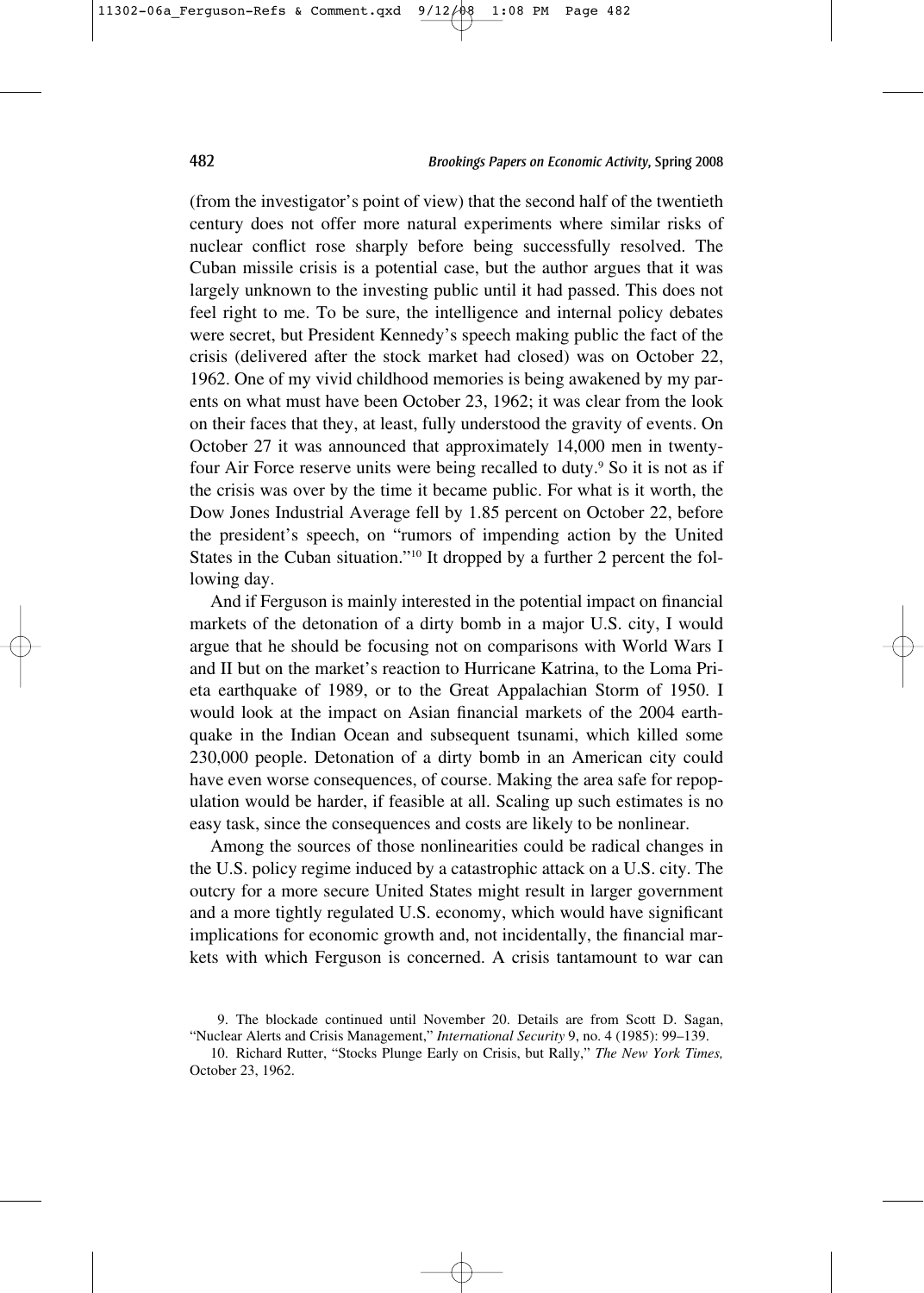have far-reaching consequences for the policy regime. But this kind of radical response is by no means a certainty. The long-term structural and regulatory consequences of World War I in the United States were relatively limited.<sup>11</sup> It is worth recalling the forecasts that 9/11 spelled the end of globalization, and that Hurricane Katrina augured a new era in which U.S. policymakers would aggressively address the problems of urban decay and racial inequality.12

Let me close with a few words about the historical component of the paper. The main point that emerges from that rich and detailed analysis is that financial markets performed differently during World Wars I and II because whereas the first war was not anticipated, the second one was, largely as a result of the experience of the first. To the extent that markets fell on those anticipations, there was no reason for them to react further when the war broke out. But given that the author's goal is to characterize the reaction of asset markets to these wars, this suggests looking at windows of time that include not just the wars themselves—as is done in the paper—but also the immediately preceding periods when those anticipations may have been at work. Insofar as one war was anticipated but the other was not, it is hard to know what to make of comparisons of real returns limited to the wars. This is also the obvious explanation for why British asset prices outperformed their U.S. equivalents in real terms during World War II despite the fact that the U.S. economy did so much better. In other words, it could simply be that before Pearl Harbor, Americans underestimated the likelihood that their

11. That is to say, the critical structural and regulatory changes, discussed in detail by the contributors to Michael Bordo, Claudia Goldin, and Eugene White, eds., *The Defining Moment: The Great Depression and the American Economy in the Twentieth Century* (University of Chicago Press for the National Bureau of Economic Research, 1998), occurred in response to the Great Depression, not in response to the Great War. Only if one is inclined to follow Peter Temin and argue that the Great War and the Great Depression—and for that matter World War II—are properly thought of as a single event could one argue otherwise. The same can be said of the other key structural and regulatory change that springs to mind in this context, namely, the founding of the Federal Reserve System, which preceded World War I and was a response to the 1907 financial crisis and associated problems of monetary and financial management, not to World War I. See Peter Temin, *Lessons from the Great Depression* (MIT Press, 1989).

12. Elsewhere Ferguson has asked whether a major international crisis would spell the end of globalization (Niall Ferguson, "Sinking Globalization," *Foreign Affairs* 84, no. 2, March-April, pp. 64–77). I am suggesting that it would have been useful to have linked up that analysis to the questions raised in the present paper by asking whether a nuclear terrorist attack would cause the United States to adopt policies that spelled the end of globalization, and then exploring the implications for financial markets and the economy.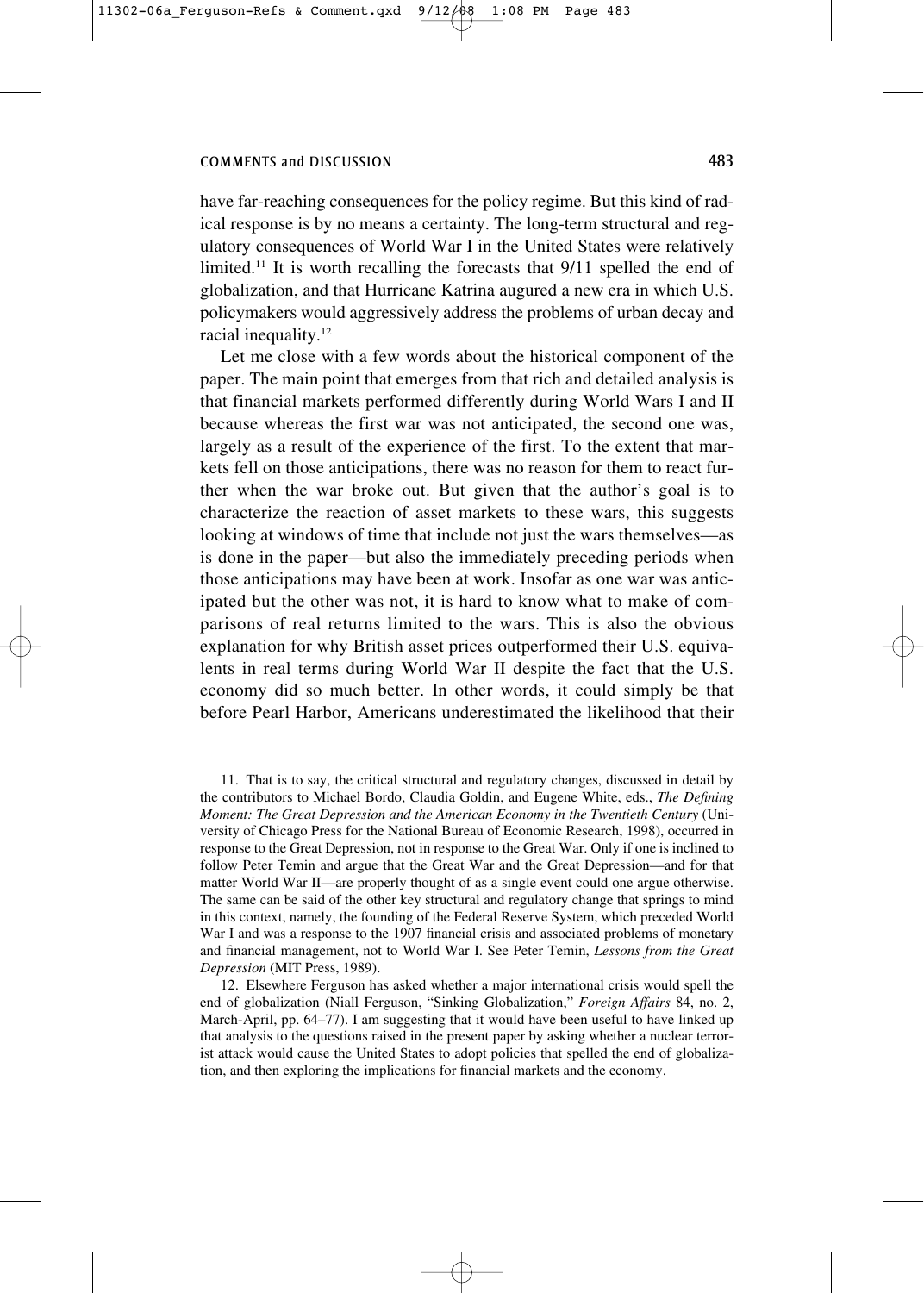country would enter the war, whereas Britons were never uncertain about their country's involvement.<sup>13</sup>

The broader implication of the historical analysis is that investors, like generals, are always fighting the last war. That investors can be cavalier about extrapolating the future from the past will resonate with readers of the Brookings Papers in the wake of the recent credit crisis, an event that suggests that even relatively sophisticated institutional investors and their monitors—including rating agencies and regulators—can fall prey to the problem. Using information gleaned from the past to form expectations about the future is risky business when the historical events in question are so singular. Efforts to generalize will be problematic. That, presumably, is why we need historians as well as economists at Brookings Panel meetings.

#### **COMMENT BY**

**HÉLÈNE REY** Niall Ferguson's paper offers an insightful historical account of the financial turmoil and uncertainty preceding and accompanying world wars. It starts from the intriguing observation that despite rising political tensions in the international arena and the recent underlying terrorist threats to the Western world, financial markets do not seem to have priced in the possibility of a major war. At least until the summer of 2007, financial market participants have been basking in a sea of liquidity, blissfully enjoying a world of uniformly low risk premiums, while very dark political clouds were gathering in all corners of the sky.

To make sense of what seems to be a rather unusual response of the financial markets, the paper goes back to the three major conflicts of the twentieth century: the two world wars and the Cold War (the Korean War and the Cuban missile crisis). It uses financial market data and historical records such as newspaper headlines to analyze whether investors predicted these conflicts and managed their portfolios rationally given the circumstances. For evidence pertaining to the forecastability of war, the paper gathers data on what might be labeled "early warning indicators":

13. In other words, given that British returns were depressed in the late 1930s by accurate anticipations of what was to come, there was no reason for them to fall further during the war except to the extent that the latter turned out to be even longer, bloodier, and more costly than expected. In principle, of course, the contrast between British and American returns could also reflect other things: maybe U.S. price controls were stronger, wage guidelines more lax, and excess profits taxes more draconian in the United States. Or maybe not. A proper economic analysis of these effects would be desirable.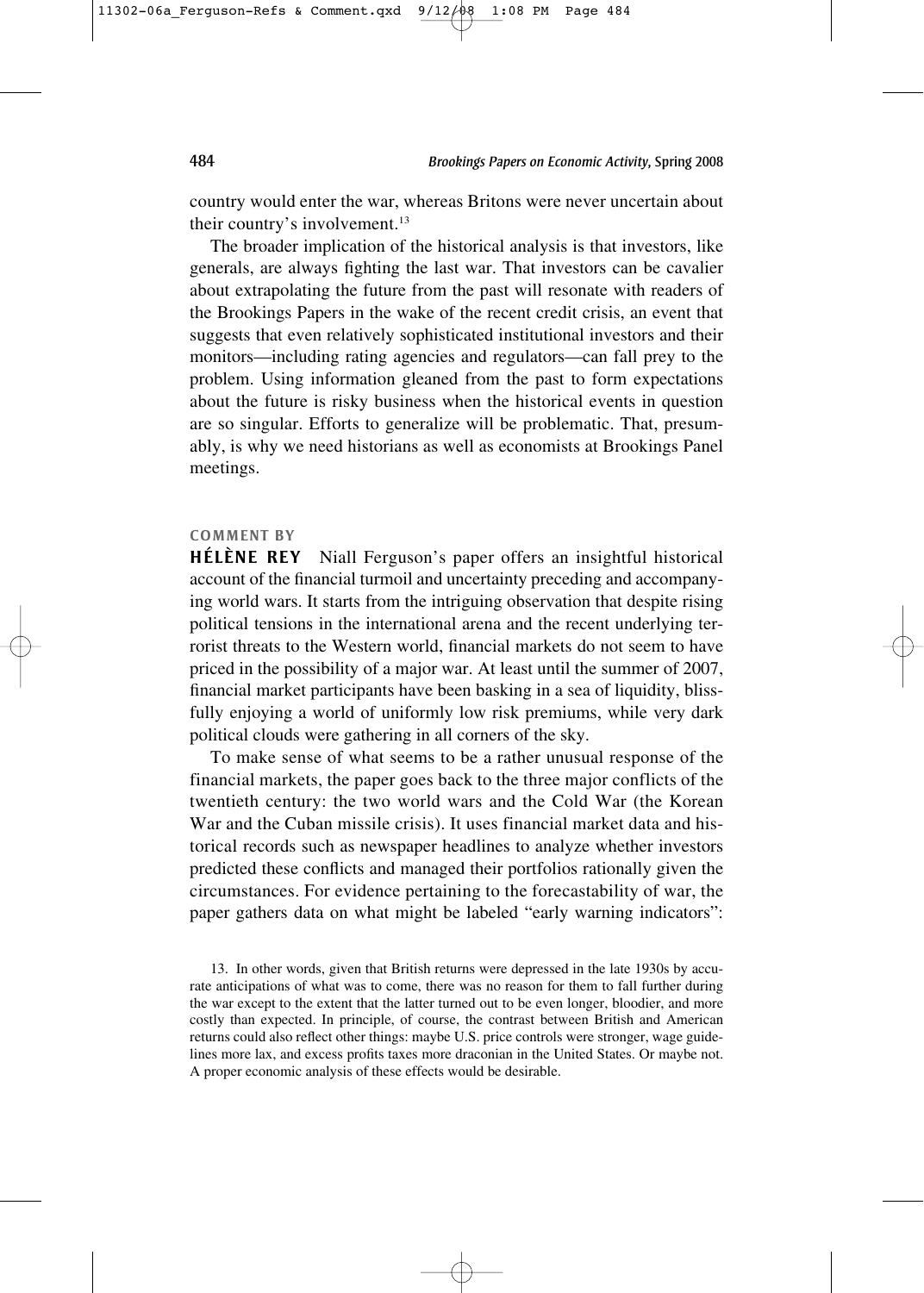commodity prices, defense industry stock prices, insurance premiums, and equity and bond indices. For evidence pertaining to portfolio management and the rationality of investors, the paper looks at international capital flows and ex post realizations of asset returns, in particular real bond returns and equity returns.

The main conclusions of the paper are the following. The First World War was not anticipated. The right decision for investors would have been to shift into U.S. assets and out of U.K. assets before 1913. Instead investors got severely hit. The Second World War was, on the other hand, fully anticipated. Given the experience of the First World War, the smart money seems to have shifted from U.K. into U.S. assets in the 1930s. Interestingly, however, the financial consequences of the Second World War were very different from those of the First: U.K. assets consistently outperformed U.S. assets. When the Korean War broke out, investors acted on the basis of their experience in the Second World War. In the Cuban missile crisis, the reaction in the markets was curiously mild. The paper argues that the consequences of a nuclear war would have been so terrifying that there was no point in pricing it.

What lessons from history does the paper draw? Ferguson writes, "The seeming indifference of today's financial markets to geopolitical risk should therefore be regarded not as evidence that the world *will* likely avoid a major conflict in the foreseeable future, but merely as evidence that the world *has* avoided a major conflict in the recent past." In other words, if we do not see much action in the financial markets now, it is because the markets have forgotten about big wars, having experienced none recently— "recently" being defined as the last twenty-five years. Other important lessons, according to Ferguson, are that "major wars can arise even when economic globalization is very far advanced"; that "the longer the world goes without a major war, the harder one becomes to imagine (and, perhaps, the easier one becomes to start)"; and that "when a crisis strikes complacent investors, it causes much more disruption than when it strikes battle-scarred ones." But can one really learn any general lesson from this history, and in particular, can one really conclude, as the paper does, that expectations are retrospective and overinfluenced by recent events?

From the paper's narrative, it is clear that only four data points are available to work with, all of which tell a different story in terms of investors' expectations and ex post optimal investment strategies. So is the current quiet in the markets (again, at least until the summer of 2007) a reflection that "the longer the world goes without a major war, the harder one becomes to imagine"? It could simply be, of course, that investors are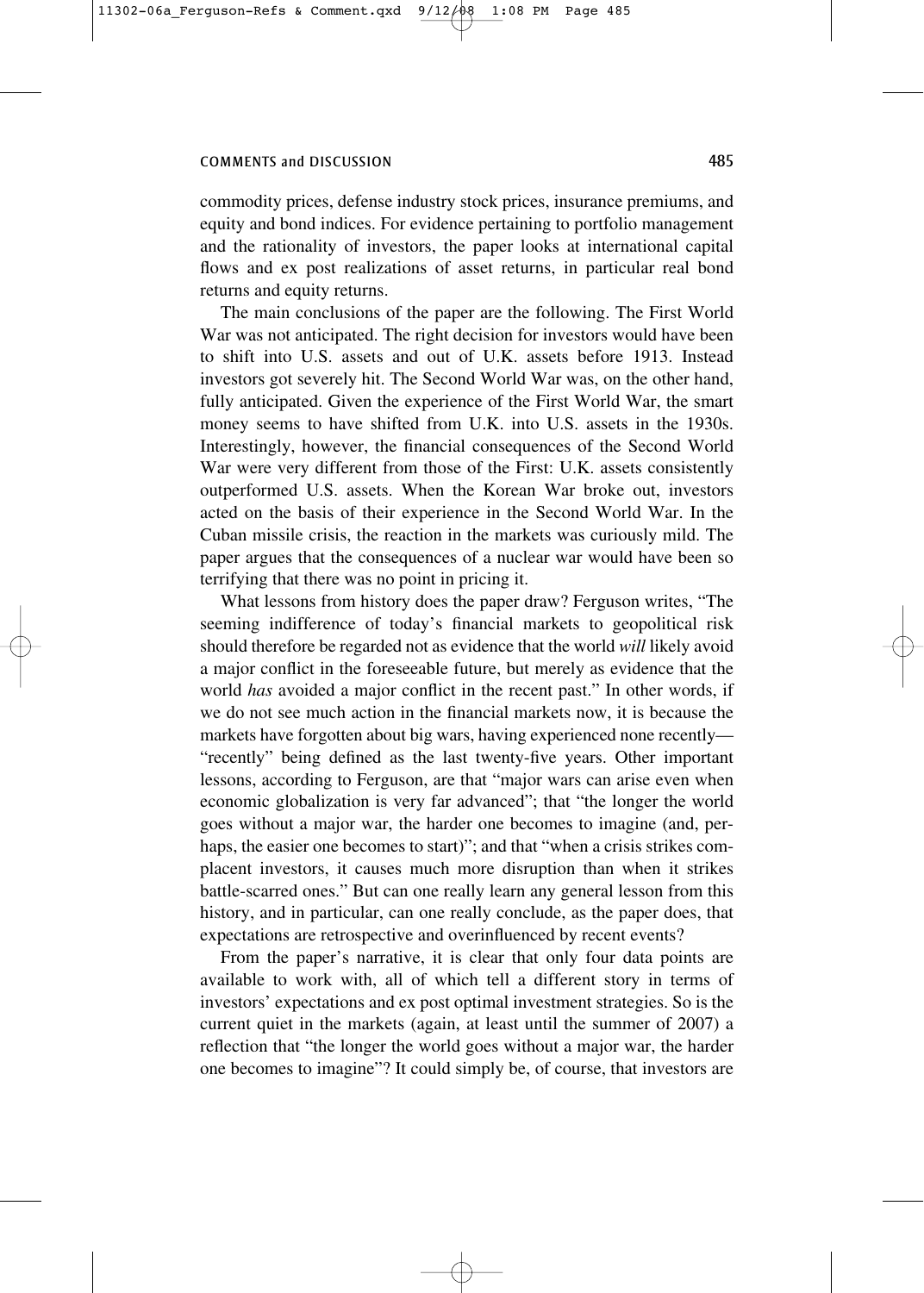correct in thinking that no world war is coming anytime soon. Or it could be that a new world war would be so global and catastrophic that markets do not bother pricing it, since, as Ferguson argues in the case of the Cuban crisis, there is no way to hedge against it. The paper does not provide a real framework for thinking through these various alternatives.

And there is yet another possibility. Since the first draft of the paper was written, the situation on international financial markets has changed. The world has embarked on a period of financial turmoil following the subprime mortgage crisis in the United States. Prices of commodities futures have risen through the roof. Between March 2003 and March 2008, the futures price of lead increased by 564 percent, that of copper by 413 percent, of gold by 183 percent, of coffee by 167 percent, of wheat by 314 percent, and of oil by 200 percent.1 Equity markets meanwhile are sending very mixed signals. But clearly the financial system is under stress. Many of the "early warning indicators" of war considered in the paper are flashing. We are also witnessing considerable reshuffling of international portfolios, paralleling a slide in the value of the dollar. Yet it is hard to see any significant deterioration of international relations or indeed any notable recent developments. Should we therefore conclude that commodity and food markets are finally pricing in the possibility of a war? Or are these early warning indicators just very noisy signals, which may be flashing for a lot of different reasons, most of which have nothing to do with the likelihood of a world war? The jury is still out. But one has to admit that the growth of China and India and the corresponding increase in their imports of commodities, the scarcity in refinery capacity for low-sulfur ("sweet") oil, and the rising demand for biofuels, among other factors, have to be taken seriously as potential explanations for recent market developments. And the bursting of the real estate bubble in the United States seems a leading explanation for the current turmoil in the financial system. It is extremely difficult to filter out of the many different factors driving asset prices (or the prices of food and other commodities) the probability that the market participants are putting on a world war today, let alone what the optimal investment strategy would be if such a war unfolded.

Similarly, can one really learn anything from financial market developments before and after the world wars of the last century? Ferguson is convincing when he argues that as the Second World War unfolded, this time

<sup>1.</sup> Michael W. Masters, testimony before the Committee on Homeland Security and Governmental Affairs, U.S. Senate, May 20, 2008, note 6. hsgac.senate.gov/public/\_files/ 052008Masters.pdf.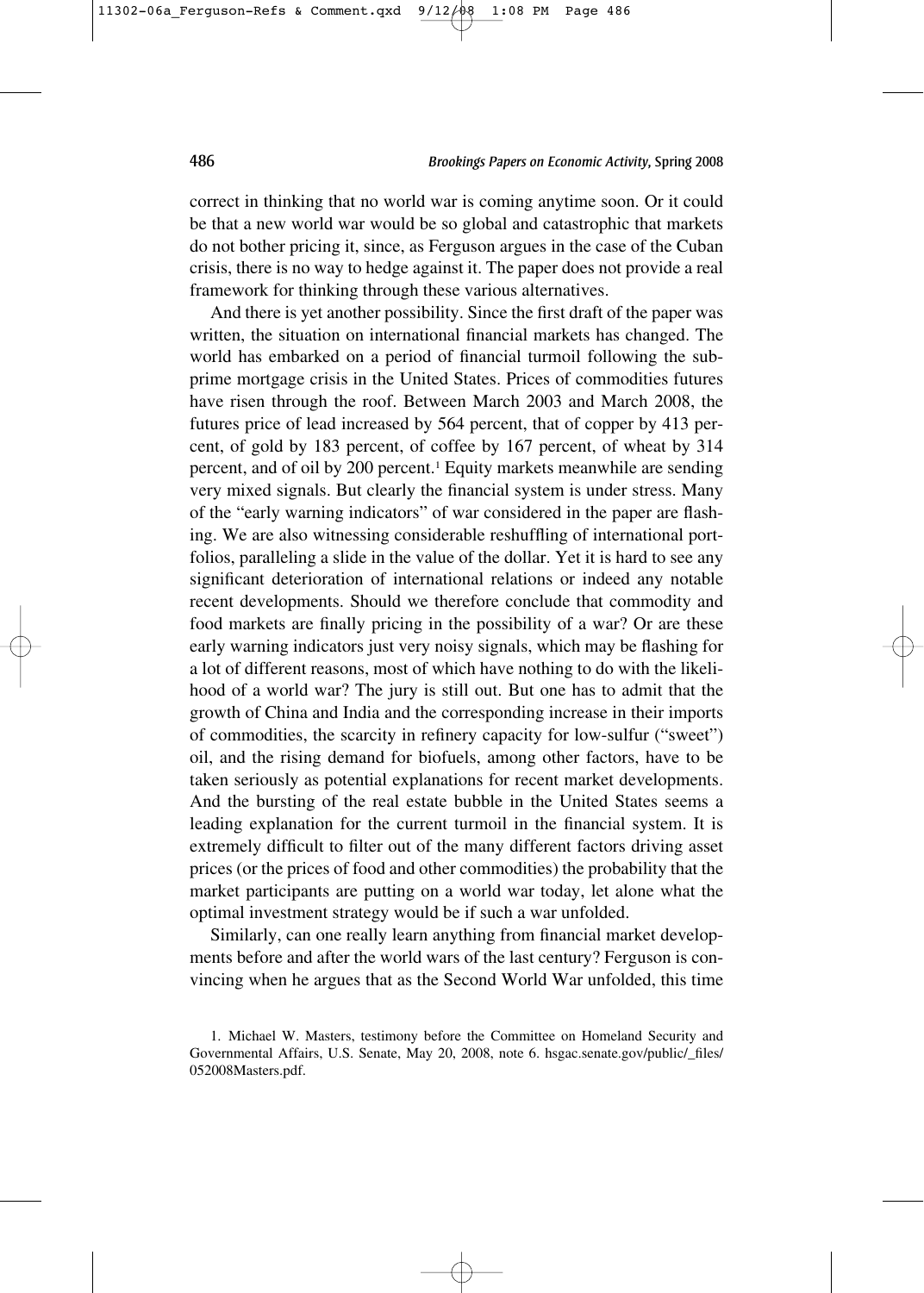fully expected by the markets, the optimal investment strategy changed from what it had been in the First World War, with U.K. equities outperforming U.S. assets. More disturbingly, however, prices in *all* equity markets, including Germany's, rose until 1945, according to the paper's figure 11. If the data are correct, they imply a rather bullish attitude on the part of all belligerents toward their home countries' prospects: it seems that until 1945, every country was betting on winning the war. Another potential explanation, however, is that markets were completely segmented, and that effectively no transactions were occurring during the war years. It would be interesting to have more information about true financial activity and turnover during the world wars in the various markets. This just underlines the extreme complexity of predicting financial returns in wartime. Could one really have predicted that U.K. assets would outperform U.S. assets in the First World War and not the Second? Could one really have predicted that real returns on U.K. bonds after the First World War would be high because of deflation and a return to the gold standard, whereas they would be rather low after the Second World War because of a burst of inflation? This seems extremely doubtful, as postwar financial market outcomes depended, among other things, on which country lost and on far-reaching policy decisions such as which international monetary regime to adopt after the conflicts.

Also, is it really plausible to argue, as the paper does, that the market did not react to the Cuban crisis because a nuclear conflict would have such terrible consequences that it was not worth pricing it or trying to hedge? In fact, most of our economic models would probably predict that people would run down their savings if they really believed the world might come to an end.

In short, just as in the past, I am not sure one can really tell much about the probability of a world war today by looking at today's financial markets. Asset prices reflect many different factors and seem to have been at best very noisy predictors of war. Even during wartime, equity and bond returns have been extremely hard to predict, because their courses depend on the outcome of the war and on postwar policies. Put differently, it is very likely that extreme movements in commodity, energy, and food prices as well as aggregate equity and bond indices sometimes fail to predict wars and sometime overpredict wars (that is, they predict wars that never happen). Getting a better sense of the magnitude of these type I and type II errors would be very interesting but would require conducting a systematic econometric analysis of the forecasting power of these "early warning indicators" with a wider sample of wars.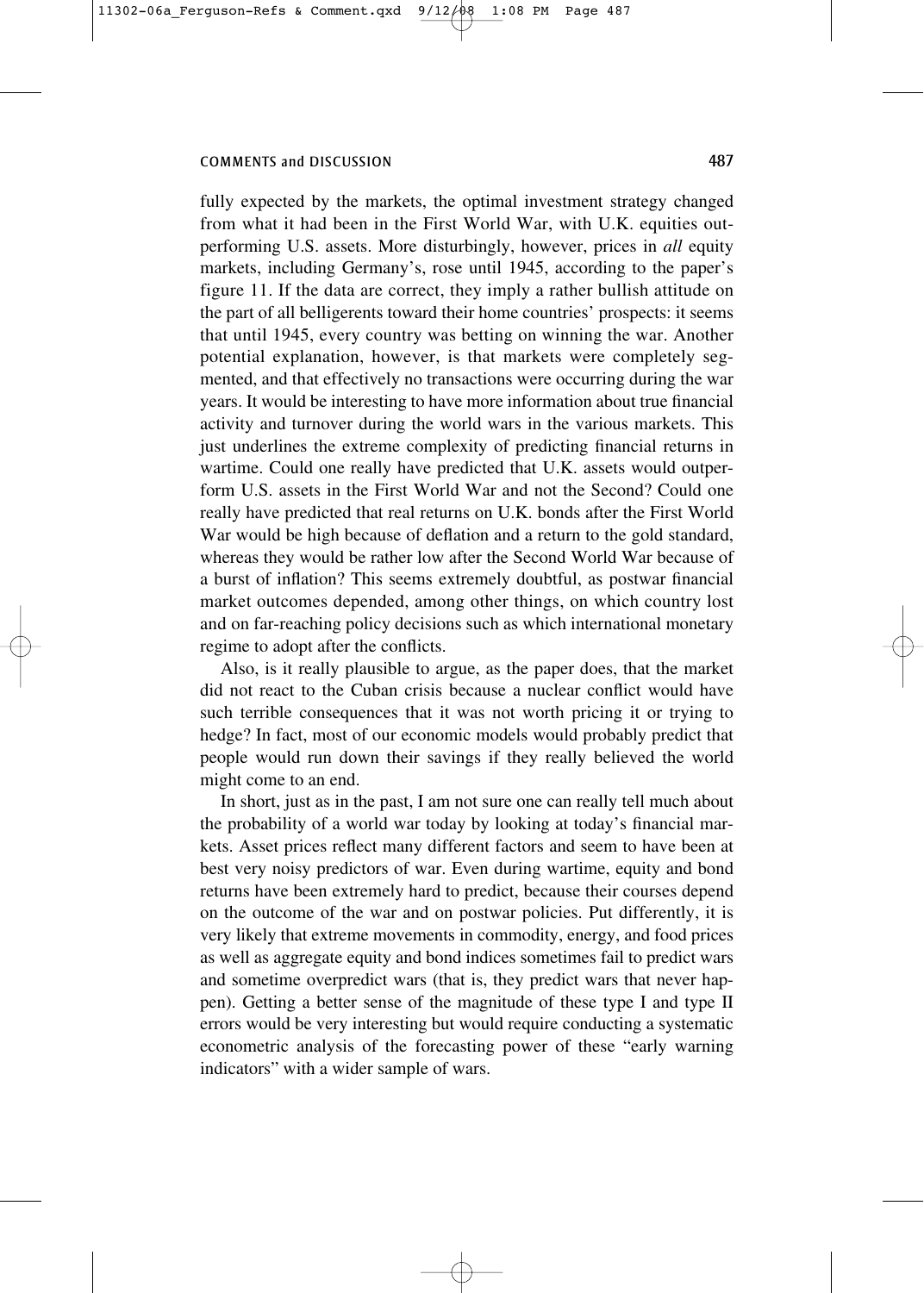I am also not so sure that one can realistically conjecture that expectations about wars are formed somewhat retrospectively and depend on the recent occurrence (or nonoccurrence) of war. From this perspective, 1913 and 2007 are found to be twins in terms of their degree of delusion about the possibility of a world war. As I have pointed out, however, there are numerous other possible interpretations of the state of financial markets before the summer of 2007, and, again, we have only four data points, all very different, on which to base inferences from retrospective expectations.

Still, I find quite fascinating Ferguson's comparison of the beginning of the twentieth century with the present moment. The world was globalized then, as it is now, and there was then, as there is now, one dominant power. Back then it was the United Kingdom, somewhat in decline; the United States has now taken over that role. The world was awash with liquidity, then as in early 2007, and almost no one was betting that a world war would soon unfold. I am hoping that the similarities stop here.

What, then, is so special about financial markets and the approach of world wars? We do not know how to predict crises in general. We see some coming, such as Argentina in 2001, but not others, like Thailand in 1997. Can we conclude from this observation, as the paper does, that expectations are retrospective? This is not the conclusion that the literature on financial crisis has drawn. Rather, that literature has sought to sort things out by writing different models for different types of crises, some based on fundamentals and some based on multiple equilibria or using sophisticated information structures. Why should not we think of wars in similar terms?

**GENERAL DISCUSSION** Justin Wolfers noted that the financial markets' response to a given event depends on perceptions of the magnitude and ex ante likelihood of that event. These perceptions may be influenced by the speed at which news becomes available. He recalled that news about the likely U.S. response to the September 2001 terrorist attacks had been slow to trickle out, and he argued that asset markets responded as they should have given that fact. In particular, airline stocks performed very poorly in 2002. Wolfers also suggested that a better measure of risk perceptions in asset markets could be derived from options than from stock prices. In a 2004 paper with Eric Zitzewitz, he had found that the performance of far-out-of-the-money options was highly correlated with prediction market trading on whether the United States would go to war with Iraq.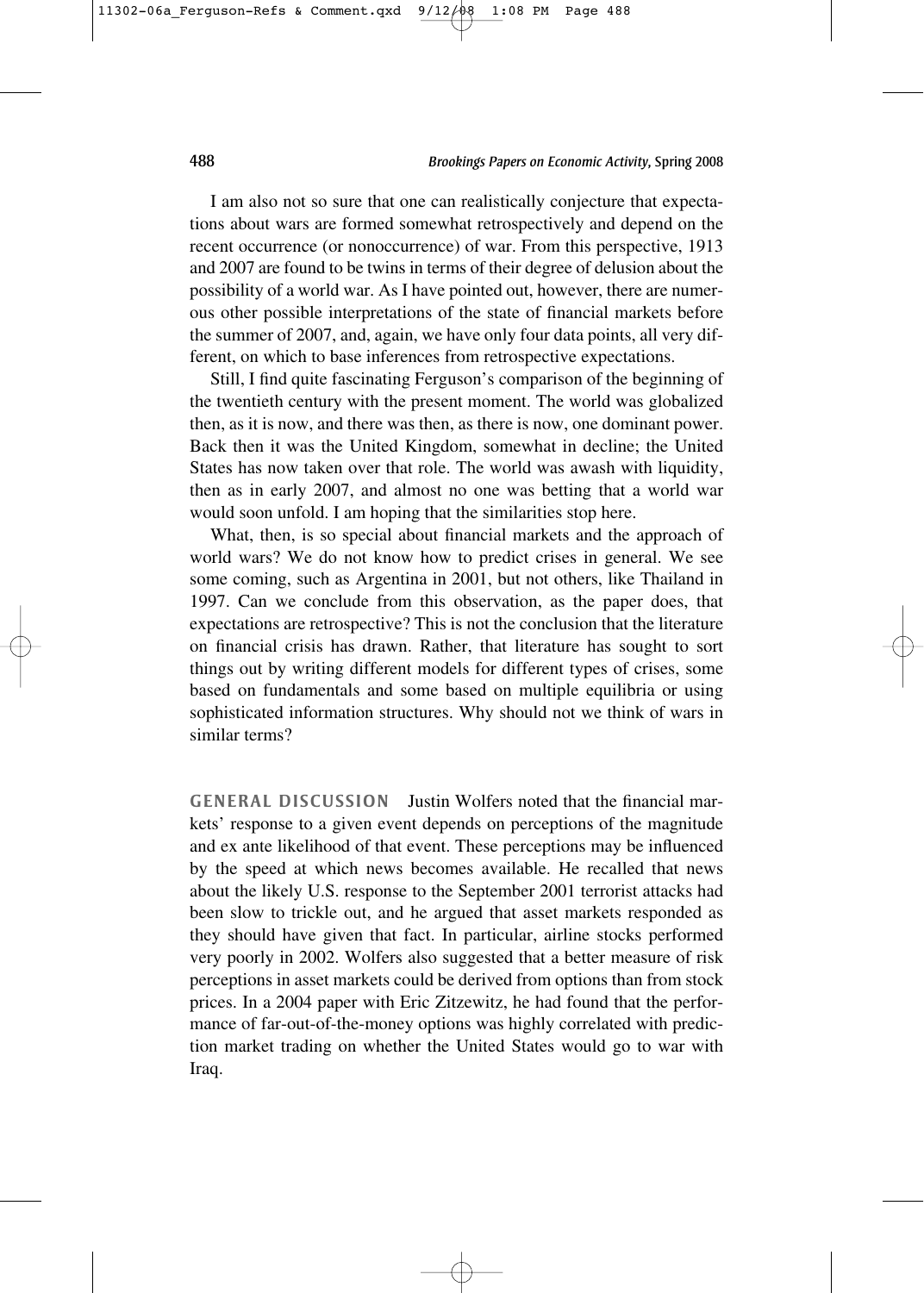Edward Glaeser thought it would be interesting to see financial market data from June 25 through August 1, 1914, in fine detail. Such detail would show whether there had been immediate responses to major events leading up to World War I before the stock exchanges were shut down. This might shed light on the hypothesis that there was a sort of "collective madness" during this period, when each side believed it would win the war. He would also like to see a graph showing excess returns in different asset classes from the beginning to the end of both world wars. Such a graph might better demonstrate that similar assets performed differently in each war.

Michael Woodford compared the paper with the paper by Robert Barro and José Ursúa in this volume, which argues that perceptions of war risk play an important role in asset pricing. Those authors assume a constant probability of disaster that is correctly understood by people pricing assets, and they try to identify that probability by tracking the actual frequency of disaster. This paper, however, suggests that neither is this probability a constant, nor do people pricing assets understand it: recent history probably weighs on their perceptions more than the distant past. Historians can contribute to economists' understanding of the historical development of risk perceptions, which in turn will aid our understanding of historical data on asset prices. Woodford suggested that a useful emphasis for the paper would be in tracking the historical evolution of risk perceptions rather than cataloguing actual risks.

Lawrence Summers pointed out that markets do not work with the same fluidity and openness during war as they do in time of peace. For instance, if consumption is rationed, people may be forced to invest more in assets than they would like to, and in that case asset returns will not align with risk perceptions in the usual way. The exchange controls enacted during the world wars also complicate measurement of asset returns: British investors who owned German assets were not able to trade them or dispose of them freely. Summers was also unsure of how to evaluate financial markets' perceptions of risk in the United States today. For example, a tenyear credit default swap on U.S. government debt paid about 15 basis points in early April 2008; this seems very low. But if there is a one-third chance of being paid in the event of a U.S. default, and if the recovery rate is 50 percent, those 15 basis points become 90 basis points, which corresponds to a 9 percent probability that the U.S. government will default over the next ten years; that is not so obviously low.

Lawrence Katz pointed out that wars do not merely create short-term disasters but sometimes lead to regime changes that alter postwar policy.